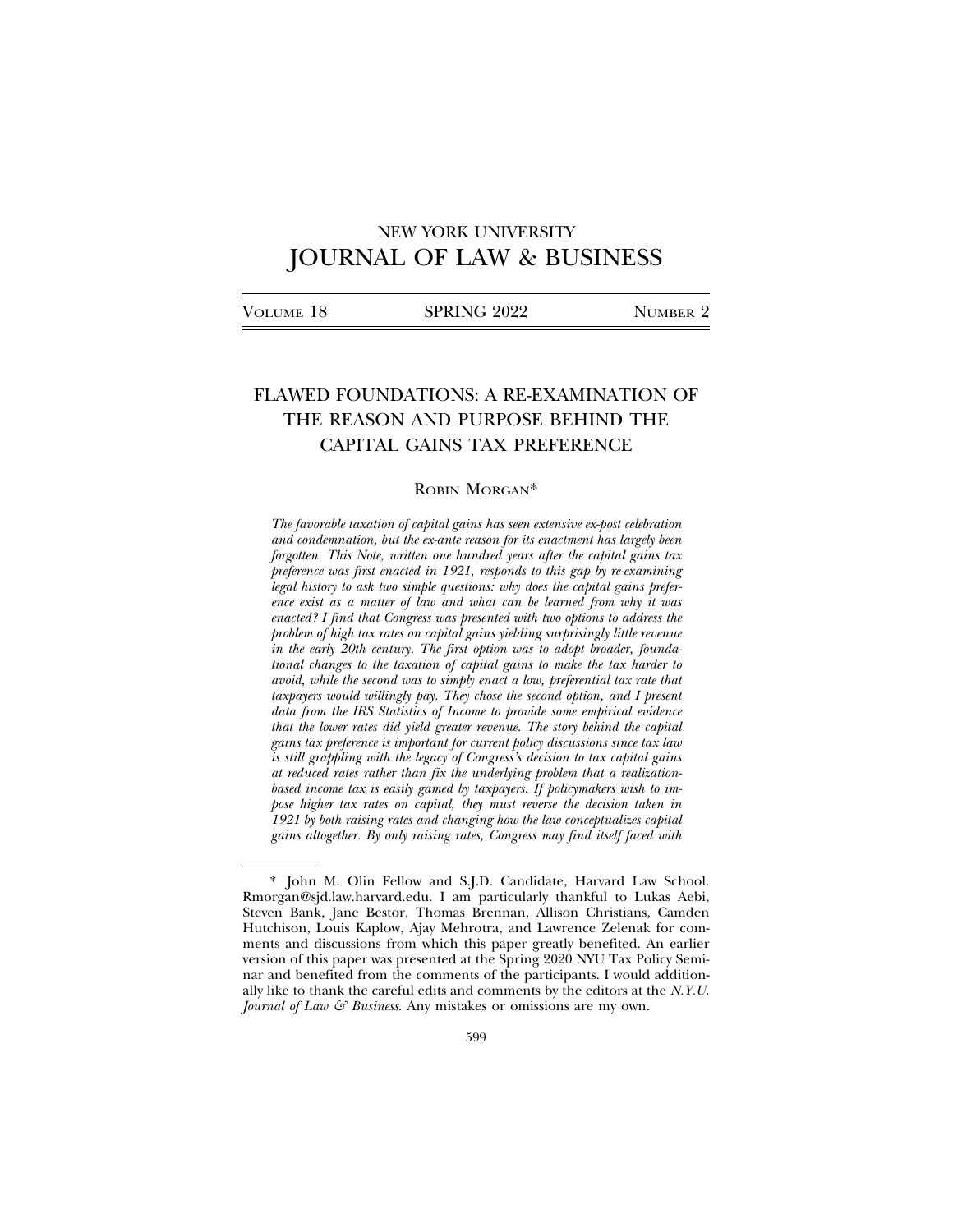*the same string of issues that led to it enacting the capital gains tax preference in the first place.*

|                                                      |                      |                                                                                       | 600 |  |  |  |
|------------------------------------------------------|----------------------|---------------------------------------------------------------------------------------|-----|--|--|--|
| L.                                                   |                      | THE TAXATION OF SAVINGS AND CAPITAL BETWEEN                                           |     |  |  |  |
|                                                      | 1861 AND 1919<br>608 |                                                                                       |     |  |  |  |
|                                                      | $A_{-}$              | The First Income Taxes: 1861-1909                                                     | 608 |  |  |  |
|                                                      | В.                   | The Sixteenth Amendment and the 1913 Income                                           |     |  |  |  |
|                                                      |                      | $\mathit{Tax.}\dots\dots\dots\dots\dots\dots\dots\dots\dots\dots\dots\dots\dots\dots$ | 610 |  |  |  |
|                                                      | C.                   | World War I and the Revenue Acts of 1916,                                             |     |  |  |  |
|                                                      |                      |                                                                                       | 611 |  |  |  |
| II.                                                  |                      | THE 1921 CAPITAL GAINS PREFERENCE                                                     | 615 |  |  |  |
|                                                      | А.                   | Introduction to the $1921$ Reform                                                     | 615 |  |  |  |
|                                                      | В.                   | House Ways and Means Hearings, December                                               |     |  |  |  |
|                                                      |                      |                                                                                       | 616 |  |  |  |
|                                                      | C.                   | Hearings Before the Senate Committee on Finance:                                      |     |  |  |  |
|                                                      |                      |                                                                                       | 624 |  |  |  |
|                                                      | D.                   | House Committee on Ways and Means Hearings                                            |     |  |  |  |
|                                                      |                      | in Executive Session: August 1, 1921                                                  | 627 |  |  |  |
|                                                      | Е.                   | The Revenue Act of 1921: H.R. 8245                                                    | 629 |  |  |  |
|                                                      | F.                   | Discussion of the Enactment of the Capital Gains                                      |     |  |  |  |
|                                                      |                      | $\textit{Tax Preference} \dots \dots \dots \dots \dots \dots \dots \dots \dots \dots$ | 635 |  |  |  |
| III.                                                 |                      | THE EFFECTIVENESS OF THE CAPITAL GAINS                                                |     |  |  |  |
|                                                      |                      | PREFERENCE BETWEEN 1915 AND 1925                                                      | 639 |  |  |  |
|                                                      | А.                   | IRS Statistics of Income Data                                                         | 642 |  |  |  |
|                                                      |                      | Top-Bracket Gross Income for the 1915 to<br>1.                                        |     |  |  |  |
|                                                      |                      | 1925 Period $\ldots$                                                                  | 644 |  |  |  |
|                                                      |                      | Top-Bracket Tax Receipts for the 1915 to<br>2.                                        |     |  |  |  |
|                                                      |                      | 1925 Period                                                                           | 648 |  |  |  |
|                                                      | В.                   | Systemic Factors, Causal Effect, and the Capital                                      |     |  |  |  |
|                                                      |                      | Gains Preference                                                                      | 649 |  |  |  |
| CONCLUSION AND INSIGHT FOR CURRENT TAX POLICY<br>656 |                      |                                                                                       |     |  |  |  |

#### **INTRODUCTION**

In 1921 the United States Congress enacted a special lower tax rate on the sale of capital property, known as capital gains, which quickly became one of tax law's most controversial provisions.<sup>1</sup> One hundred years later the Internal Revenue

<sup>1.</sup> Revenue Act of 1921, Pub. L. No. 67-98, 42 Stat. 227. Hereinafter, the only legislation called the "1921 Revenue Act" is the final statute that passed into law. For a discussion of the controversy see Noel B. Cunningham &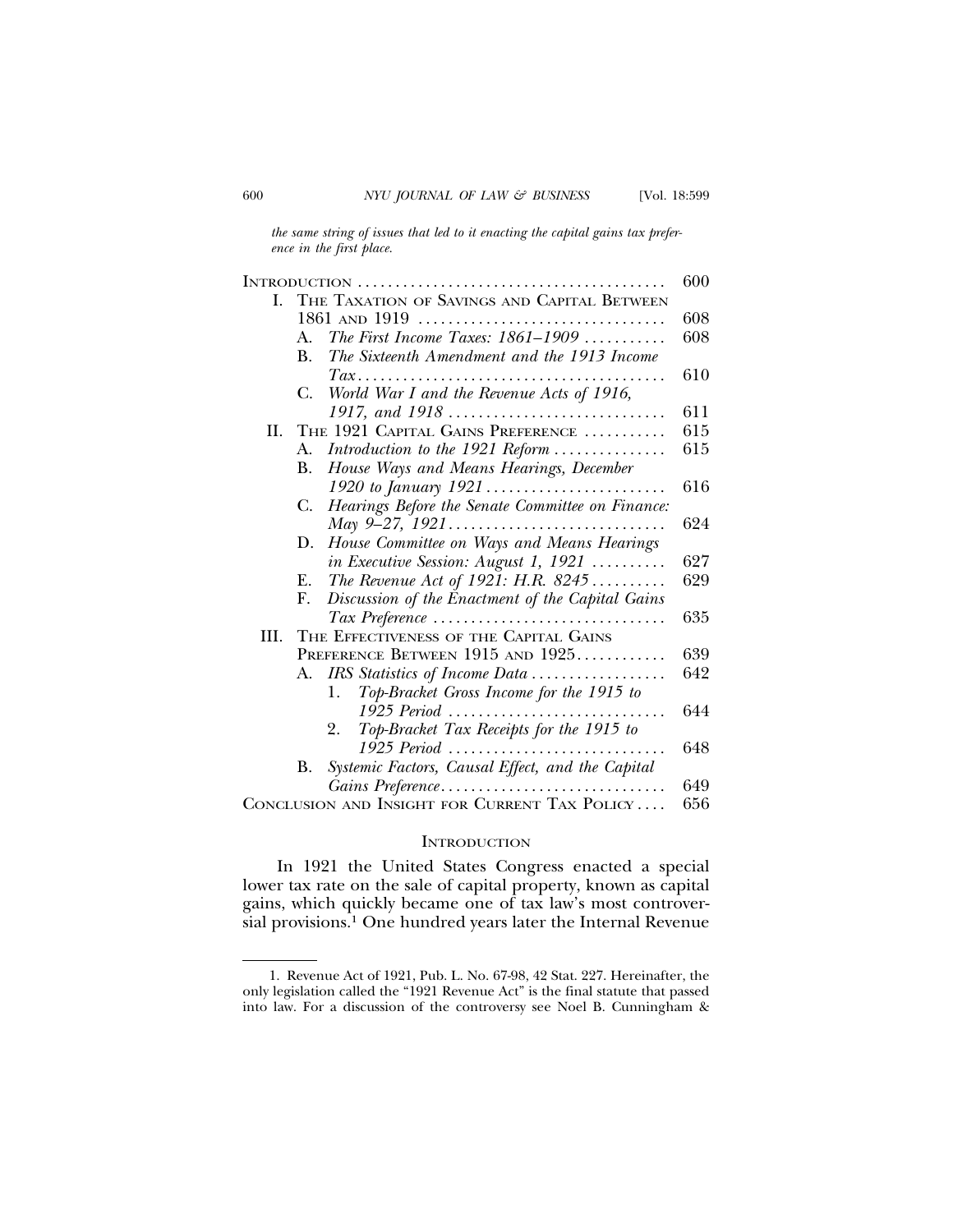Code (the "Code") still taxes capital gains at preferential rates compared to other income like wages or interest, something referred to as the capital gains tax preference.2 Politicians across the political spectrum decry this preference as unsatisfactory, in need of dire change, and one of the cardinal sins of

Deborah H. Schenk, *The Case for a Capital Gains Preference*, 48 TAX L. REV. 319 (1993); Daniel I. Halperin, *A Capital Gains Preference is not EVEN a Second-Best Solution*, 48 TAX L. REV. 381, 381 (1993); and George R. Zodrow, *Economic Analyses of Capital Gains Taxation: Realizations, Revenues, Efficiency and Equity*, 48 TAX L. REV. 419, 419 (1993).

<sup>2.</sup> Currently, the top capital gains tax is 20% for individuals earning above \$425,800; 15% for individuals earning between \$38,601 and \$425,800; and  $0\%$  otherwise under I.R.C. § 1(h), as modified by I.R.C. §§ 1(j)(5). Subchapter P of Chapter 1 of the Internal Revenue Code deals with capital gains and losses. *See* I.R.C. §§ 1202–98. Under current law, the capital gains tax exists in a complex network of rules for taxing savings and capital, which loosely includes capital gains and losses, interest, dividends, and derivatives. Present law taxes interest and non-qualified dividends as ordinary income, but the sale of capital assets and qualified dividends at preferential capital gains rates, effectively halving the tax on gains, losses and dividends for assets held longer than one year. Qualified dividends are taxed at preferential rates under I.R.C. § 1(h)(3)(B) and defined under I.R.C. § 1(h)(11). The general regime regarding the taxation of capital gains and losses may be found in Subchapter P of the I.R.C. Interest is deductible under I.R.C. § 163 while it is includible in general income under I.R.C. § 61(a). If a capital asset held for less than the one-year period is sold, it generates short-term gains or losses. I.R.C. § 1222. Since debt and equity can be used interchangeably to recreate the same income stream, the different tax treatment of debt and equity is a fundamental flaw of the Internal Revenue Code. Franco Modigliani & Merton H. Miller, *The Cost of Capital, Corporation Finance and the Theory of Investment*, 48 AM. ECON. REV. 261 (1958) (foundational work regarding the debt-equity irrelevance principle under certain assumptions, notably no tax distortions); Alvin C. Warren, *US Income Taxation of New Financial Prod*ucts, 88 J. Pub. Econ. 899 (2004) (discussing how different instruments can be used to recreate the same cash flows but with different tax consequences). There are some important differences between debt and equity and the possible effects they may have on firm value, such as the "pecking order" theory by Myers and Majluf and the agency problems discussed by Jensen and Meckling. *See*, respectively, Stewart C. Myers & Nicholas S. Majluf, *Corporate Financing and Investment Decisions When Firms Have Informa*tion That Investors do not Have, 13 J. FIN. ECON. 187 (1984) and Michael C. Jensen & William H. Meckling, *Theory of the Firm: Managerial Behavior, Agency Costs and Ownership Structure*, 3 J. FIN. ECON. 305 (1976). For the problems caused by put-call parity for the current Code see Warren, *supra*, at 903. For an overview of the current taxation of capital, see HENRY J. AARON, LEONARD BURMAN & C. EUGENE STEUERLE, TAXING CAPITAL INCOME (2007). For another discussion *see* Alvin Warren, *The Corporate Interest Deduction: A Policy Evaluation*, 83 YALE L.J. 1585 (1974).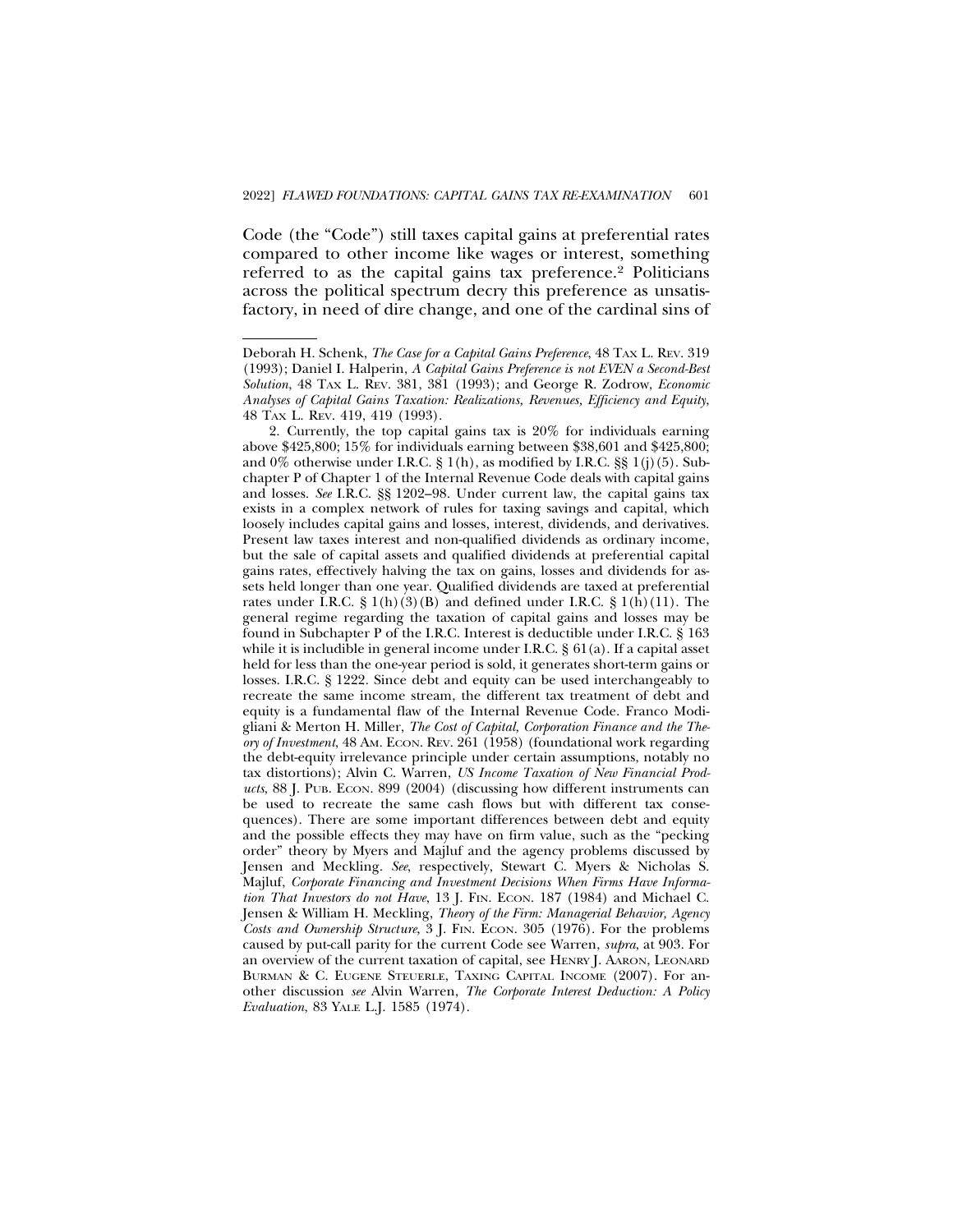U.S. taxation.3 How, then, has it persisted for so long? Although there has been extensive work on the early history of notable tax provisions, such as the corporate  $tax$ ,  $4$  the taxation of interest,<sup>5</sup> dividends,<sup>6</sup> and even capital losses,<sup>7</sup> work on capital gains is far more limited.8 I respond to this gap by closely studying the legislative history of the enactment of the capital gains tax preference to answer why a special, preferential tax rate exists in the first place, and what lessons it holds for modern tax policy.

The hundred-year anniversary of the capital gains tax is an opportune time to investigate the issue since similar tensions to those that concerned legislators in 1921 are prompting discussion of how to treat capital gains today. Prior to the COVID-19 pandemic, rising inequality and concerns that the wealthiest taxpayers were not paying their fair share induced calls to reform the taxation of capital gains, which are mostly reported by high wealth individuals.9 The ongoing health cri-

9. *See* Leonard E. Burman & Peter D. Ricoy, *Capital Gains and the People who Realize Them*, 50(3) NAT'L TAX J. 427 (1997). *See also* Jeff Larrimore et al.,

<sup>3.</sup> Edward Kleinbard, *Designing an Income Tax on Capital*, *in* TAXING CAPI-TAL INCOME 165, 170 (Henry J. Aaron, Leonard Burman, & Eugene Steuerle eds., 2007) (calling the differential taxation of debt and equity an "original sin" of U.S. taxation).

<sup>4.</sup> Steven Bank has written prolifically on this topic. *See* STEVEN A. BANK, FROM SWORD TO SHIELD: THE TRANSFORMATION OF THE CORPORATE INCOME TAX, 1861 TO PRESENT, at ix (2010); Steven A. Bank & Ajay K. Mehrotra, *Corporate Taxation and the Regulation of Early Twentieth-Century American Business*, *in* CORPORATIONS AND AMERICAN DEMOCRACY 177 (William J. Novak & Naomi R. Lamoreaux eds., 2017). *See also* Joseph J. Thorndike, *Taxing Corporations is Always Popular – Until It Isn't*, 100 TAX NOTES ST. 297, 298 (2021).

<sup>5.</sup> Camden Hutchison, *The Historical Origins of the Debt-Equity Distinction*, 18 FLA. TAX REV. 95, 103 (2015).

<sup>6.</sup> *Id. See also* BANK, *supra* note 4 (much of Bank's analysis deals with taxes on dividends as stand-ins for direct taxes on corporations, or viceversa).

<sup>7.</sup> LAWRENCE ZELENAK, FIGURING OUT THE TAX: CONGRESS, TREASURY, AND THE DESIGN OF THE EARLY MODERN INCOME TAX 135 (2018) (covering withholding, charitable contributions, step-up at death, and capital losses).

<sup>8.</sup> For the current literature, see Ajay K. Mehrotra & Julia C. Ott, *The Curious Beginnings of the Capital Gains Tax Preference*, 84 FORDHAM L. REV. 2517 (2016); Joseph J. Thorndike, *FDR Tried to Stop a Capital Gains Tax Cut — and Failed*, 99 TAX NOTES ST. 919 (2021); Joseph J. Thorndike, *The New Deal and Capital Gains: A Cautionary Tale for Biden?*, 99 TAX NOTES ST. 727 (2021); Joseph J. Thorndike, *Tax History: Biden Wants to Reform the Capital Gains Preference — It Will Be Hard*, 99 TAX NOTES ST. 473, (2021).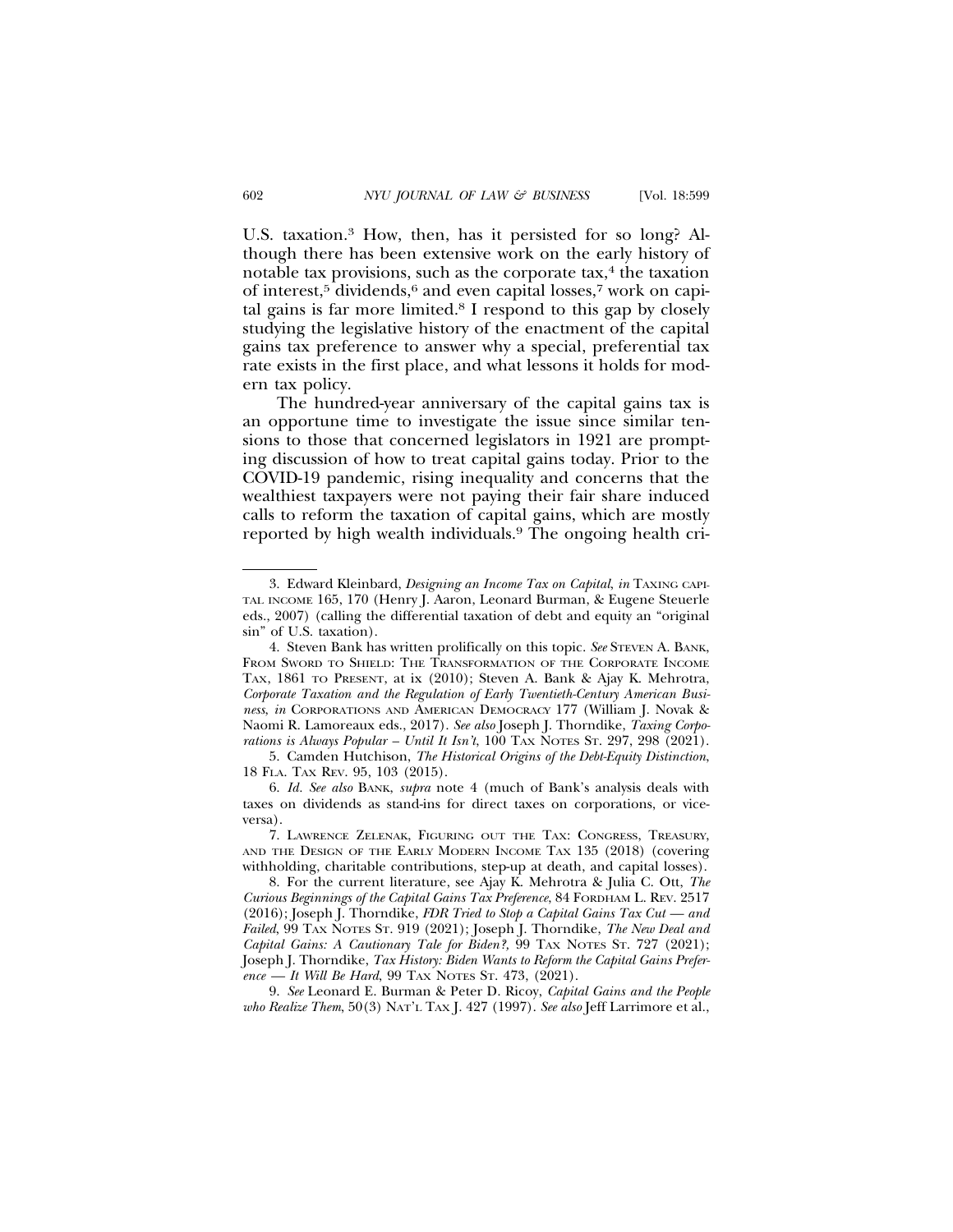sis and related financial difficulties suffered by millions of Americans despite record stock index highs has only made the situation worse.10 Moreover, in 2020 the federal deficit broke all previous peace-time records, with the Congressional Budget Office reporting the deficit at \$3 trillion, or 16% of GDP.11

Similarly, the postwar 1918–1921 period saw tensions between labor and capital erupt into widespread conflict culminating in record strike activity, bombings, the first Red Scare, deportations of suspected socialists, and restrictions on free speech.12 The federal government had likewise just issued massive amounts of debt to finance World War I.13 In order to

11. CONG. BUDGET OFFICE, *An Update to the Budget Outlook: 2020 to 2030* (2020) https://www.cbo.gov/system/files/2020-09/56517-Budget-Outlook.pdf. As a percentage of GDP, such levels have not been seen since World War II. The large deficits were caused by COVID-19 related impacts and stimulus. For discussions, see Anthony J. Makin & Allan Layton, *The Global Fiscal Response to COVID-19: Risks and Repercussions*, ECON. ANALYSIS & POL'Y, Mar. 2021, at 340; Mariateresa Maggiolino, Robin Morgan & Maria Lucia Passador, *The State-of-the-Art of NPLs in the Post COVID World: An Ongoing Concern for the Future*, 10 LAW & ECON. YEARLY REV. 108 (2021) (discussion in the European banking sector context).

12. *See* ROBERT K. MURRAY, RED SCARE: A STUDY IN NATIONAL HYSTERIA, 1919–1920 (Univ. of Minn. Press 1955); WILLIAM E. FORBATH, LAW AND THE SHAPING OF THE AMERICAN LABOR MOVEMENT (Harv. Univ. Press 2009). Disillusioned with the divergence between the promises of liberalism and reality, the 1920s saw the rapid development of nascent social sciences critiquing many aspects of classic liberalism's socio-political framework. Legal scholarship in the 1920s saw the growth of legal realism which sought to address the role of the law in distributing wealth between social classes. *See, e.g.*, Duncan Kennedy, *The Stakes of Law, or Hale and Foucault!*, 15 LEGAL STUD. F. 327, 327 (1991); Richard A. Posner, *Legal Formalism, Legal Realism, and the Interpretation of Statutes and the Constitution*, 37 CASE W. RSRV. L. REV. 179, 181 (1987).

13. For the amount of debt outstanding see U.S. TREASURY, Historical Debt Outstanding, https://fiscaldata.treasury.gov/datasets/historical-debtoutstanding/historical-debt-outstanding (last visited Feb. 10, 2022) [herein-

*Recent Trends in U.S. Top Income Shares in Tax Record Data Using More Comprehensive Measures of Income Including Accrued Capital Gains*, 129 J. POL. ECON 1319 (2021).

<sup>10.</sup> By December 31, 2020, the Dow Jones hit a record high of 30,409.56. *See* Zacks Equity Research, *Stock Market News for Dec 31, 2020*, NASDAQ (Dec. 31, 2020), https://www.nasdaq.com/articles/stock-market-news-for-dec-31- 2020-2020-12-3. For the impact of Covid on consumer spending and savings, see Olivier Coibion et al., *The Cost of the Covid-19 Crisis: Lockdowns, Macroeconomic Expectations, and Consumer Spending* (Nat'l Bureau of Econ. Rsch., Working Paper No. 27141, 2020).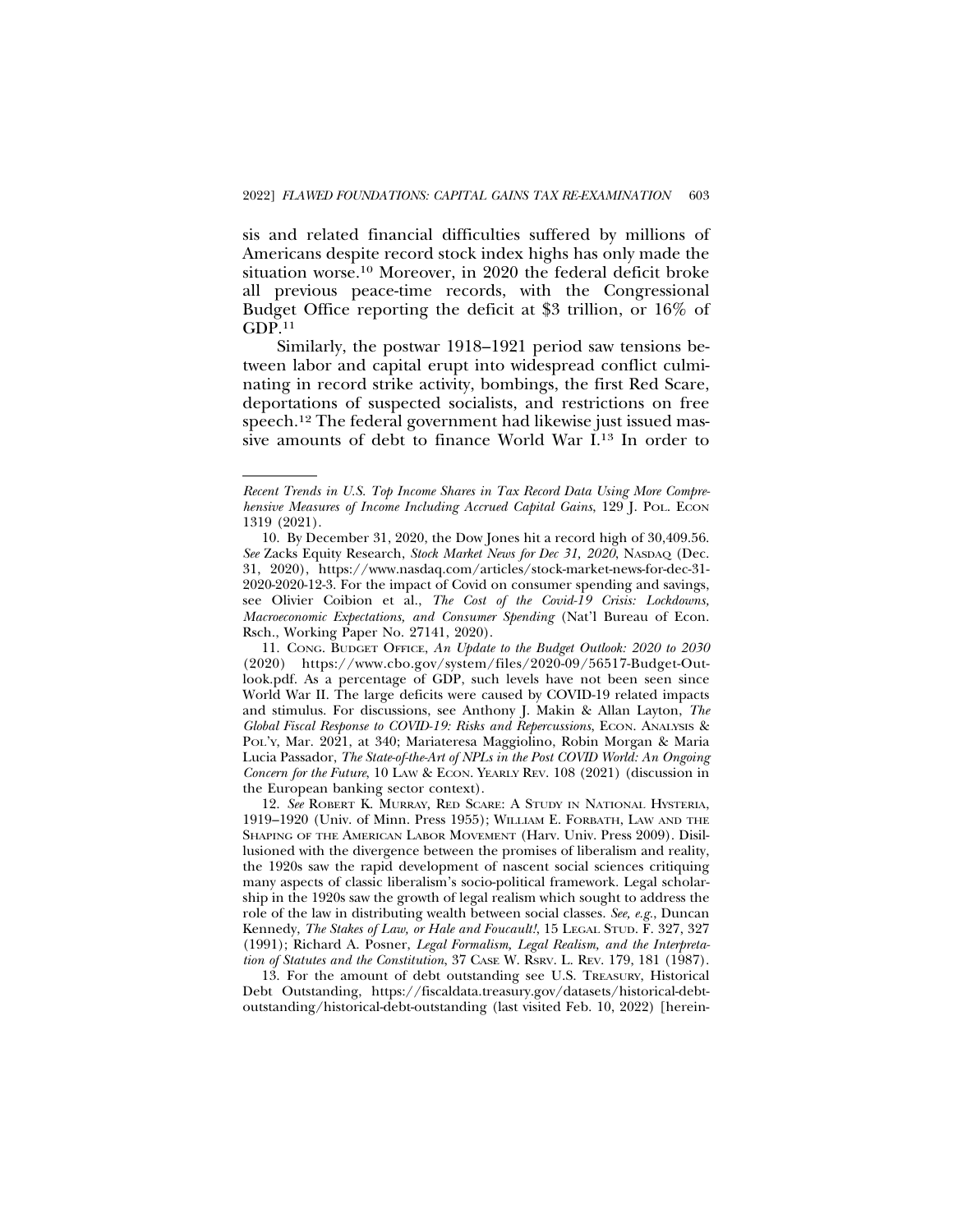fund the war effort and service that debt, in 1918 Congress dramatically increased tax burdens with top marginal tax rates on income reaching upwards of 70%.14 Wartime tax collection could not last forever, and between 1920 and 1921 Congress took up the task of tax reform. A small but crucial part of the tax reform problem related to capital gains, which is the focus here. After extensive analysis and debate, Congress decided to substantially reduce tax rates on capital gains—and only capital gains—to 12.5%, thereby creating the capital gains tax preference.

This Note has two main goals. First, to understand Congress's reasons for enacting the preference, both in terms of rates and special treatment relative to other types of income. Sources include the record of legislative hearings, draft bills, and congressional debates. This review finds that the preference was adopted more as a recognition that the system was broken but too complicated to fix rather than as an attempt to benefit the private sector. Congress ignored and in fact rejected explicit pro-capital or pro-business rationales, though such a bias may have been implicitly embedded in Congress's worldview at the time. Arguments and evidence that wealthy taxpayers had easily avoided the capital gains tax and hence prevented the Treasury from collecting substantial revenue from the 73% top marginal rate led to sweeping support for reform. Presented with several options, Congress preferred the introduction of a special low tax rate on capital gains that would be easier to administer than more wholistic reform options. Other structural reform proposals like apportionment of gains across periods or calculating gains according to an inflation-adjusted basis were also raised, but these were dismissed as being too complex. This story likewise reveals some important concepts in tax scholarship that are thought to have been developed much later. For example, in 1921 Senator Jones proposed a consumption tax many decades before Bill Andrews revolutionized tax law by seemingly writing about such taxes for the first time in 1974.15

after Treasury Debt Data]. Between 1915 and 1920 outstanding debt increased by around \$25 billion.

<sup>14.</sup> *See infra* Part I.

<sup>15.</sup> William D. Andrews, *A Consumption-Type or Cash Flow Personal Income Tax*, 87 HARV. L. REV. 1113 (1973). For the ensuing discussion, see Alvin C. Warren Jr., *Fairness and a Consumption-Type or Cash Flows Personal Income Tax*,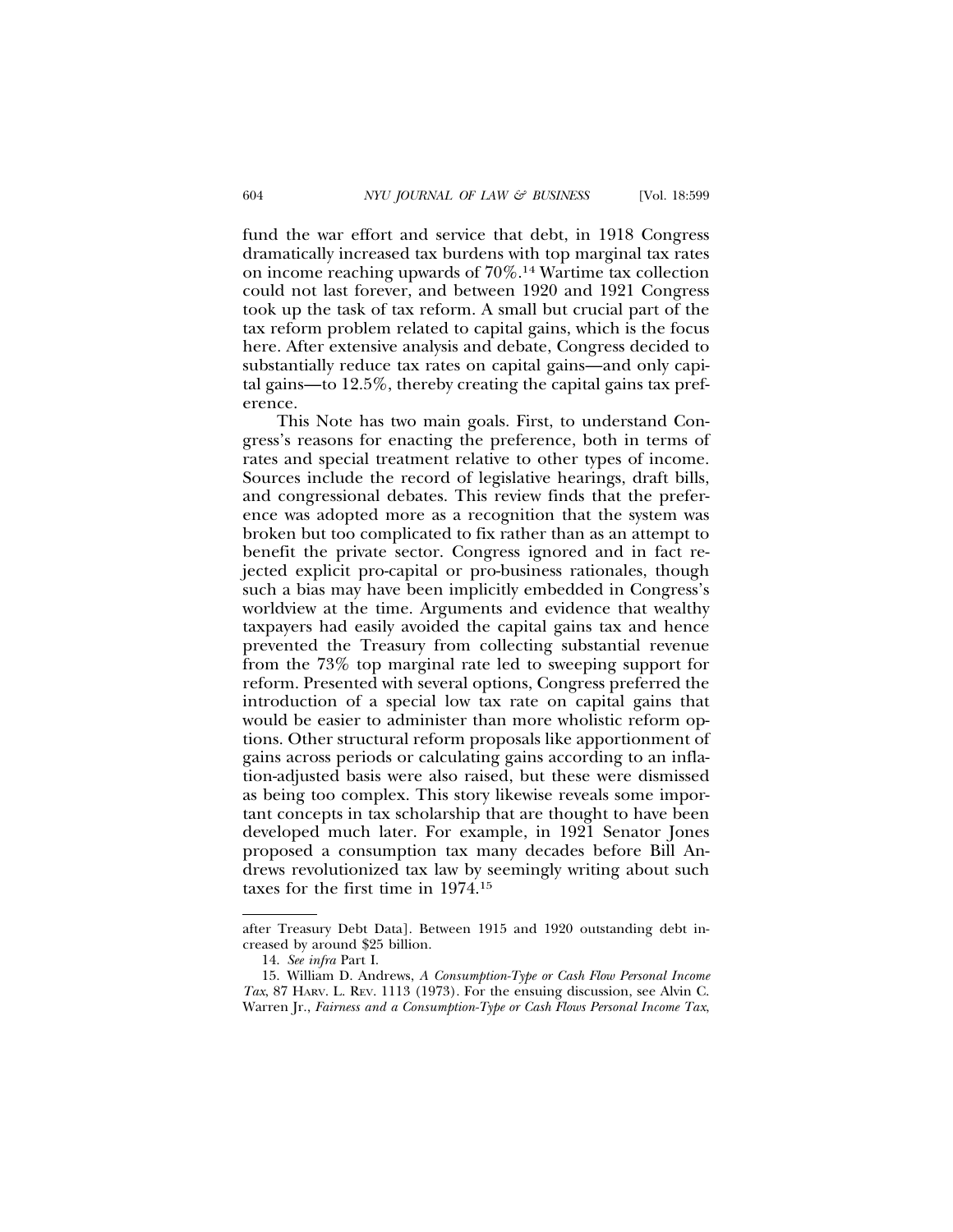The second goal is to investigate the validity of Congress's revenue-raising hypothesis. Were legislators right in thinking that the 12.5% rate would increase tax receipts compared to the prior 73% rate? To address this question, the note presents data on wealthy taxpayers' capital gains from the IRS Statistics of Income between 1915 and 1925. In view of the general shortcomings of empirical analysis regarding capital gains elasticities and the questionable relevance of century-old tax data, the note presents summary statistics rather than econometric analysis.16 I find that the IRS data is consistent with Congress's hypothesis: tax receipts from capital gains for top-bracket taxpayers were indeed greater following the 1921 reform compared to before. Given the above limitations this finding should not be taken to imply causation, nor do I argue that a 12.5% tax rate for capital gains was optimal in the 1920s or today. Instead, I echo and develop the arguments of Tim Dowd, Zach Richards, Joel Slemrod, and Wojciech Kopczuk that elasticities depend in part on the general structure of the Code and the relative taxation of savings more broadly, not only tax rates.17

This re-examination provides lessons for modern debates on taxing capital gains, especially those of high wealth taxpayers. Widely recognized as being inadequate, both sides of the political spectrum have advanced considerable reform propos-

<sup>88</sup> HARV. L. REV 931 (1975) and William D. Andrews, *Fairness and the Personal Income Tax: A Reply to Professor Warren*, 88 HARV. L. REV. 947 (1974). For a history see Reuven S. Avi-Yonah, *The Rise and Fall of the Consumption Tax: A Historical Perspective* (Univ. of Mich. L. and Econ. Rsch. Paper Series., Working Paper No. 14-0245, 2015) (includes tariffs and taxes on the sale and consumption of goods as consumption taxes proper, which I do not do here).

<sup>16.</sup> *See* Tim Dowd & Zach Richards, Contextualizing Elasticities for Policymaking: Capital Gains and Revenue-Maximizing Tax Rates (Mar. 10, 2021) (unpublished manuscript) (available at https://papers.ssrn.com/sol3/papers.cfm?abstract\_id=3767121).

<sup>17.</sup> *Id.* at 15, 23. This point is also made by Emmanuel Saez & Gabriel Zucman, *Progressive Wealth Taxation*, 2019 BROOKINGS PAPERS ON ECON. ACTIV-ITY 437, 458 (2019) (arguing that tax avoidance under a wealth tax is a policy choice). The point is made more forcefully by Natasha Sarin et al., *Rethinking How We Score Capital Gains Tax Reform* (Nat'l Bureau of Econ. Rsch., Working Paper No. 28362, 2021); Joel Slemrod & Wojciech Kopczuk, *The Optimal Elasticity of Taxable Income*, 84 J. PUB. ECON. 91 (2002) (modelling scenarios where policymakers control other instruments which can influence elasticity).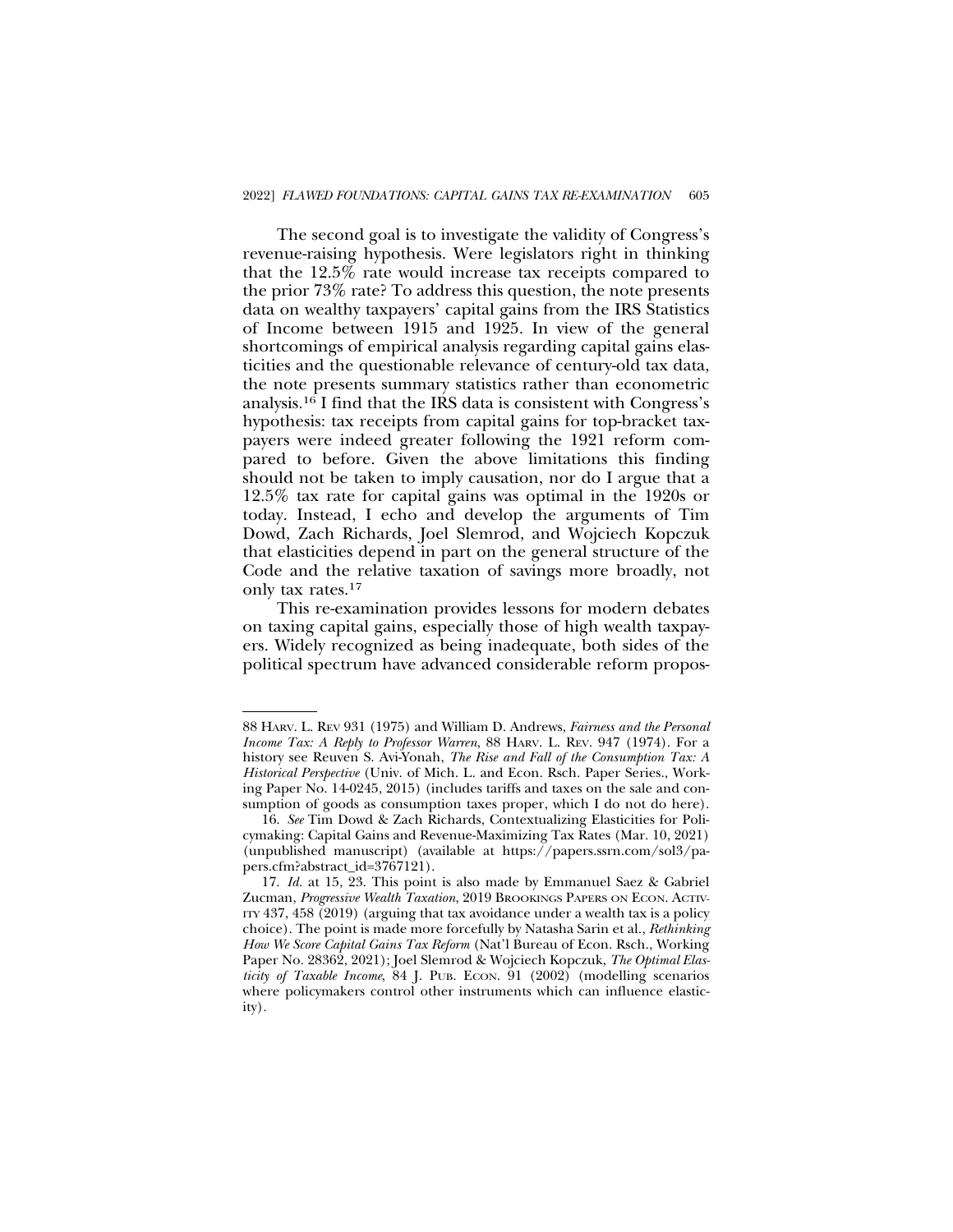als.18 Assuming that tax burdens should be greater than they currently are, the focus here will therefore be on proposals which aim to increase taxes on capital. Perhaps the most famous proposal, Thomas Piketty has argued for top marginal tax rates of roughly 80% on income over half a million in addition to wealth taxes.19 Similarly, proposals made by Senators Warren and Sanders during the 2019–2020 Democratic Primaries included wealth taxes and raising capital gains tax rates, while President Biden aims to raise tax rates on capital gains without imposing a wealth tax.<sup>20</sup>

<sup>18.</sup> Republican proposals have typically been centered around the consumption tax. For a practical discussion of actual proposals see David A. Weisbach, *A Guide to the GOP Tax Plan – The Way to a Better Way*, 8 COLUM. J. TAX L. 171 (2017). For a theoretical discussion, see Joseph Bankman & David A. Weisbach, *The Superiority of an Ideal Consumption Tax Over an Ideal Income Tax*, 58 STAN. L. REV. 1413 (2006). For Democrat proposals see *infra*, note 20. For a more theoretical discussion of such proposals especially wealth tax ones, and the inherent problems with the current system, see Saez & Zucman, *supra* note 17.

<sup>19.</sup> THOMAS PIKETTY, CAPITAL IN THE TWENTY-FIRST CENTURY 513–14 (Harv. Univ. Press 2014) is Piketty's piece concerning income inequality and taxation. Theoretically, Piketty's point can be made distinct from eliminating the favorable taxation of capital gains, but he recommends ending it. There have been extensive responses to his work which will not be discussed here. Other public economics research supporting higher tax rates than those normally proposed in the optimal income tax literature include Thomas Piketty, Emmanuel Saez & Stefanie Stantcheva, *Optimal Taxation of Top Labor Incomes: A Tale of Three Elasticities*, 6 AMERICAN ECON. J.: ECON. POL'Y 230–71 (2014).

<sup>20.</sup> Senator Warren proposed a mark-to-market system for capital, and set gains tax rates equal to ordinary income rates, making the baseline rate roughly 40%. Team Warren, *Ending the Stranglehold of Health Care Costs on American Families* (Nov. 1, 2019), https://medium.com/@teamwarren/ending-the-stranglehold-of-health-care-costs-on-american-families-bf8286b13086. For Senator Sanders's proposal, see Friends of Bernie Sanders, *Tax on Extreme Wealth*, https://berniesanders.com/issues/tax-extreme-wealth/ (last visited Apr. 4, 2020). The exact schedule is as follows:  $1\%$  on net worth between 32-50 million; 2% from 50 to 250 million; 3% from 250 to 500 million; 4% from 500 million to 1 billion; 6% from 2.5 to 5 billion; 7% from 5 to 10 billion; and 8% exceeding 10 billion. All for married couples. For the wealth tax bill referred to the House Committee on Ways and Means and co-sponsored by Warren and Sanders, see the Ultra-Millionaire Tax Act of 2021, H.R. 1459, 117th Cong. (2021) [hereinafter Ultra-Millionaire Tax Act]. For President Biden's plan, see Greg Iacurci, *Biden's Top Tax Rate on Capital Gains, Dividends Would Be Among Highest in Developed World*, CNBC (June 21, 2021, 7:57 AM), https://www.cnbc.com/2021/06/21/biden-tax-plan-raisestop-capital-gains-dividend-tax-rate-to-among-highest-in-world.html.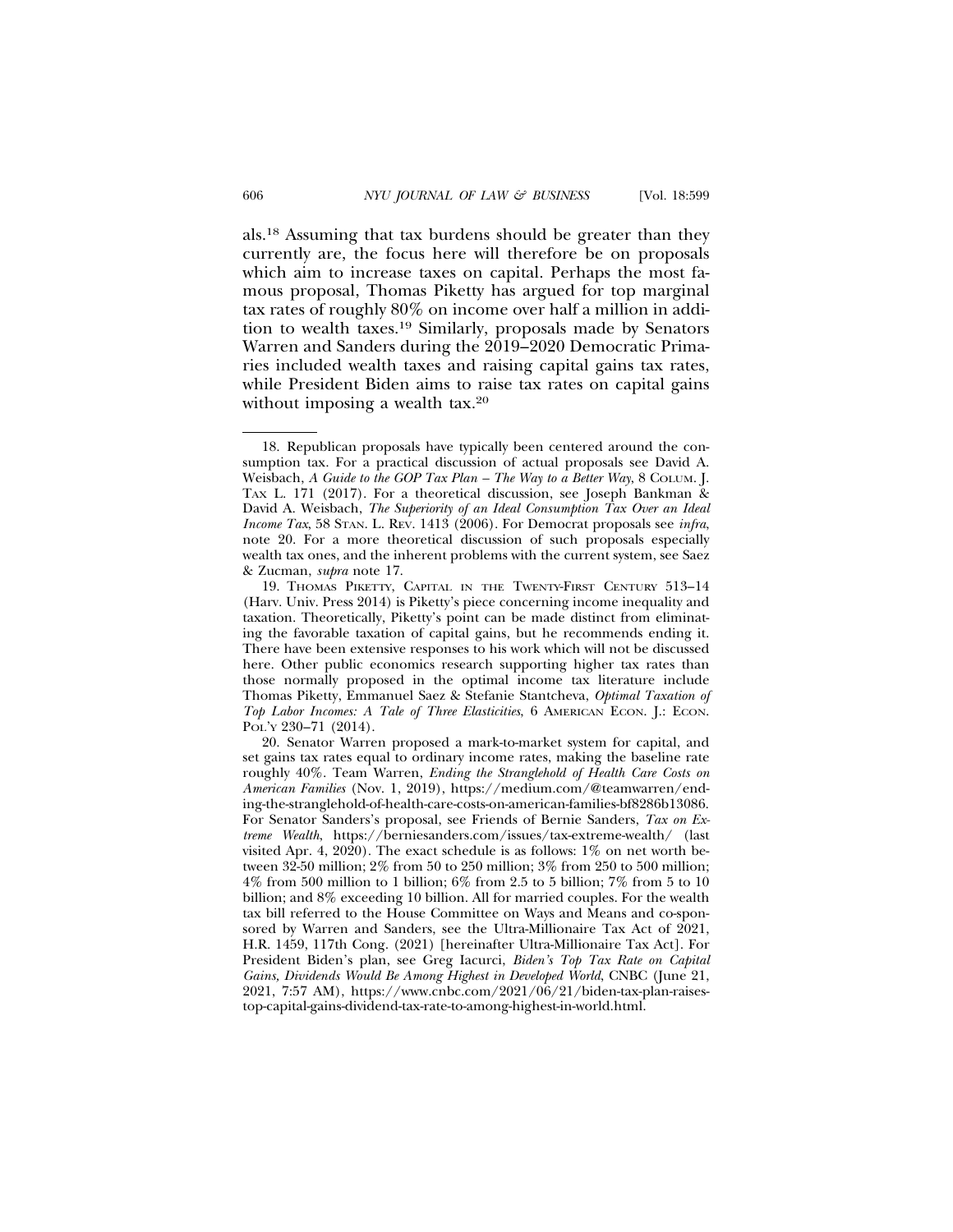The 1921 capital gains tax rate reduction cautions against simply raising capital gains tax rates while ignoring structural reforms to the underlying taxation of capital, especially the realization requirement. I argue that some, if not most, of the failure of the high tax 1917–1921 years comes from structural inadequacies of the Code, not because high tax rates are inherently wrong. How much revenue a given tax can collect depends on the overall legal architecture in which it exists, with the implication for current policy being that larger tax levies on capital must be supported by reforms targeting accumulated savings and entity level taxation more broadly.21 Recent wealth tax proposals are interesting since their strength may lie precisely in their ability to reduce taxpayers' ability to avoid, evade, or defer taxes on capital, though there may be other practical difficulties regarding enforcement and administration.22

This Note proceeds as follows. Part I surveys the early taxation of capital to situate the 1921 reform within the broader legal and socio-economic framework. I define "capital" and "savings" as including interest, dividends, and capital gains, which can be used interchangeably by corporations or taxpayers to recreate the same income stream with different tax consequences.23 Part II looks at the legislative and political history of the enactment of the preference, first introduced in the 1921 Revenue Act.24 Part III presents IRS Statistics of Income from the 1915–1925 period to determine whether, as Congress anticipated, the capital gains preference resulted in an in-

<sup>21.</sup> In the public economics scholarship Slemrod and Kopczuk analyze the sensitivity of avoidance of one type of tax (e.g., a capital gains tax) relative to other related policy instruments (e.g., the corporate tax), which is argued later in the piece. *See supra* note 17 and accompanying text.

<sup>22.</sup> *See* Saez & Zucman, *supra* note 17 (arguing that the value of a wealth tax comes from its ability to broaden the base); *see also* Florian Scheuer & Joel Slemrod, *Taxing Our Wealth*, J. ECON. PERSPS., Fall 2021, at 207. *But see* Lawrence H. Summers, *Would a Wealth Tax Help Combat Inequality?*, *in* COM-BATING INEQUALITY: RETHINKING GOVERNMENT'S ROLE 141, 141 (Olivier Blanchard & Dani Rodrik eds., 2021).

<sup>23.</sup> Especially important is that income from capital includes capital gains which is but one possible way of structuring returns to capital, such that capital and capital gains are two distinct concepts.

<sup>24.</sup> Revenue Act of 1921, Pub. L. No. 67-98, 42 Stat. 227. From now on (and since the beginning of this piece), the only legislation that shall be called the "1921 Revenue Act" is the final statute that passed into law.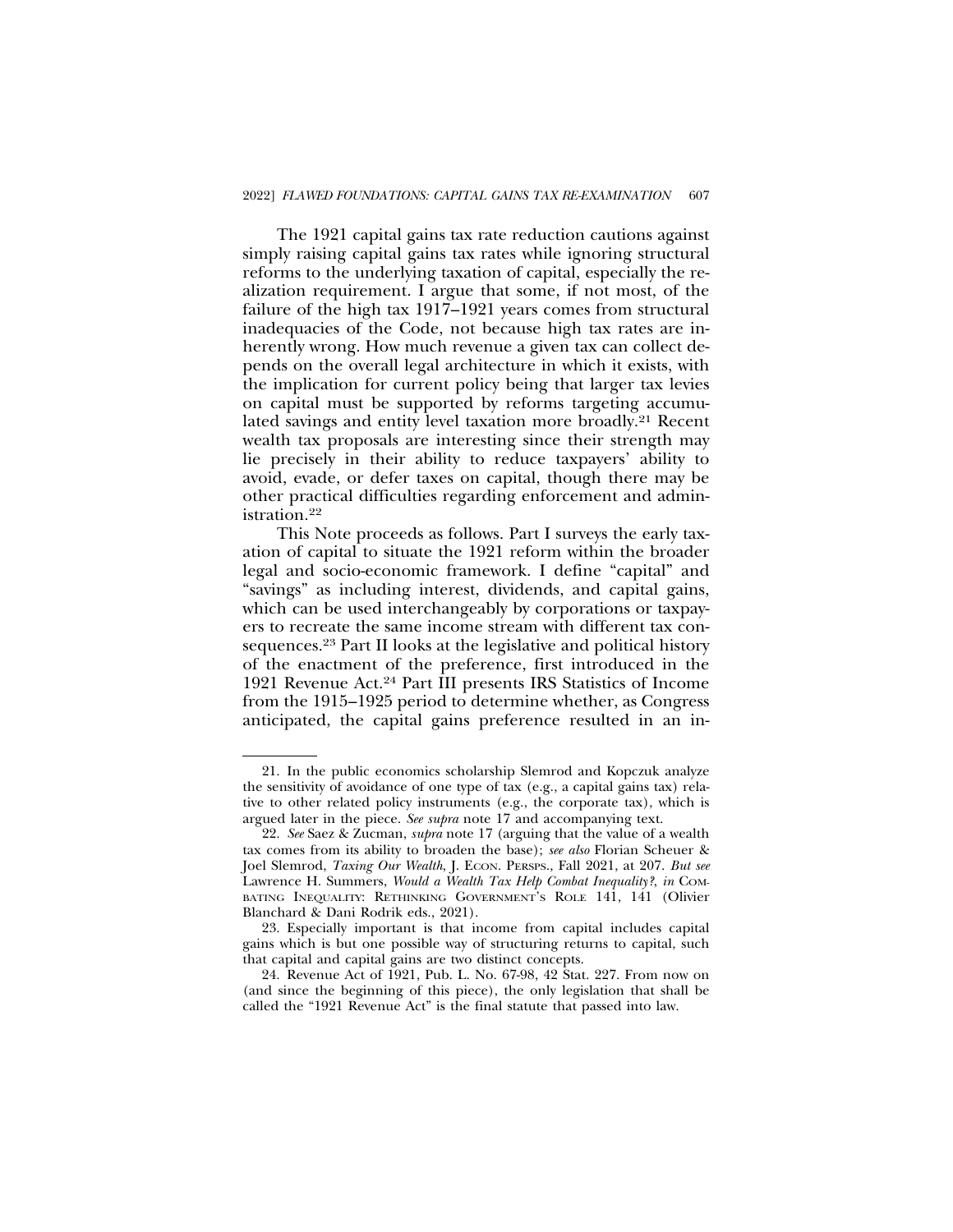crease in tax receipts from top-bracket taxpayers. I then discuss how the Code's legal structure could have led to this result. The Note concludes and discusses the takeaways for current tax policy.

#### I.

# THE TAXATION OF SAVINGS AND CAPITAL BETWEEN 1861 AND 1919

Understanding the purpose and effect of the capital gains preference requires the study of two related topics: the early taxation of capital and the impact of World War I on United States fiscal policy. One scholar who has extensively studied the early income tax, Lawrence Zelenak, describes scholarship on the United States' early tax history as offering "a selective very far from comprehensive—description of the early technical development of the federal income tax."25 He is too modest in this assessment, since while historical tax work does indeed select and study specific elements of the tax system, the analysis proves detailed, in-depth, and singularly insightful in contextualizing the divergence in approaches taken to taxing returns on investments.

## A. *The First Income Taxes: 1861–1909*

The United States enacted its first income tax in 1861 to fund the Union's wartime expenses during the Civil War, taxing every person's annual income at a 3% rate.26 However, it was only in 1862 that the federal government introduced a withholding tax on interest and dividends paid by corporations.27 To avoid double taxation, these payments were fully deductible by taxpayers.28 What constituted deductible interest changed significantly from year to year, with Congress failing to settle on a coherent approach.29 Regarding dividends,

29. *Id*. at 109–13. Mortgage interest became deductible in 1864. An Act to Provide Internal Revenue to Support the Government, Pay Interest on the

<sup>25.</sup> ZELENAK, *supra* note 7, at 3.

<sup>26.</sup> For the statute itself, see An Act to Provide Increased Revenue from Imports, to Pay Interest on the Public Debt, and for Other Purposes, § 49, 12 Stat. 292, 309 (1861). *See* Hutchison, *supra* note 5, at 103–14.

<sup>27.</sup> Hutchison, *supra* note 5, at 105; An Act to Provide Internal Revenue to Support the Government and to Pay Interest on the Public Debt, § 90, 12 Stat. 432, 469–70 (1862).

<sup>28.</sup> Hutchison, *supra* note 5, at 105–06.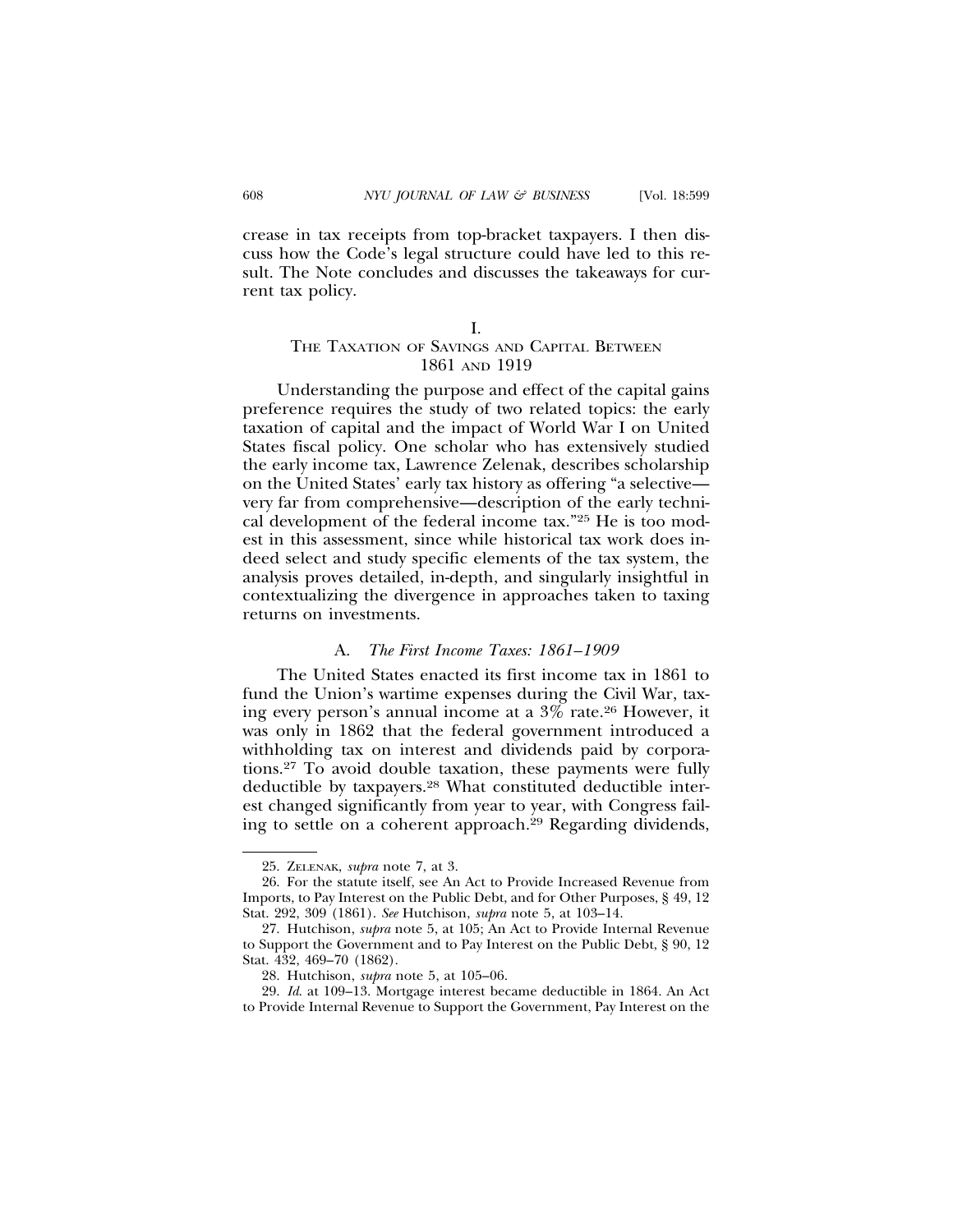Steven Bank, a prolific writer of tax history especially as it relates to corporate taxation, notes that the scheme was both over- and under-inclusive,<sup>30</sup> and did not cover all industries.<sup>31</sup> It was under-inclusive because dividends were withheld at a 5% rate and were fully deductible by individuals even though the top individual tax rate was 10%, and was over-inclusive because even those who owed no taxes still saw their dividends subjected to 5% withholding.32 These conceptual difficulties did not last long, as this income tax was repealed in 1871.33

After extensive Congressional debate, the short-lived 1894 Act,<sup>34</sup> allowed for the deductibility of all interest, whether "bonded or other indebtedness," by corporations.35 Although interest was includable as income, there was no direct dividend tax: corporate income was taxed instead at the entity level.36 Bank explains that this policy was a streamlined version of a dividend tax, not an attempt to tax corporate income.37 While the Act was important for the future development of the income tax, it was quickly struck down by the Supreme Court in *Pollock v. Farmers' Loan & Trust Co*. 38 Responding to the inability to enact a federal income tax, in 1909 Congress enacted

33. An Act to Reduce Internal Taxes, and for Other Purposes, § 6, 16 Stat. 256, 257 (1870) [hereinafter 1870 Act] provided that the income tax would expire in 1871, as Hutchison, *supra* note 5, at n.24.

34. The 1894 Act, An Act to Reduce Taxation, to Provide Revenue for the Government, and for Other Purposes, §§ 27–33, 28 Stat. 509, 553–57 (1894), was struck down by the Supreme Court in *Pollock v. Farmers' Loan & Trust Co*., 157 U.S. 429 (1895).

35. *Id. See* Hutchison, *supra* note 5, at 114–24 for the historic discussion. For the quote, see Hutchison, *supra* note 5, at 119 n.111.

36. BANK, *supra* note 4 at 51.

37. *Id*. at 50–51.

38. *Pollock*, 157 U.S. 429 (where the Supreme Court found that certain portions of the 1894 Act, namely the tax on income derived from real estate and personal property, were direct taxes and hence must be apportioned under U.S. CONST. art. I, § 2. Since apportionment was not satisfied, the entire Act was struck down).

Public Debt, and for Other Purposes, §§ 120–22, 13 Stat. 223, 281–82, 283–85 (1864). Only business-related interest was deductible following 1867. An Act to Amend Existing Laws Relating to Internal Revenue, and for Other Purposes, § 13, 14 Stat. 471, 478 (1867). All interest became deductible in 1870. An Act to Reduce Internal Taxes, And For Other Purposes, § 6, 16 Stat. 256, 258 (1870).

<sup>30.</sup> BANK, *supra* note 4, at 20–21.

<sup>31.</sup> *Id.*

<sup>32.</sup> *Id.*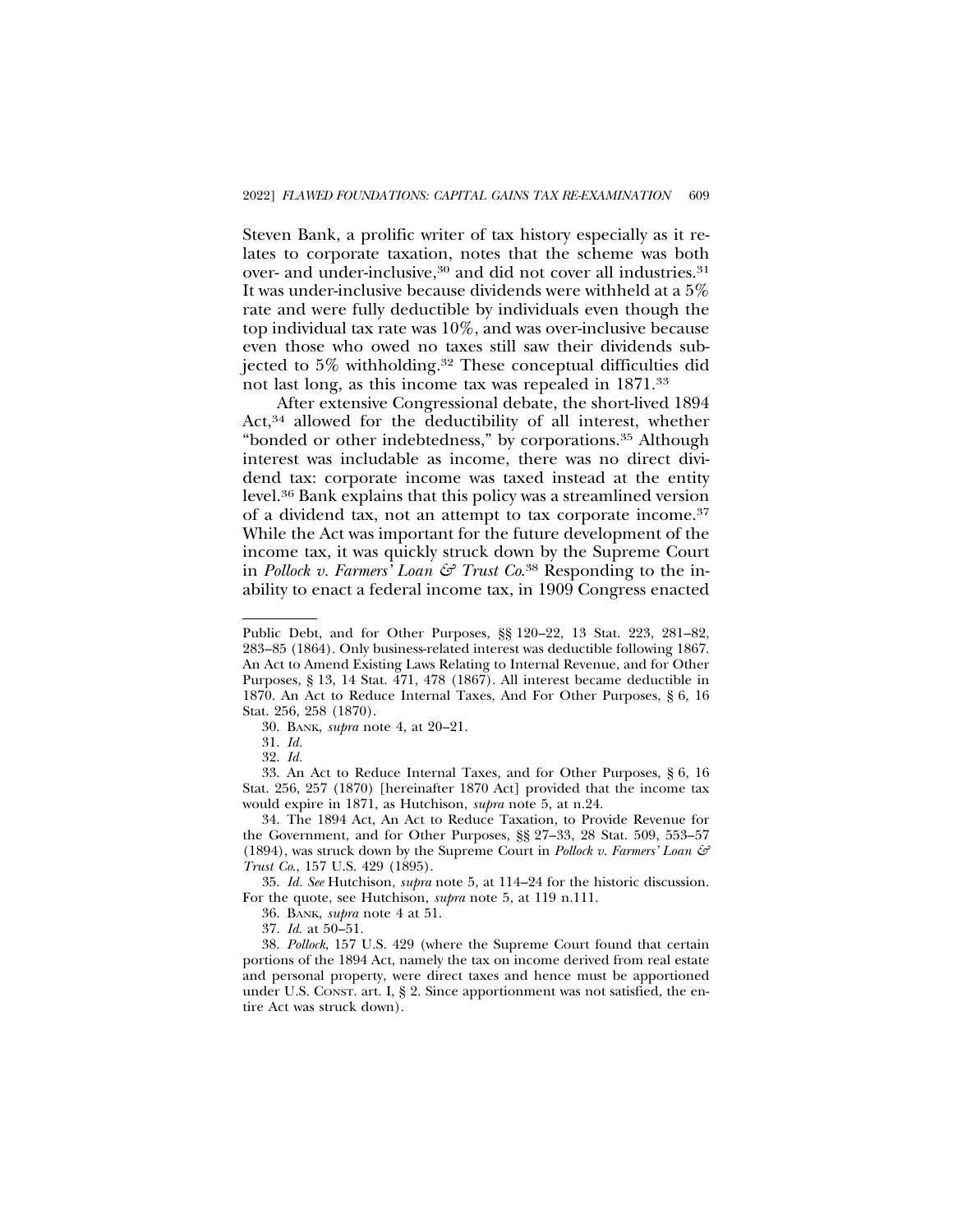an excise tax on corporations which allowed for the deduction of interest from bonds.39 The excise tax limited the amount of the deduction to paid-up-capital stock based on the fear that corporations would exchange equity for debt, making unlimited interest deductions politically undesirable.40

#### B. *The Sixteenth Amendment and the 1913 Income Tax*

In 1913 Congress bypassed the ruling in *Pollock* by enacting the Sixteenth Amendment, giving it the power to collect taxes from income from any source and without apportionment, and subsequently passed the 1913 Revenue Act.<sup>41</sup> This new and now constitutional income tax maintained interest deductibility, but the limit was changed to half of paid-up-capital plus half of outstanding debt.42 As before, interest income was fully includible for individuals. The Act likewise included a direct corporate tax which was again seen as an indirect way of taxing shareholder wealth, with the corresponding exclusion of dividends from the individual income tax.43 A major development in the 1913 Act was the introduction of a surtax that rose progressively with income and included dividends in addition to the "normal" flat tax.44

The 1913 Act created great confusion regarding the taxation of capital gains.45 Much of this confusion arose from the explicit inclusion of all "gains, profits, and income derived from . . . dealings in property, whether real or personal," even though Zelenak writes that the primary author of the 1913 Act, Cordell Hull, emphatically stated that capital gains were excluded.46 This legal uncertainty was only settled in 1921 thanks to four Supreme Court rulings that capital gains constituted

<sup>39.</sup> Hutchison, *supra* note 5, at 124–25. This was not the first corporate excise tax. *See* Bank & Mehrotra, *supra* note 4.

<sup>40.</sup> Hutchison, *supra* note 5, at 126.

<sup>41.</sup> *See id.* at 122; U.S. CONST. amend. XVI; Pub. L. No. 63-16, § II.A–G, 38 Stat. 114, 166–71 (1913) (An Act to reduce tariff duties and to provide revenue for the Government, and for other purposes) [hereinafter 1913 Act].

<sup>42. 1913</sup> Act, *supra* note 41, § II(G), at 176. *See also* Hutchison, *supra* note 5, at 130 (accompanying n.174).

<sup>43. 1913</sup> Act, *supra* note 41, § II(G), at 170.

<sup>44. 1913</sup> Act, *supra* note 41, § II(A)–(B), at 166–67.

<sup>45.</sup> ZELENAK, *supra* note 7, at 136.

<sup>46.</sup> *Id.* at 135.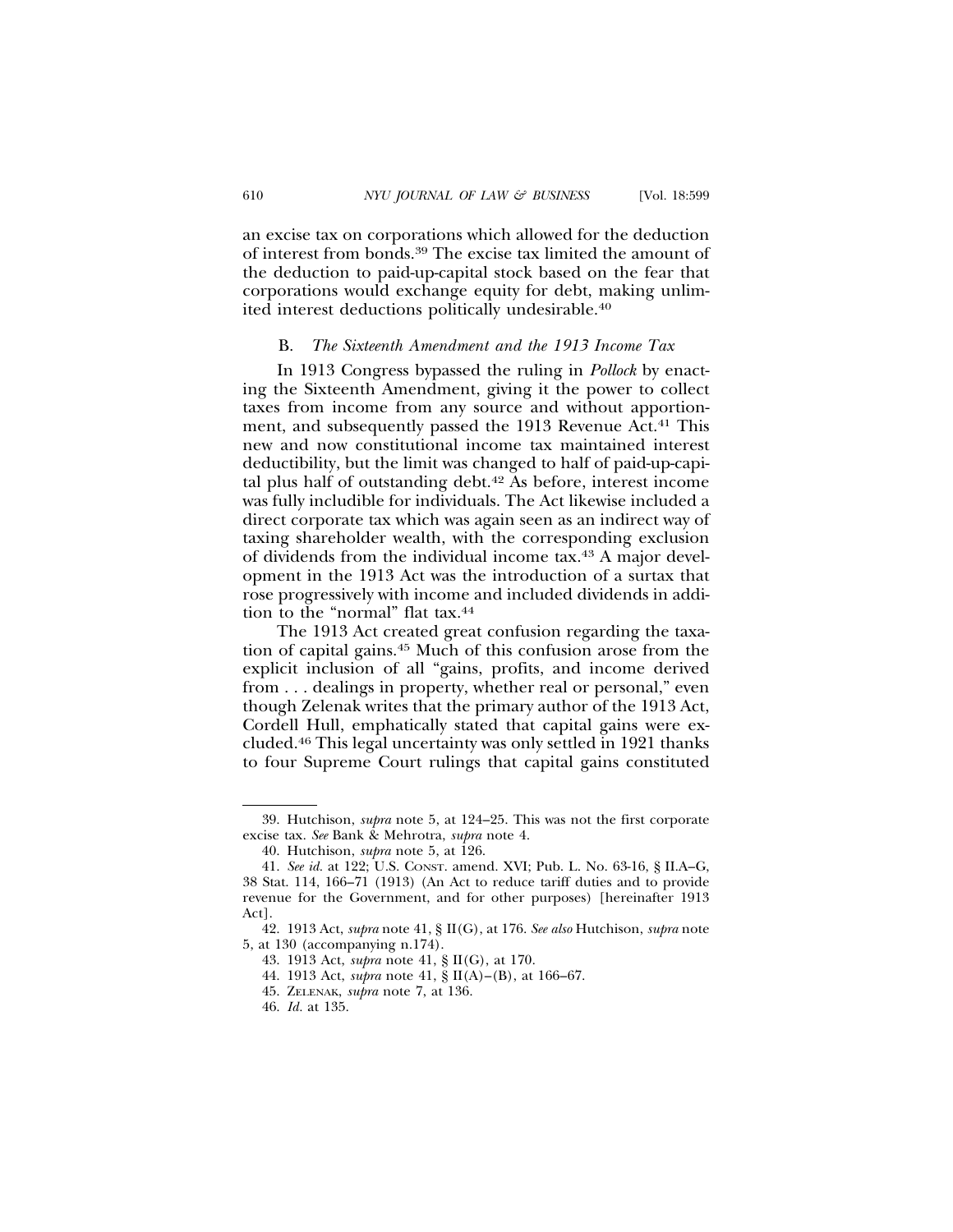income.<sup>47</sup> The 1913 Act was silent regarding capital losses,<sup>48</sup> with Zelenak describing Congress's view on capital losses as "wandering in the tax policy wilderness" until they finally arrived at the current approach in 1942.49 Regardless, soon after the enactment of the 1913 Act, the Treasury denied the deductibility of capital losses, despite Cordell Hull's position to the contrary.50

Students of tax law will quickly note the tax asymmetries and their distortion of investment decisions. The 1913 Act saw interest fully includible and deductible (with limits) at the corporate level, dividends includible in the surtax but not deductible by corporations, capital gains fully includible, and capital losses not includible at all.51 In stark contrast with the capital gains preference under current law, investors were disincentivized from adopting investment strategies based on realizing appreciated capital assets.52 Since the combined top marginal rate was 6% (and only on income exceeding \$500,000), any distortions were likely smaller relative to later tax schedules.<sup>53</sup>

# C. *World War I and the Revenue Acts of 1916, 1917, and 1918*

World War I was a turning point for the United States. According to Jeremy Atack and Peter Passell the change in global economic conditions caused by the outbreak of war in Europe benefited the United States with the demand for foodstuffs, consumer goods, and resources at all-time highs.<sup>54</sup> Gold also flowed into American banks, increasing the money supply

<sup>47.</sup> Marjorie Kornhauser, *The Origins of Capital Gains Taxation: What's Law Got to Do with It?*, 39 SOUTHWESTERN L.J. 869, 876–80 (1985) (The four Supreme Court cases discussed are Merchants' Loan & Trust Co. v. Smietanka, 255 U.S. 509 (1921); Eldorado Coal Co. v. Mager, 255 U.S. 522 (1921); Goodrich v. Edwards, 255 U.S. 527 (1921); and Walsh v. Brewster, 255 U.S. 536 (1921)).

<sup>48.</sup> ZELENAK, *supra* note 7, at 139.

<sup>49.</sup> *Id*. at 137.

<sup>50.</sup> *Id.* at 139.

<sup>51.</sup> *See supra* notes 45–50 and accompanying text.

<sup>52.</sup> Contra the situation described in the prior paragraphs with that in Halperin, *supra* note 1. Under current law capital gains are taxed at favorable rates, while under the 1913 Act capital gains were taxed less favorably since there was no offsetting provision for losses. *Id.*

<sup>53. 1913</sup> Act, *supra* note 41, § II (A), at 166.

<sup>54.</sup> JEREMY ATACK & PETER PASSELL, A NEW ECONOMIC VIEW OF AMERICAN HISTORY: FROM COLONIAL TIMES TO 1940, 557 (2d ed. 1994).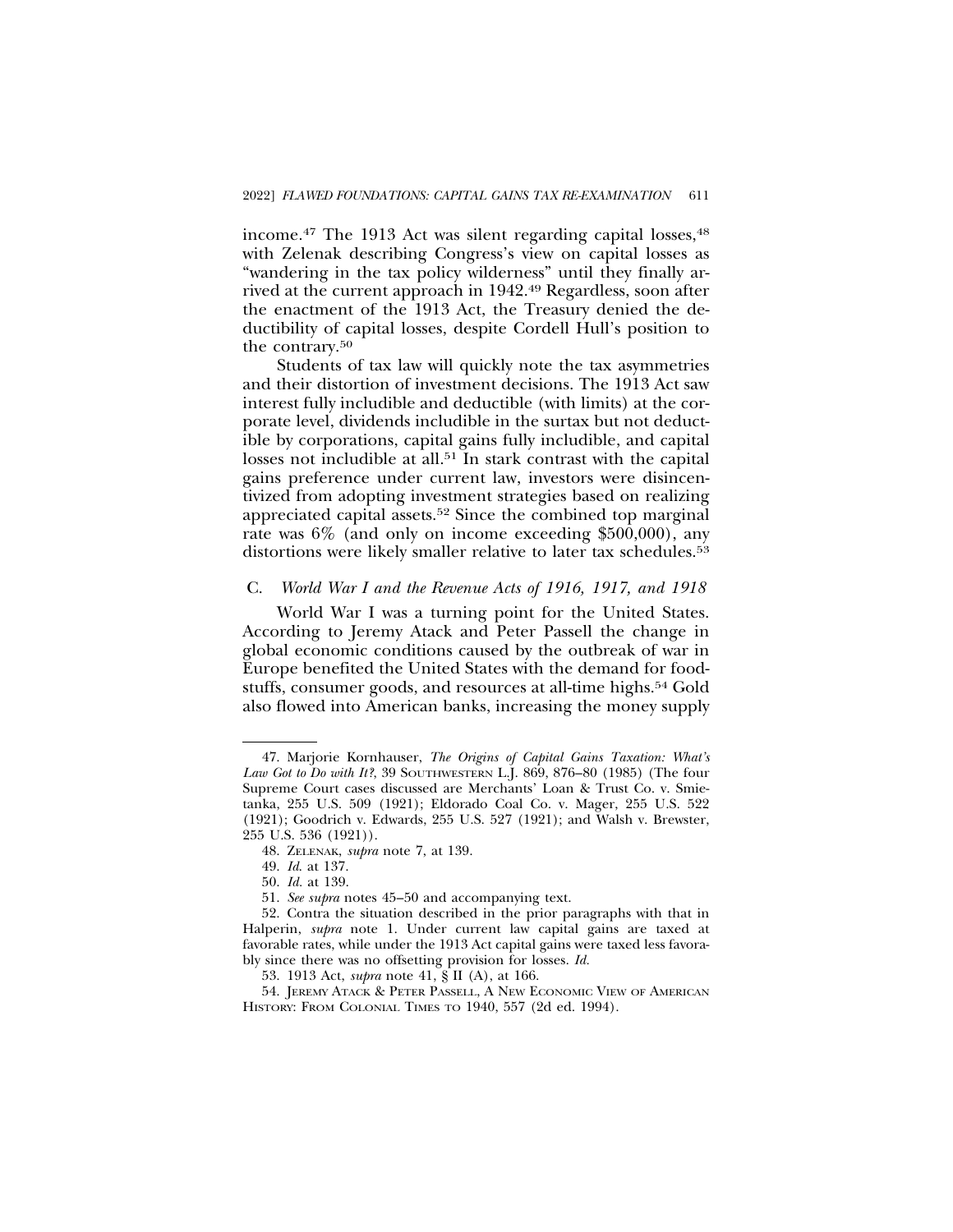and prices.55 About halfway through the war the United States Congress enacted the 1916 Revenue Act, which raised tax rates on both the flat tax and the surtax.56 Although the 1916 Act was less impactful in terms of capital tax policy, Congress reversed course and allowed the deduction of investment losses to the extent they offset investment gains.57 This change reduced the drawback from strategies aiming to generate income streams from selling appreciated assets, especially since taxpayers could choose when to trigger (realize) those gains.

The United States formally declared war on the Central Powers on April 6, 1917, and quickly found itself in a problematic situation. A decentralized political apparatus and a freemarket economic system hindered the mobilization of goods and manpower.58 To remedy this situation the federal government attempted to integrate the private sector directly into the war effort.<sup>59</sup> Two noteworthy examples were the Council for National Defense, which was charged with coordinating industry and resources for the war, and the War Industries Board, responsible for procuring war supplies.60 Both were created to serve the needs of a war-time command economy and were staffed by prominent members of the corporate world.<sup>61</sup> This fusion of private and public sector interests was seen as necessary to keep the American war machine running smoothly.<sup>62</sup>

Upon joining the war, the federal government's expenditures rose from below \$760 million a year to more than \$760

61. ATACK & PASSELL, *supra* note 54, at 556, 560 (the Council for National Defense was created in 1916 prior to the U.S. entering the war to prepare for the eventual possibility of US involvement in World War I). *See* 50 U.S.C. § 1. *See* ERNA RISCH, QUARTERMASTER SUPPORT OF THE ARMY: A HISTORY OF THE CORPS, 1775–1939 604 (1989) (historic overview of the War Industries Board).

62. *See* Ajay K. Mehrotra, *Lawyers, Guns, and Public Moneys: The U.S. Treasury, World War I, and the Administration of the Modern Fiscal State*, 28 LAW & HIST. REV. 173, 179–81 (2010).

<sup>55.</sup> *Id.* at 555.

<sup>56.</sup> Pub. L. No. 64-271, §1, 39 Stat. 756 (1916) (An Act to Increase the Revenue, and for Other Purposes) [hereinafter 1916 Act].

<sup>57.</sup> *Id*. § 5(a) at 756. *See also* ZELENAK, *supra* note 7, at 140–42.

<sup>58.</sup> ATACK & PASSELL, *supra* note 54, at 555.

<sup>59.</sup> *Id.* at 555–56.

<sup>60.</sup> *See* GROSVENOR B. CLARKSON, INDUSTRIAL AMERICA IN THE WORLD WAR: THE STRATEGY BEHIND THE LINE, 1917-1918, (1923); ROBERT D. CUFF, THE WAR INDUSTRIES BOARD: BUSINESS-GOVERNMENT RELATIONS DURING WORLD WAR I (1973).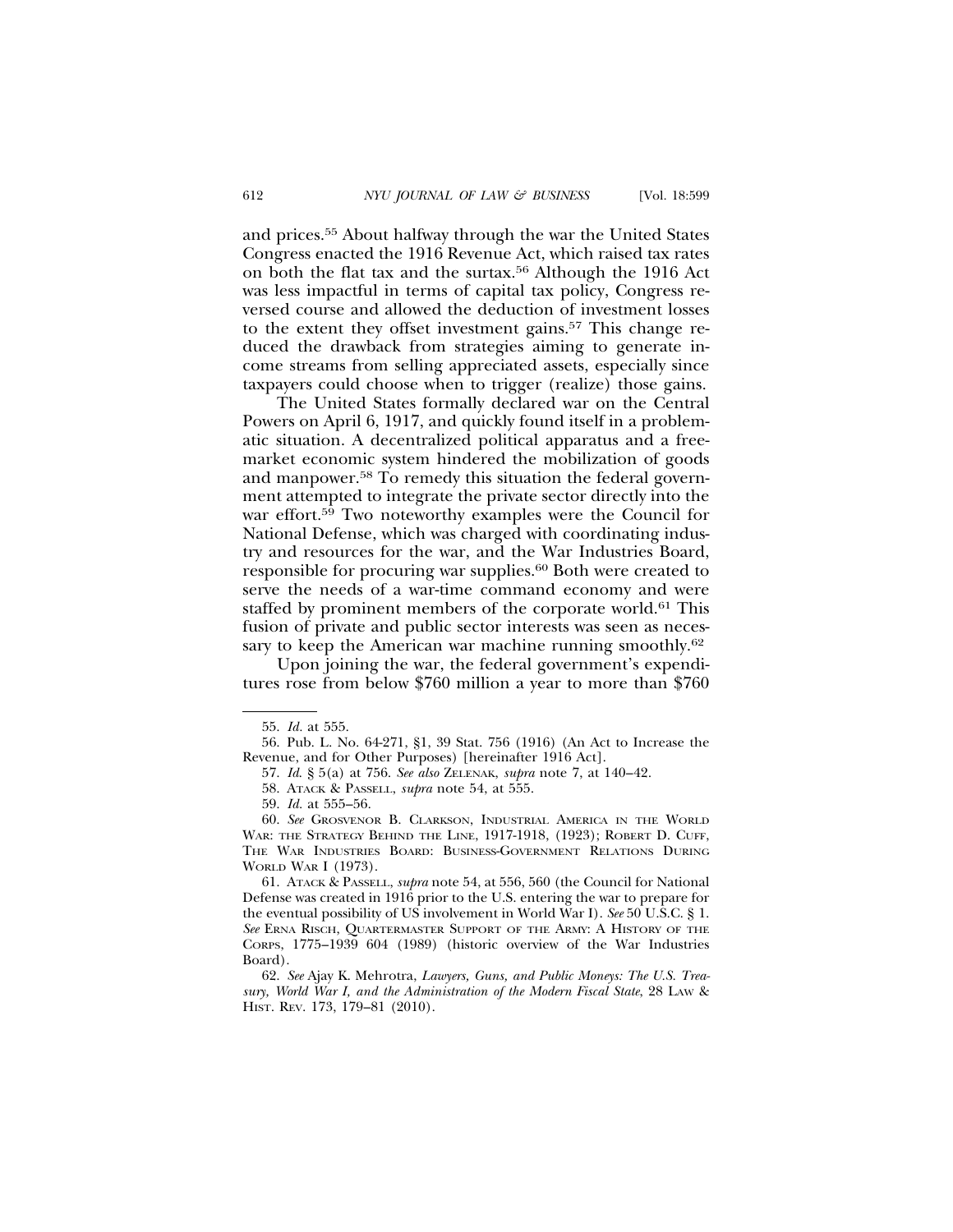million a month,<sup>63</sup> with federal spending soaring from  $0.2\%$  of GDP in 1914 to 3.2% in 1919.64 Most of the revenue required for this spending came from income taxes, corporate taxes, debt, and tariffs.65 While the 1916 Revenue Act had a top marginal tax rate of 15% (a combination of the 2% flat rate, plus the  $13\%$  surtax on all income above 2 million), <sup>66</sup> the 1917 War Revenue Act set a top combined marginal tax rate of 67% on individuals and imposed excess profits taxes for companies (so-called "war profits" taxes) between 20–60% of excess profits relative to peace-time margins.67 These "excess profits" were measured inverse proportionally to invested capital, which included equity and undistributed profits but not most debt financing.68 Despite the surge in applicable tax rates on both individual taxpayers and corporate entities, the taxation of interest, dividends, capital gains and losses vis-a-vis each other ` remained largely unchanged.

Of course, there was ample opposition to high tax rates. Camden Hutchison writes that "with American soldiers fighting overseas, business leaders were reluctant to directly criticize higher taxes. Rather than lobbying for the reduction of nominal tax rates, businesses instead focused on the tax laws' more technical provisions," like the interest deduction limit.<sup>69</sup> The 1918 Revenue Act accordingly allowed for some debt to be included as invested capital, but only debt whose interest was not deducted from income.<sup>70</sup> Since this was only a partial remedy, extensive lobbying resulted in payments becoming fully deductible in 1919.71

69. *Id.* at 132.

70. *Id.* at 135. For the 1918 Revenue Act, see An Act to Provide Revenue, and for Other Purposes, Pub. L. No. 65-254, § 301(a), 40 Stat. 1057, 1088 (1919) (note, that despite the Act appearing in 1919, it is referred to as the 1918 Revenue Act and covered the calendar year ending in 1918) [hereinafter "1918 Revenue Act" or "1918 Act"].

71. Hutchison, *supra* note 5, at 133–36 (strongly recommended reading regarding the deductibility of interest and dividends).

<sup>63.</sup> ATACK & PASSELL, *supra* note 54, at 556–57.

<sup>64.</sup> Mehrotra, *supra* note 62, at 179.

<sup>65.</sup> *Id.* at 179–80.

<sup>66.</sup> An Act to Increase the Revenue, and for Other Purposes, Pub. L. No. 64-271, § 1, 39 Stat. 756 (1916).

<sup>67.</sup> An Act to Provide Revenue to Defray War Expenses, and for Other Purposes, Pub. L. No. 65-50, § 1, 40 Stat. 300 (1917).

<sup>68.</sup> Hutchison, *supra* note 5, at 133–34.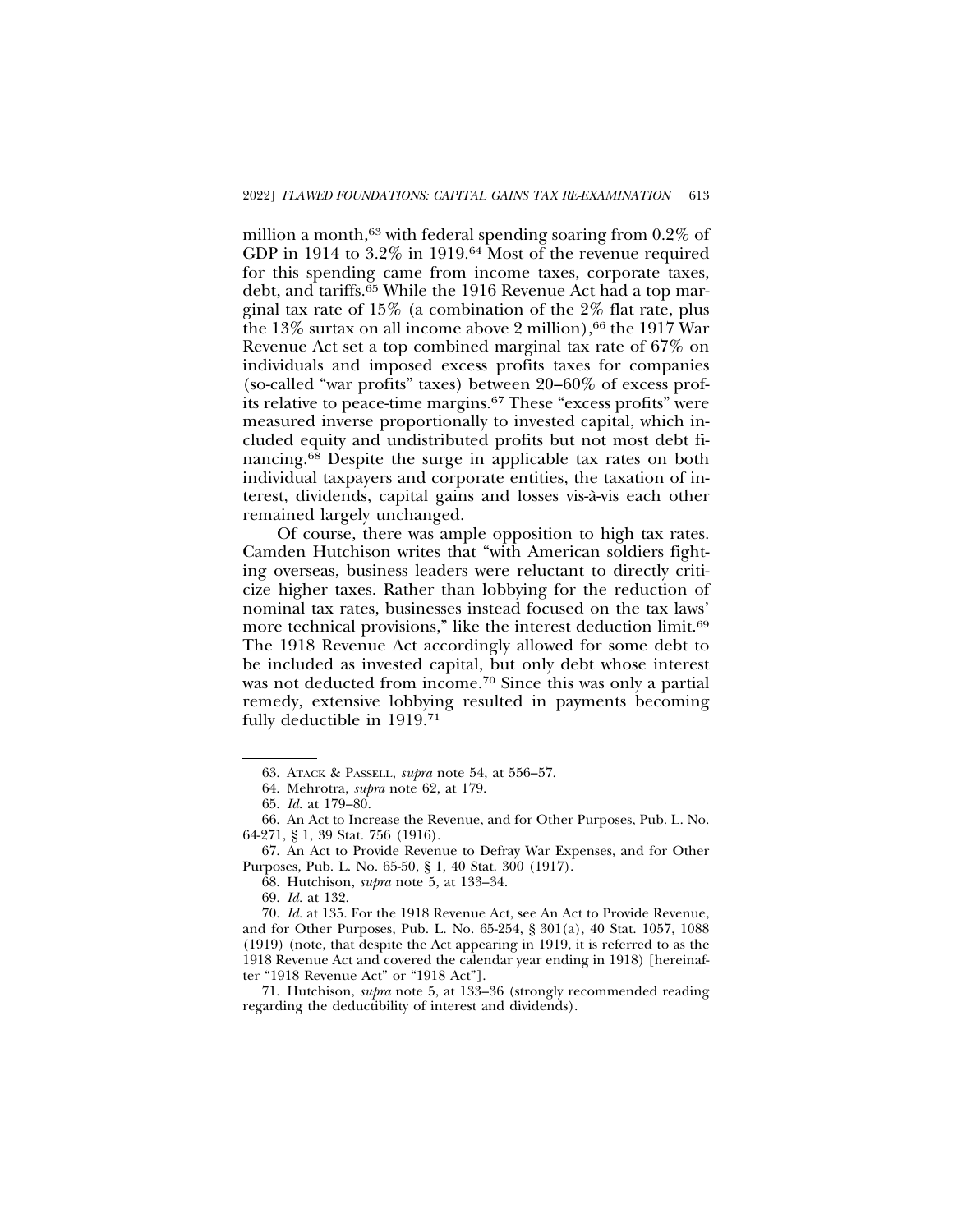The 1918 Revenue Act saw further increases in taxes.72 The highest combined marginal rate rose to 77% for 1918, 73% for subsequent years, and tax rates on excess profits were increased as well.73 The Act likewise removed limitations on capital losses, making them fully deductible.74 Besides taxes, the United States issued upwards of 25 billion in debt to fund the war.75 Despite the signing of the armistice on November 11, 1918, spending would not return to pre-war levels.76 Instead, expenditures in the 1920s were more than three times their pre-war levels.77 Particularly important was the rise in interest payments on government debt, which by 1927 corresponded to 22% of the federal budget compared to 2.5% in 1913.78 The additional revenue required to sustain the increase in expenses primarily came from income and corporate taxes.79 High levels of debt and other revenue requirements had fundamentally changed conceptions of the modern fiscal

state, making effective taxation a priority.80 Using corporations to defer shareholder-level taxation was an important feature of U.S. taxation between 1916–1921. Such deferral was valuable because of lower corporate tax rates and the introduction of the individual surtax.81 Congress responded by targeting retained earnings through an undivided profits tax in the 1913 Act, but its application was too weak to matter.82 As income tax rates rose between 1916 and 1918 so too did the incentive to retain earnings. However, Congress replaced the undistributed profits tax in 1917 with the wartime excess profits tax thereby lessening the cost of deferring

82. *Id.*

<sup>72. 1918</sup> Act, *supra* note 70, Title II, Part II.

<sup>73.</sup> *Id.* For a contemporary article discussing the legislation, see Roy G. Blakey & Gladys C. Blakey, *The Revenue Act of 1918*, 9 Am. ECON. REV. 214 (1919).

<sup>74.</sup> ZELENAK, *supra* note 7, at 140–42.

<sup>75.</sup> Treasury Debt Data, *supra* note 13.

<sup>76.</sup> ATACK & PASSELL, *supra* note 54, at 557.

<sup>77.</sup> *Id.*

<sup>78.</sup> *Id.*

<sup>79.</sup> *Id.*

<sup>80.</sup> *See generally* Mehrotra, *supra* note 62; AJAY K. MEHROTRA, MAKING THE MODERN AMERICAN FISCAL STATE: LAW, POLITICS, AND THE RISE OF PROGRES-SIVE TAXATION, 1877-1929 (2013).

<sup>81.</sup> Bank & Mehrotra, *supra* note 4, at 187–88.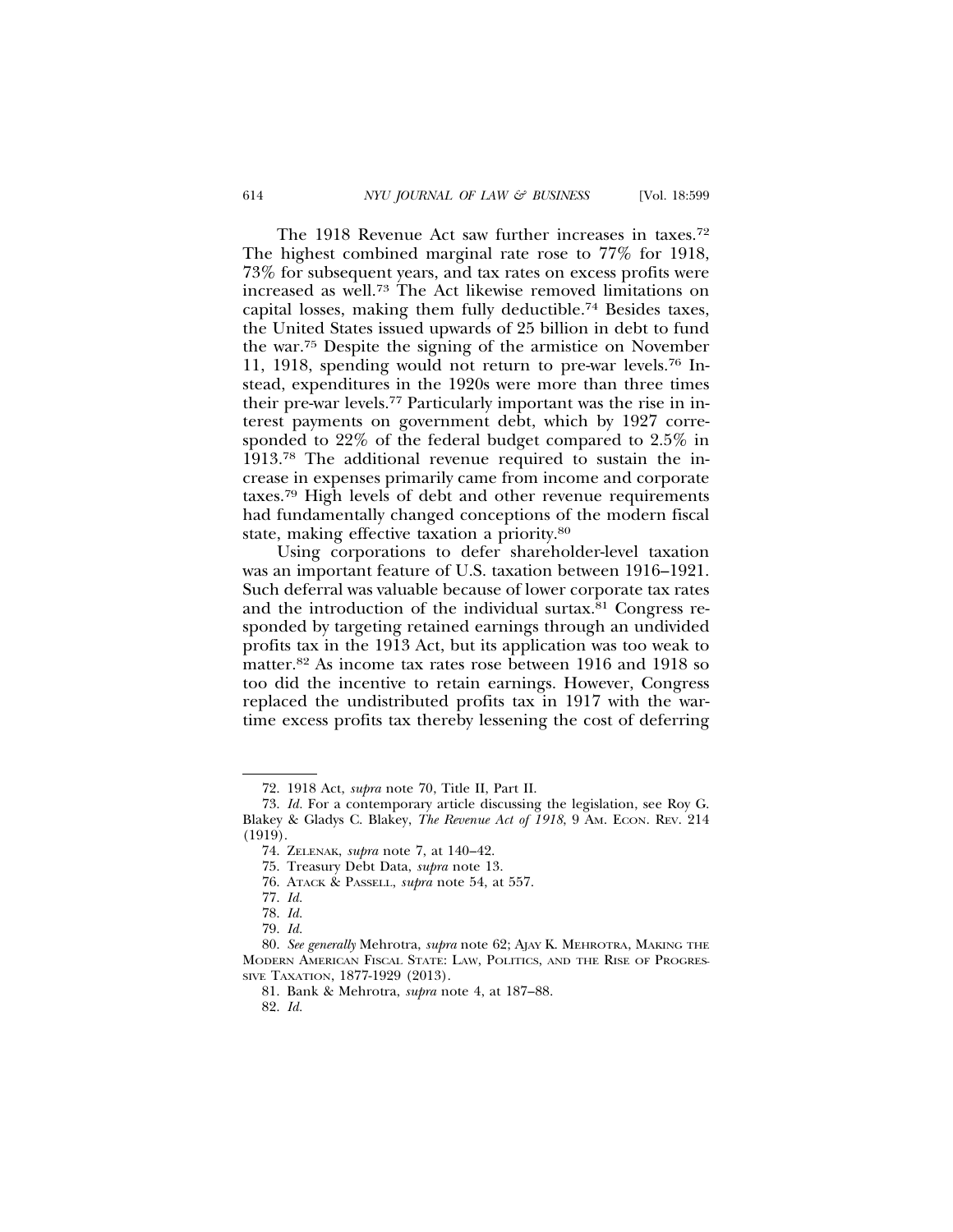shareholder taxation.83 Indeed, Bank and Mehrotra report that large corporations were able to manipulate capital structure to reduce their liability under the excess profits tax, which made them appealing tax avoidance vehicles for wealthy shareholders subject to high marginal rates.<sup>84</sup> Corporate-level deferral of shareholder taxes likely impacted the performance of taxes on between 1917 and 1921, as discussed in Part III.

### $II$ .

## THE 1921 CAPITAL GAINS PREFERENCE

#### A. *Introduction to the 1921 Reform*

In the early 1920s the reality of expanded government, increased expenditures, and war debt coming due required the federal government to raise substantial revenue.85 However, existing taxes were seen as easily avoided by the wealthy and the tax burden was seen as having become excessive because of wartime revenue needs, a feeling which was exacerbated once the country entered into a recession between 1920–1921.86 The need to reduce tax burdens while still maximizing revenue featured heavily in the minds of the architects of the 1921 Revenue Act.87

The 1921 Act introduced several staples of modern tax law, with a first example being the full inclusion of debt at the shareholder level and full deductibility at the corporate level, which resulted from Congress repealing the excess profits tax without changing the taxation of interest.<sup>88</sup> A second is the expansion of the tax-free reorganization rules, which had originally been adopted in a weaker form in 1918.89 Yet another feature, the focus here, is a lower tax rate on capital gains compared to other income.90

90. The special rate is found in section 206 of the 1921 Revenue Act. *See* Revenue Act of 1921, Pub. L. No. 67-98, §§ 206(b), 210–11, 42 Stat. 227, 233–37 (1921). Taxpayers could elect to have this special lower rate (12.5%)

<sup>83.</sup> *Id.* at 191–92.

<sup>84.</sup> *Id*. at 191–93.

<sup>85.</sup> *See* discussion *infra* Section II.B (especially Adams's testimony).

<sup>86.</sup> *Id*. at 196.

<sup>87.</sup> *See* Anne L. Alstott & Ben Novick, *War, Taxes, and Income Redistribution in the Twenties: The 1924 Veterans' Bonus and the Defeat of the Mellon Plan*, 59 TAX L. REV. 373, 374–75 (2006).

<sup>88.</sup> Hutchison, *supra* note 5, at 136.

<sup>89.</sup> *See* Bank & Mehrotra, *supra* note 4, at 196–97.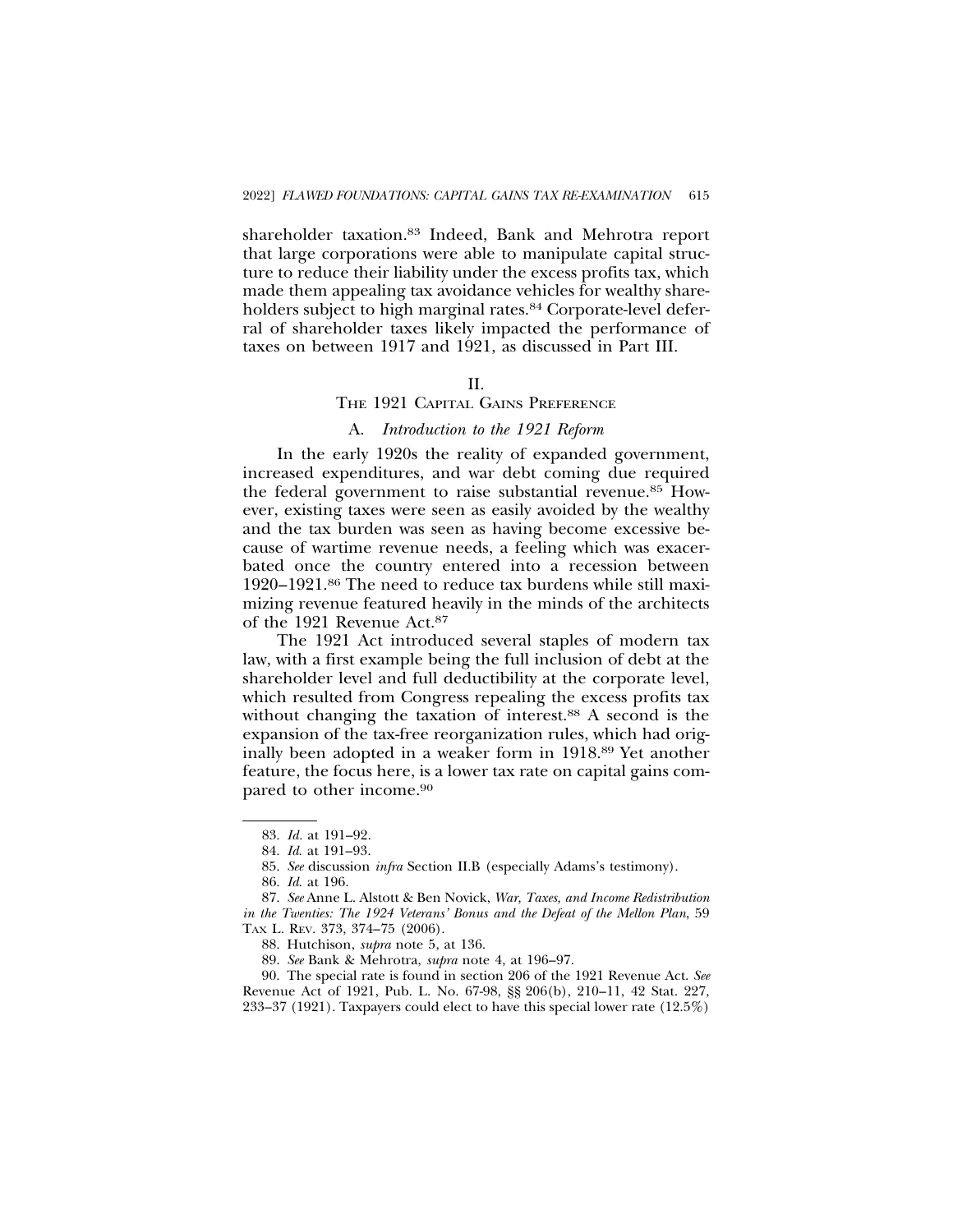The formal political reform process went relatively quickly, beginning in December of 1920 and ending with the signing into law of the Revenue Act on November 23, 1921. During this period, both the House Ways and Means Committee and the Senate Finance Committee held hearings with testimony from academics, members of the Treasury, representatives of industrial interests, and members of the public.<sup>91</sup> While the entire process will be canvassed shortly, the preliminary hearings before the House and Senate committees are particularly revealing as to the concerns and options available to Congress.

# B. *House Ways and Means Hearings, December 1920 to January 1921*

In December 1920, the House Ways and Means Committee was given the mandate to prepare a draft for a new, postwar tax regime.<sup>92</sup> The Committee heard from Treasury officials, organizations, associations, experts, and other interested parties to help them with their task. Among the experts who testified was Thomas Sewall Adams, a Professor of tax and economics at Yale who served as economic advisor to the U.S. Treasury between 1917 and 1933.93 In addressing the Commit-

93. *Id.* at 3. T.S. Adams was an early tax scholar in the United States. In this piece he features prominently, with many of the contours of the early capital gains preference being either created with him or deeply shaped by

apply to all capital gains. Only those taxpayers with income above \$12,000 benefited from such an election, since rates on brackets below \$12,000 were less than the special 12.5% rate.

<sup>91.</sup> Some examples include Professor T. S. Adams, representing the Treasury, *Revenue Revision: Hearings Before the H. Comm. on Ways & Means*, 66th Cong. 3–42 (1921) [hereinafter *1920–21 W&M Hearings*] (statement of Thomas S. Adams, Tax Advisor, the Treasury Department), Thomas W. Hardwick and Ellis C. Johnson, representing the National Association of Bottlers of Carbonated Beverages, *id.* at 141–51 (statement of Hon. Thomas W. Hardwick, Representative, the National Association of Bottlers of Carbonated Beverages), 151–52 (statement of Ellis C. Johnson, Representative, the National Association of Bottlers of Carbonated Beverages) (in hindsight his testimony is especially interesting since they argued that soda should receive a tax subsidy because of their health benefits), and E.F. McGrady, representing the American Federation of Labor, *Internal-Revenue Hearings: Hearing on the Proposed Revenue Act of 1921 Before the S. Comm. On Fin.*, 67th Cong. 404–08 (1921) [hereinafter *Senate Finance Committee Hearings*] (statement of Edward F. McGrady, Representative, American Federation of Labor).

<sup>92.</sup> *See 1920–21 W&M Hearings*, *supra* note 91, *passim*.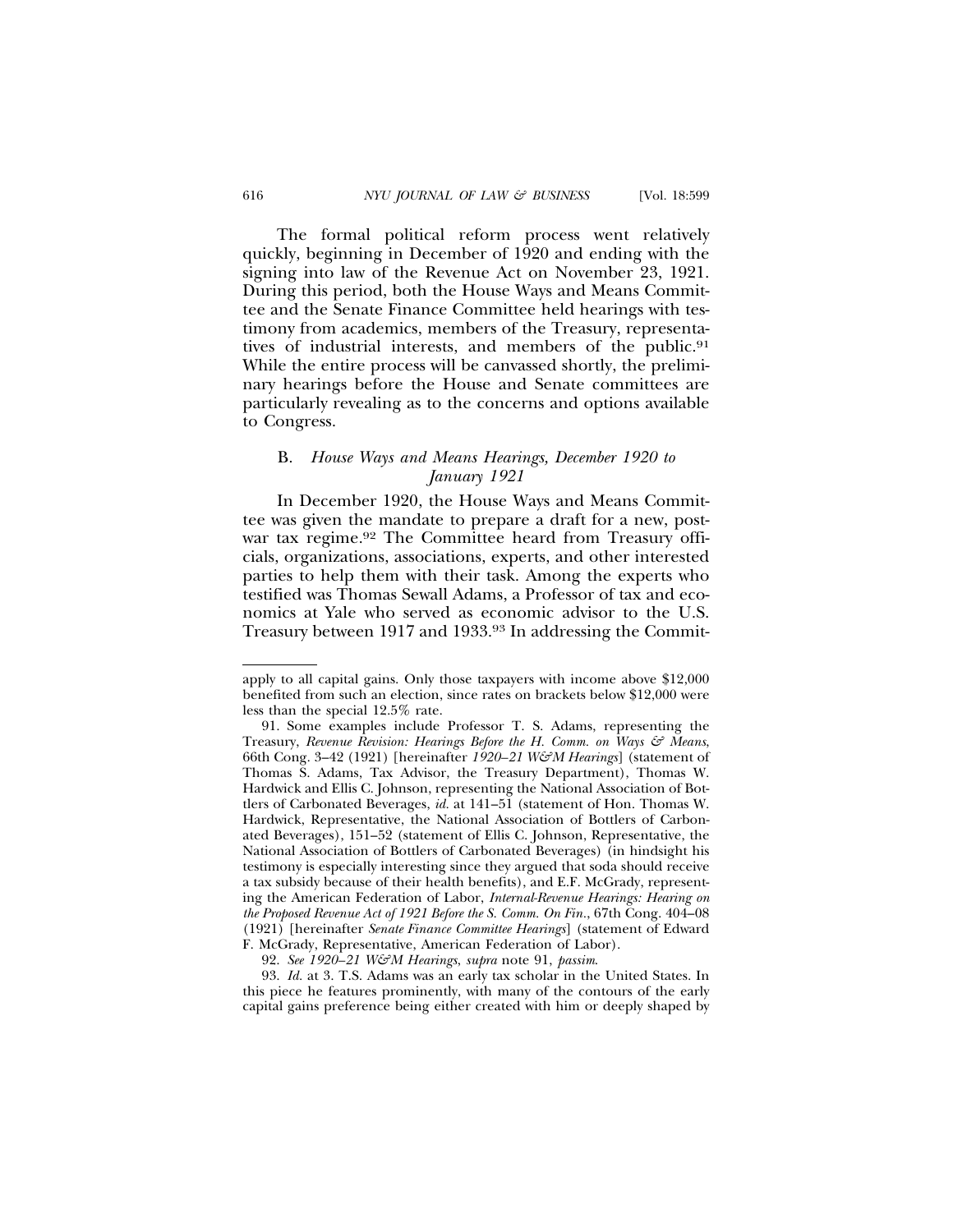tee he represented himself in his capacity as a tax specialist and also acted as the representative of the Treasury Department and then-Secretary of the Treasury David Houston.94

Adams began his testimony by relaying Secretary Houston's primary recommendations for tax reform. The Secretary was primarily concerned with raising revenue:

[U]nder the existing circumstances in which we found ourselves, *particularly by reason of the very large amount of floating debt which we are carrying and the business uncertainties*, . . . it is necessary that the tax revenues be kept on a level of approximately [\$4 billion] a year until the close of the year 1923. That is a question about which, in particular, you gentlemen will want to make up your own minds. . . . The Secretary . . . has concluded it is the part of wisdom to keep our tax revenues at a point sufficient to enable us to pay off by the close of the fiscal year 1922 and the first half of the calendar year 1923 our floating debt of [\$2.3 billion], approximately. . . . *The Secretary's conclusion is that it [the debt] ought to be extinguished, and that premise having been accepted, it follows that if we repeal or reduce certain taxes we must, as a consequence, try to replace them with other tax revenues of equivalent yield*. 95

Revenue requirements were a paramount concern, brought on by the need to repay war debt and make floating interest payments. Critically, Adams noted that the nation's wealthiest were being "forced" into investing in tax-exempt se-

his input. In this piece, he appears as a tax adviser to the Treasury, but he was also a professor, first at the University of Wisconsin–Madison and then at Yale, President of the National Tax Association between 1922–1923, and President of the American Economic Association in 1927. *See* A. E. Holcomb, *Thomas Sewall Adams*, 18 BULL. NAT'L TAX SOC'Y 194 (1933); *Adams, Thomas Sewall*, Wisconsin Historical Society, https://www.wisconsinhistory.org/ Records/Article/CS4700 (last visited Feb. 10, 2022).

<sup>94.</sup> *See 1920–21 W&M Hearings*, *supra* note 91, at 4. David F. Houston was the 5th Secretary of Agriculture in office from March of 1913 to February of 1920, after which he was the 48th Secretary of the Treasury between February of 1920 to March of 1921. *See* LEWIS L. GOULD, *Houston, David Franklin*, *in* AMERICAN NATIONAL BIOGRAPHY (2000), American National Biography Online. While the hearings for the 1921 tax reform began while he was Treasurer, he would cease to be the Treasurer before they were finally enacted. *Id.*

<sup>95.</sup> *1920–21 W&M Hearings*, *supra* note 91, at 6 (emphasis added).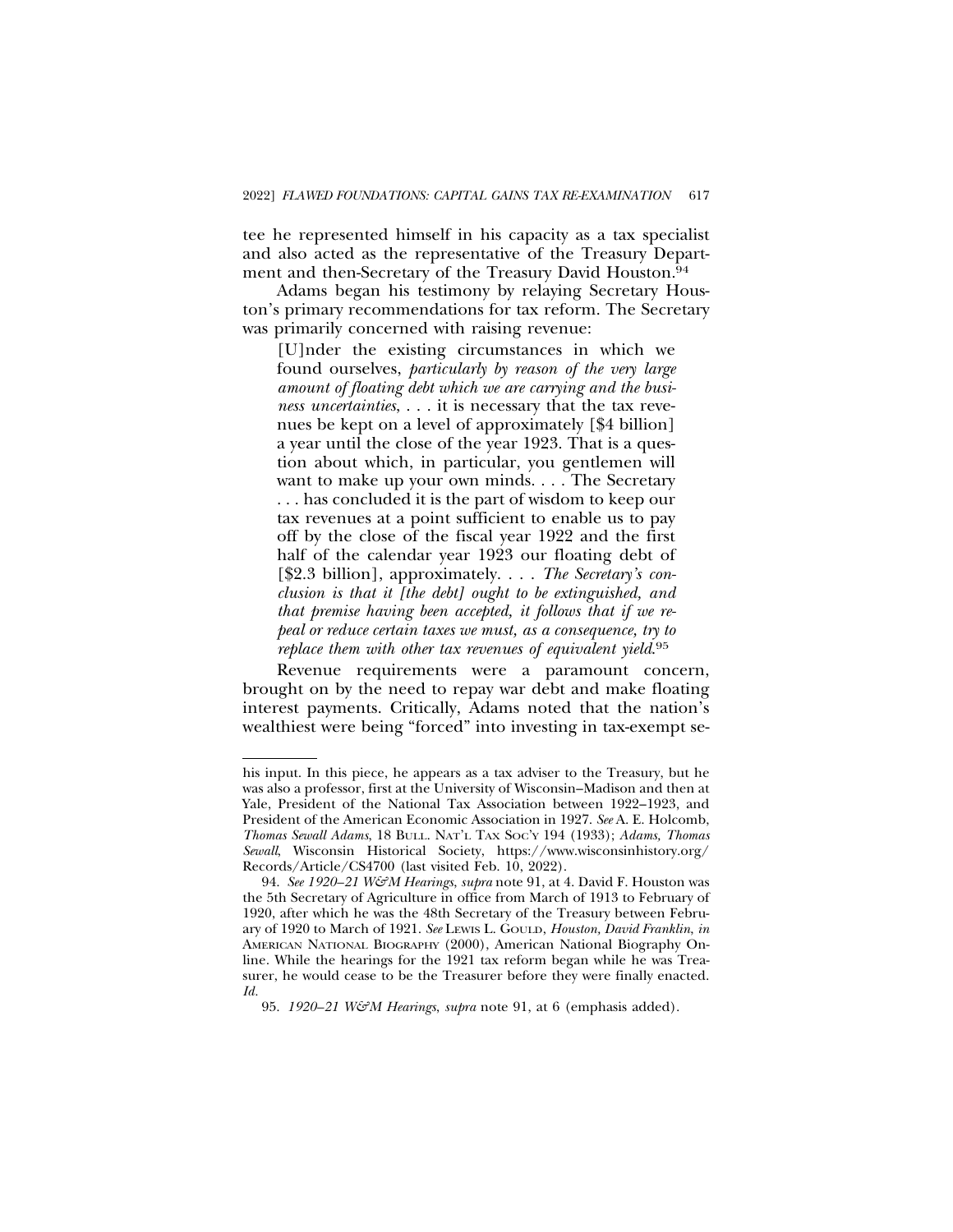curities instead of ordinary industrial securities subject to taxation.96 The need to raise short-term revenue would be a generating force behind the capital gains preference.

In addition to the revenue requirement, the Treasury was concerned with the burden caused by war-time taxation. Throughout the hearings, the Committee and various members of the Treasury, including Adams, repeatedly stressed that tax rates were too high.97 While testifying on his own behalf Adams stated that "we simply can not successfully collect in the long run income tax which ranges as high as 70 per cent."98 He further stressed that his reasoning was not based on notions of a "tender heart," but was instead an economic approach involving a "calculation . . . as to how we can get the most revenue."99 Adams's point was that lower rates, independently of whether they were moral or just, would yield greater tax receipts.

His arguments were based on the high tax 1917–1921 period. He stated that the high marginal capital gains tax rates had failed to bring in substantial revenue with high-income taxpayers having found various ways to avoid large tax bills,100 and that those very high rates were not driven by sound policy considerations but rather special war-time circumstances: "the truth of the matter is that under the pressure of war we have overdriven the income tax."101 In light of this overdriving, Adams, a self-described "friend of the income tax," explained that it is "because I want to save the income tax [that] I want to see its burdens reduced to the point where it is bearable."102 He thus argued that by lowering tax rates until they were bearable, Congress would collect greater tax receipts.

The Committee likewise heard "from many sources that very wealthy men [were] rapidly and have been rapidly chang-

102. *Id.*

<sup>96.</sup> *See id.* at 10.

<sup>97.</sup> *Id.* at 10, 12.

<sup>98.</sup> *Id.* at 13.

<sup>99.</sup> *Id.*

<sup>100.</sup> *Id.* ("There is a possibility of getting a good round income from rates which the wealthier tax payers will pay rather than purchase municipal bonds. With a 28 or 30 per cent maximum rate, the ordinary tax payer can invest in industrial, railroad and similar securities and still have as much left after he has paid his tax as he would have if he bought municipal or other tax-free securities.").

<sup>101.</sup> *Id.* at 12.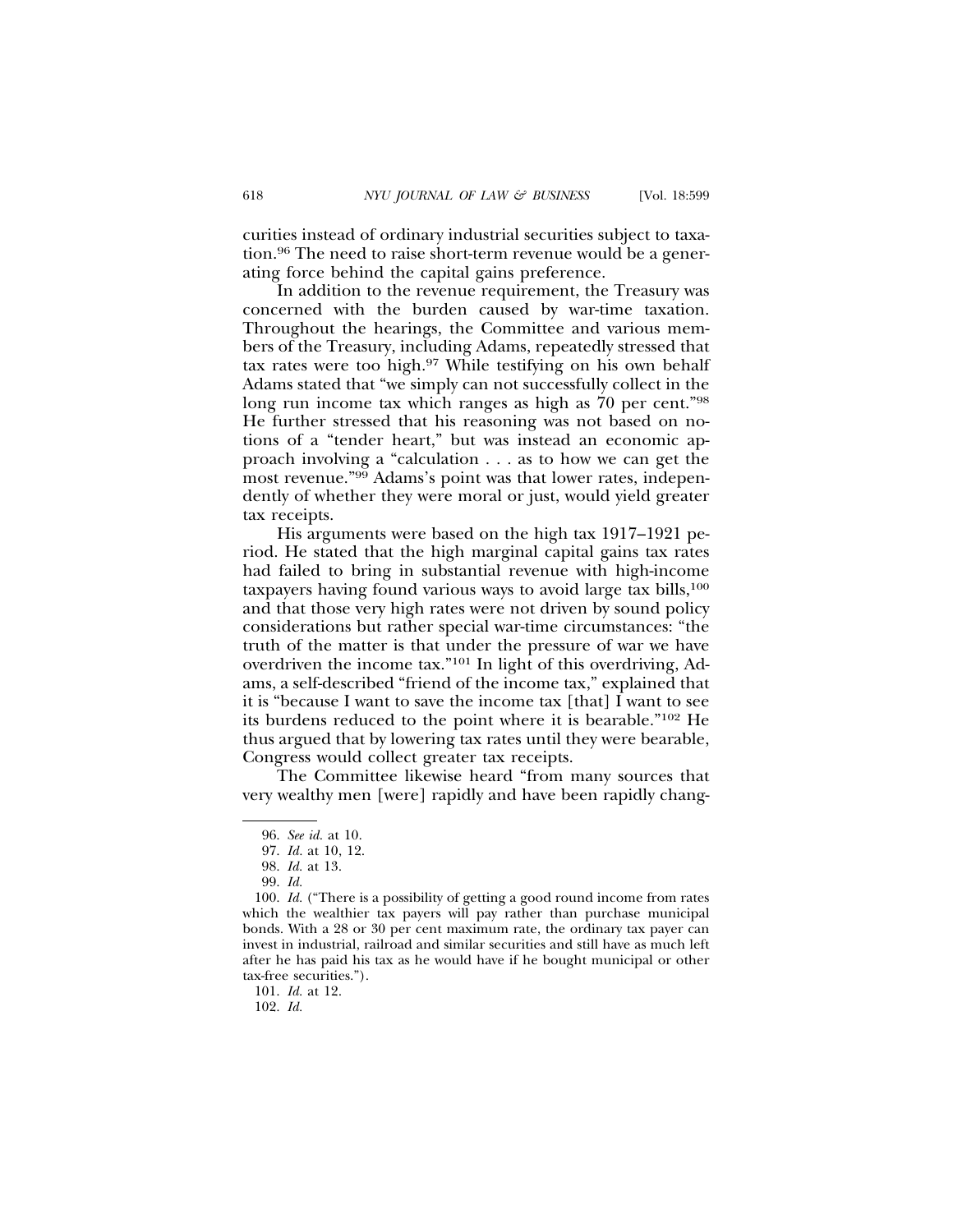ing their investments to municipal bonds and other tax-exempt sources."103 The implication being that the "unbearable" rates were leading to rampant tax avoidance. Adams specifically addressed this issue in his testimony, stating that he thought Congress could generate "a good round income from rates which the individual taxpayer will pay rather than choose municipal bonds . . . or other tax-free securities."104 While Adams's main recommendation was to reduce rates, he offered several alternatives which would minimize the impact of avoidance behavior, including that tax rates be set based on total [gross] income rather than net income, resulting in more tax receipts even if tax-free income were not itself taxed.105 Likewise, the Committee considered a sales tax to combat avoidance, though dismissed these proposals as being too complex.106

A complicating factor was the prominent view that the excess profits tax should be repealed, and indeed Title III of the 1921 Revenue Act limited the top marginal excess profit tax rate to 40% for 1921 and ended it effective 1922.107 Adams testified that a substitute capable of generating \$450 million in revenue was needed if the excess profits tax was abolished.108 While reducing surtaxes and eliminating the excess profits tax would be an important part of tax reform, the need to pay war debts necessitated some level of tax neutrality.109 David Friday, Professor of Political Economy at the University of Michigan, observed that the American public blamed the excess profits tax for rising prices, with businesses simply shifting the tax onto consumers.110 President Harding,111 Andrew Mellon (the new Secretary of the Treasury and a famous proponent of low

<sup>103.</sup> *Id.* at 14.

<sup>104.</sup> *Id.* at 13.

<sup>105.</sup> *Id.* at 15.

<sup>106.</sup> *See id.* at 21–43.

<sup>107.</sup> *Id.* at 215. Revenue Act of 1921, Pub. L. No. 67-98, § 301(a), 42 Stat. 227, 272.

<sup>108.</sup> *1920–21 W&M Hearings*, *supra* note 91, at 9–10 (statement of T.S. Adams).

<sup>109.</sup> *Id*. at 6–7, 9–10, 17, 215.

<sup>110.</sup> *Id.* at 258–63.

<sup>111.</sup> *See Senate Finance Committee Hearings*, *supra* note 91, at 505 (statement of Frank E. Seidman, Certified Public Accountant); *see also* Benjamin G. Rader, *Federal Taxation in the 1920s: A Re-examination*, 33 HIST. 415, 417 (1971).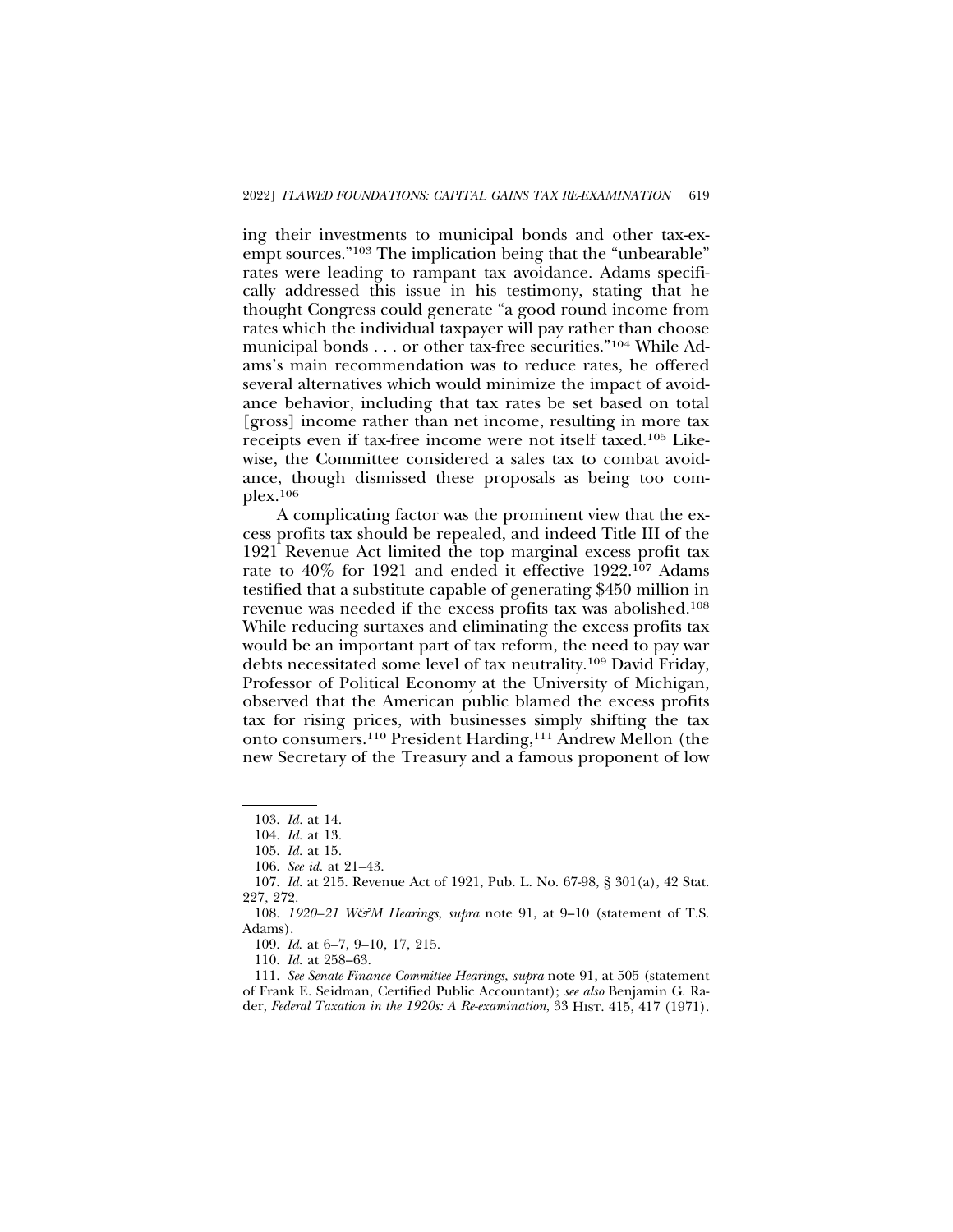tax rates),112 and many Congressmen and Senators likewise favored the repeal of the excess profits tax.113

Among the speakers who followed Adams was Frederick R. Kellogg, a New York lawyer and an important figure in the enactment of the capital gains tax preference.114 His role is discussed by Ajay Mehrotra and Julia Ott's review of the capital gains tax between the First and Second World Wars, which notes that Kellogg played a critical role in the development of the preference and suggest that the idea for it may have originated with him.115 Although many were thinking of a capital gains preference at the time—not just Kellogg—Mehrotra and Ott are right to highlight the key role he played in the legislative process.

Kellogg began his testimony to the Ways and Means Committee by declaring that he was "not purporting to give [the Committee] any more than [his] own personal experience, corroborated by a number of comparisons and notes with other men in New York City."116 The problem, he explained, was that many transactions fell through due to prohibitively high surtaxes:

It has so happened that within the last three years in matters that have come to my desk involving sales, transfers, reorganizations, and various activities, both of a corporate and an individual nature, there have been a great many millions of dollars of proposed transactions which I have had to kill absolutely, simply because of the fact that the people who were going to make those transactions would have had to pay anywhere from 40 to 70 odd per cent to the Govern-

<sup>112.</sup> *See Senate Finance Committee Hearings*, *supra* note 91, at 505 (statement of Frank E. Seidman); *see also* Rader, *supra* note 111, at 421. Note that the Secretary of Treasury at the time of the Ways and Means hearings was David Houston. He resigned in March of 1921 and was succeeded by Andrew Mellon. *Compare 1920–21 W&M Hearings*, *supra* note 91, at 4 *with Senate Finance Committee Hearings*, *supra* note 91, at 76. For a contemporary biography of Secretary Mellon see HARVEY O'CONNOR, MELLON'S MILLIONS: THE BIOGRA-PHY OF A FORTUNE; THE LIFE AND TIMES OF ANDREW W. MELLON (1933).

<sup>113.</sup> *See Senate Finance Committee Hearings*, *supra* note 91; *see also* Rader, *supra* note 111, at 422.

<sup>114.</sup> *See 1920–21 W&M Hearings*, *supra* note 91, at 127.

<sup>115.</sup> Mehrotra & Ott, *supra* note 8, at 2525–26.

<sup>116.</sup> See *1920–21 W&M Hearings*, *supra* note 91, at 128.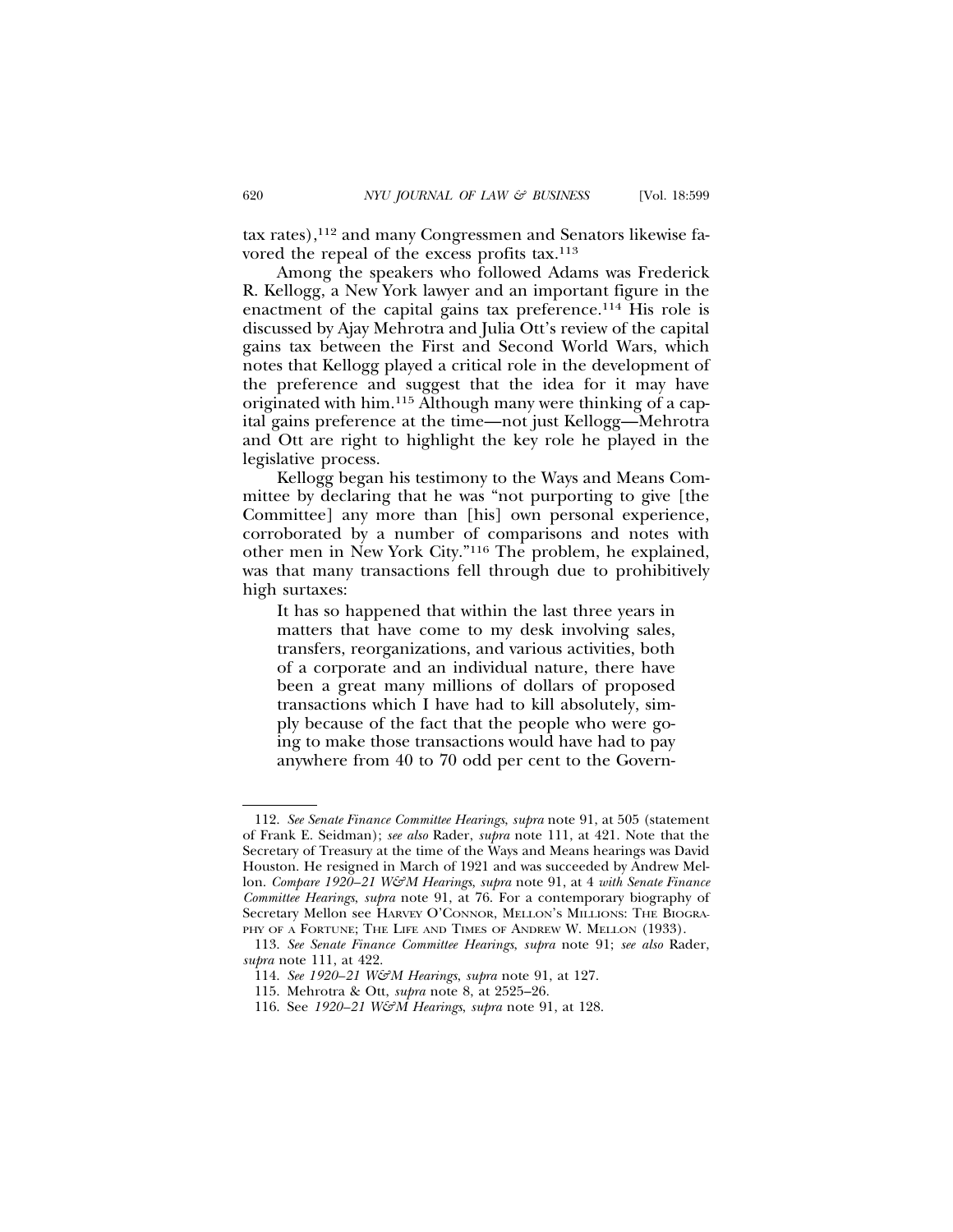ment in taxes, and they simply would not; the business could not stand it.<sup>117</sup>

His arguments hinged on both private and corporate transactions not going through, including workers who gave up on selling their homes to move to a different city for job purposes,<sup>118</sup> and holders of stock who gave up reinvesting in more profitable securities.119 A complementary point was brought up by Congressman Treadway, who asked whether this argument was similar to the idea that a lower tax rate on capital would respond to top-bracket taxpayers investing in tax-exempt sources.120 Kellogg replied in the affirmative.121

Kellogg stated his main points in favor of a special, lower rate on capital, beginning with the government being able to secure "a great many hundreds of thousands [in dollars of revenue] . . . which have not been paid and never will be paid because the transaction did not go through. . . ."122 The next argument he made was against "frozen capital," the wellknown lock-in problem caused by high tax rates, which is a pure tax distortion causing taxpayers to refrain from investing in new, higher-return securities with the government, in turn, losing out from the revenue from such sales and reinvestment.<sup>123</sup> While certain committee members seemed to sympathize with this problem, their core concern was revenue. They asked Kellogg to produce an estimate of how much revenue would be generated by lower tax rates on capital gains.124 Congressman Longsworth conceded that "it would be conceivable . . . that a tax as low as 10 or 15 per cent would raise more revenue on these transactions than we are getting now, simply from your statement, which is corroborated in many quarters."125

120. *Id.* at 131.

- 122. *Id.*
- 123. *Id.*
- 124. *Id.* at 132.

125. *Id.* at 133. For a broader discussion of this point, and whether it is true in the abstract or simply because of systemic factors which existed at the time, *see infra* Section III.B.

<sup>117.</sup> *Id.*

<sup>118.</sup> *Id.* at 128–29.

<sup>119.</sup> *Id.* at 129.

<sup>121.</sup> *Id.*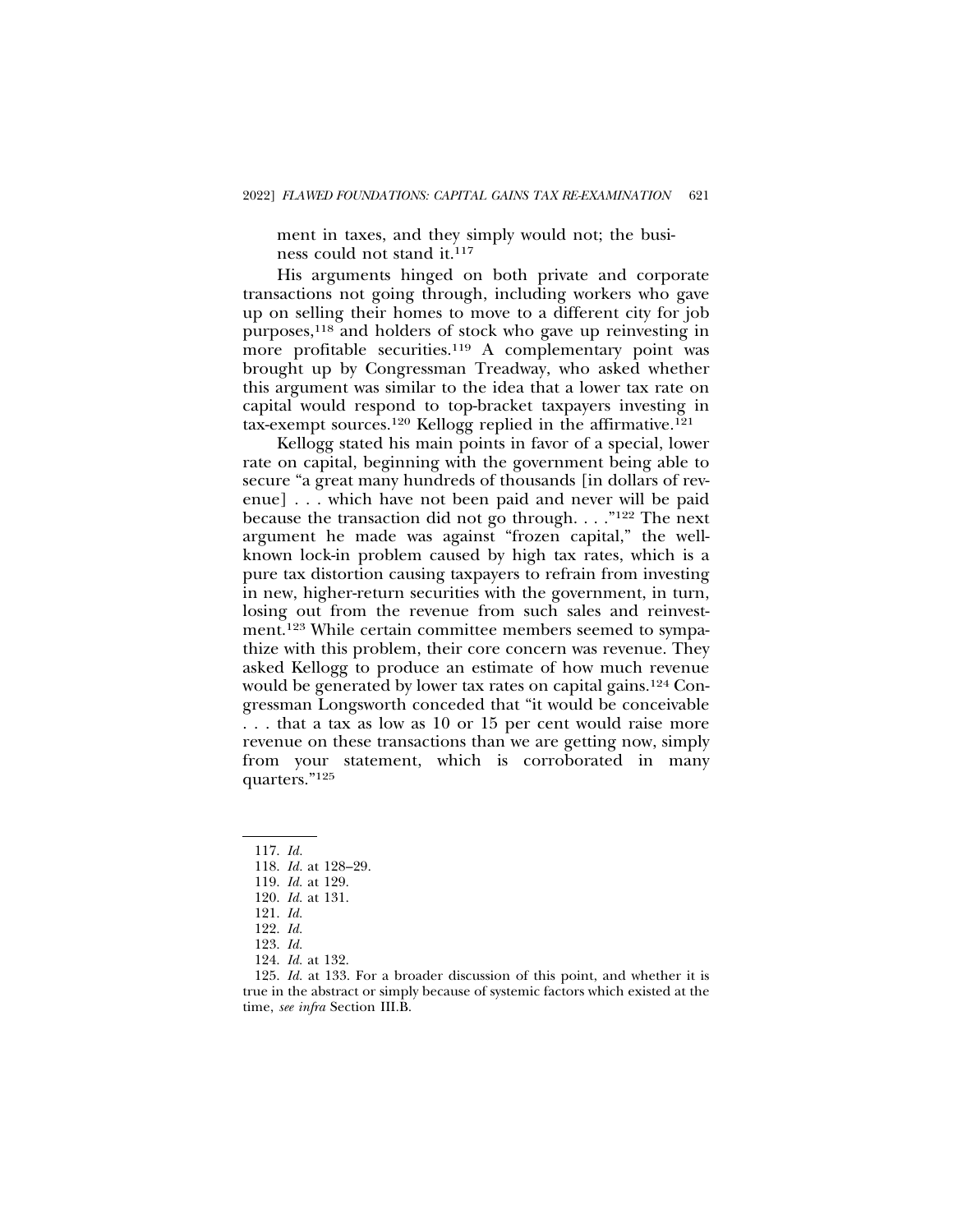Others who thought that capital gains taxes should be reformed included Edgar Rogers, a tax lawyer from Indianapolis. Rather than a lower tax rate on gains, he suggested a broader change to tax "profit by considering it to have accrued pro rata in each of the years from the date of acquisition . . . to the date of sale. Each year's accrual to be taxed at the rate for that year."126 To illustrate his point, suppose that a taxpayer had held an asset for five years and then disposed of it at a \$100 gain, with the tax rate being 50% in the first year and 10% thereafter. Under a realization-based tax the \$100 would be taxed once on disposition at the 10% rate, resulting in a \$10 tax bill. Under Rogers's proposal and assuming linear growth, the taxpayer would foot a \$10 bill just for that first year on the year's \$20 gain. The taxpayer would likewise owe for the last four years, giving a total tax on disposition of \$18. This idea was particularly interesting since Congress had recently considered a similar solution.

Debated and drafted in early 1920, Section 3 of H.R. 14198, "An Act to Amend and Simplify the Revenue Act of 1918," would have allowed taxpayers who disposed of capital assets held for longer than three years to allocate that gain over the years that the asset was held.127 The tax benefit came from being able to spread the gain across several years which may have reduced surtax rates.128 H.R. 14198 was passed by the House and deliberated by the Senate Finance Committee, though it was never passed into law, possibly because broader reforms to the 1918 Revenue Act had already begun with the process leading up to the 1921 Act.129 Critically, the proposal shows that several members of the House had already ac-

<sup>126.</sup> *Id.* at 265 (statement of Edgar Rogers of Doney Rogers & Co. Inc., Federal Tax Specialists).

<sup>127.</sup> An Act to Amend and Simplify the Revenue Act of 1918, H.R. 14198, 66th Cong. § 3 (1920). For the hearings, see *Amending the Revenue Act of 1918: Hearing on H.R. 14197 and H.R. 14198 Before the S. Comm. on Fin.*, 66th Cong. (1920).

<sup>128.</sup> As an example, a taxpayer held an instrument for two years and sold it for a profit of \$200. Graduated rates impose a 10% tax on income between 0–\$100, and 30% thereafter. Without apportionment, the taxpayer would owe 10%\*100+30%\*100=\$40. With apportionment, along the lines of H.R. 14198, the taxpayer would only owe \$20.

<sup>129.</sup> *Senate Finance Committee Hearings*, *supra* note 91, at 535 (while it does not seem that Kellogg was the originator of the bill, he did submit a brief to T.S. Adams on the matter).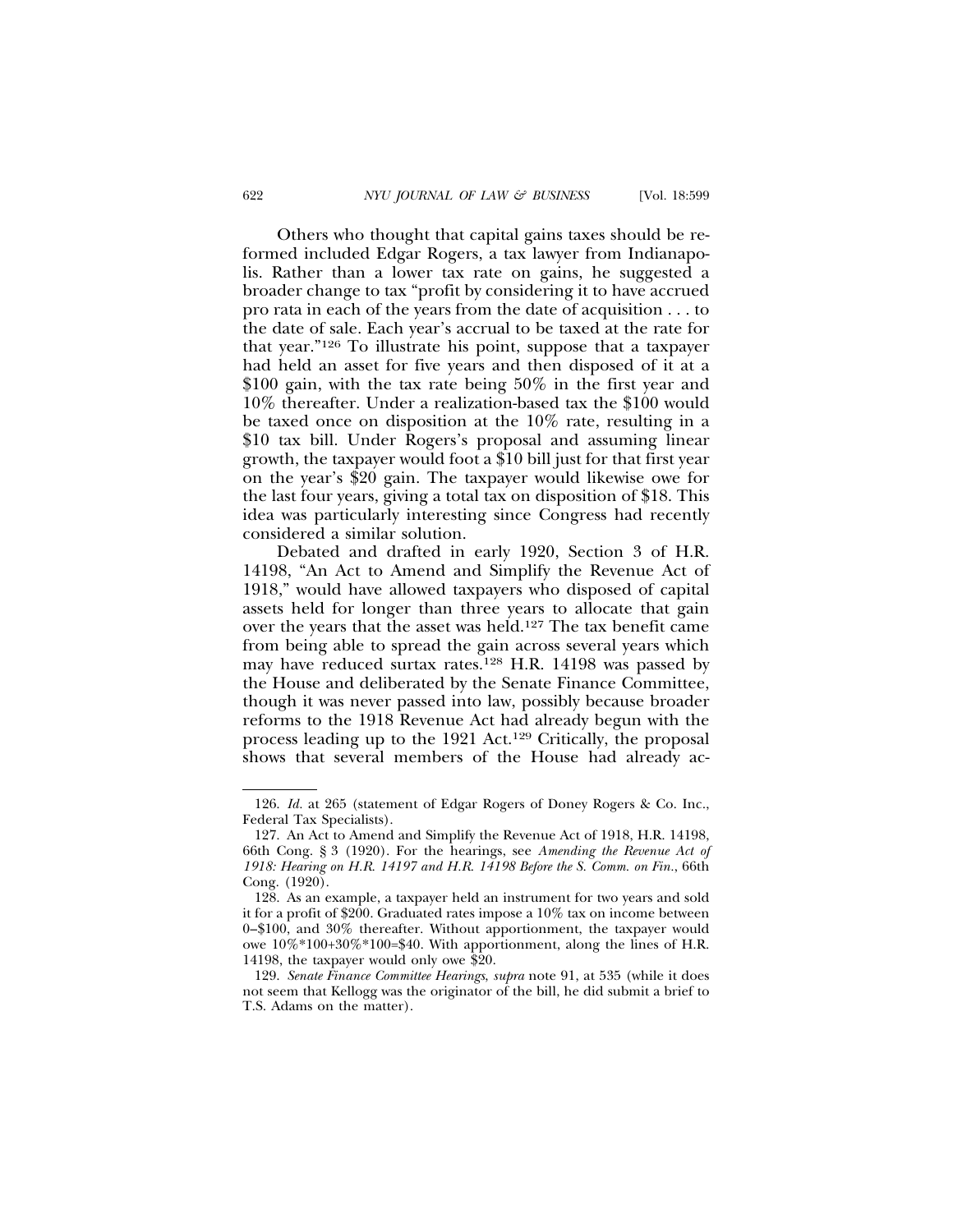cepted, and indeed tried to pass into law, structural capital gains tax reform which went beyond tax rates.130 The apportionment rules in H.R. 14198 tried to get around the problem of taxing gains that had accrued over several years at once, which resulted in gains being taxed more harshly than if they were spread out across the holding period. This issue was likewise important to the Ways and Means deliberations in 1920, and was one of the reasons why Kellogg proposed a low flat tax which the Committee seemed to agree with.<sup>131</sup> Yet, it seems to have been dismissed as being too complex relative to a special, lower rate.<sup>132</sup>

Not all who testified favored the creation of a special, preferential regime for capital gains. Some, like the Taxation Committee of the National Retail Dry Goods Association, argued that "profits from the sales of capital assets, should be taxed at a higher rate than income from business and in still greater degree than income from manual or mental effort."133 The Association's proposal arose from a notion of fairness and equity, that income that is "worked" for (being a product of physical or mental labor) should be taxed less than passive income like interest, dividends, or capital gains.134

Others, such as famed banker Otto H. Kahn, preferred flat reductions to tax rates without special regimes or exceptions for capital gains,135 although Kahn agreed that a capital gains preference was better than the status quo.136 He argued that special preferential tax rates would create long-term problems and thought it best "wherever possible, to do away with them altogether."137 When asked specifically about the possibility of segregating profits from sales of capital assets at a separate and lower rate, Kahn responded:

<sup>130.</sup> *See id.*

<sup>131.</sup> *See 1920–21 W&M Hearings*, *supra* note 91, at 128–31 (statement of Frederick R. Kellogg).

<sup>132.</sup> *Hearings on Internal-Revenue Revision: Hearing Before the H. Comm. On Ways & Means Together with Certain Portions of the Proceedings of the Committee in Executive Session*, 67th Cong. 405–06 (1921) [hereinafter *1921 W&M Executive Hearings*].

<sup>133.</sup> *See 1920*–*21 W&M Hearings*, *supra* note 91, at 248 (report of the Taxation Committee of the National Dry Goods Association).

<sup>134.</sup> *See id.* at 249.

<sup>135.</sup> *See id.* at 167 (statement of Otto H. Kahn).

<sup>136.</sup> *Id.*

<sup>137.</sup> *Id.*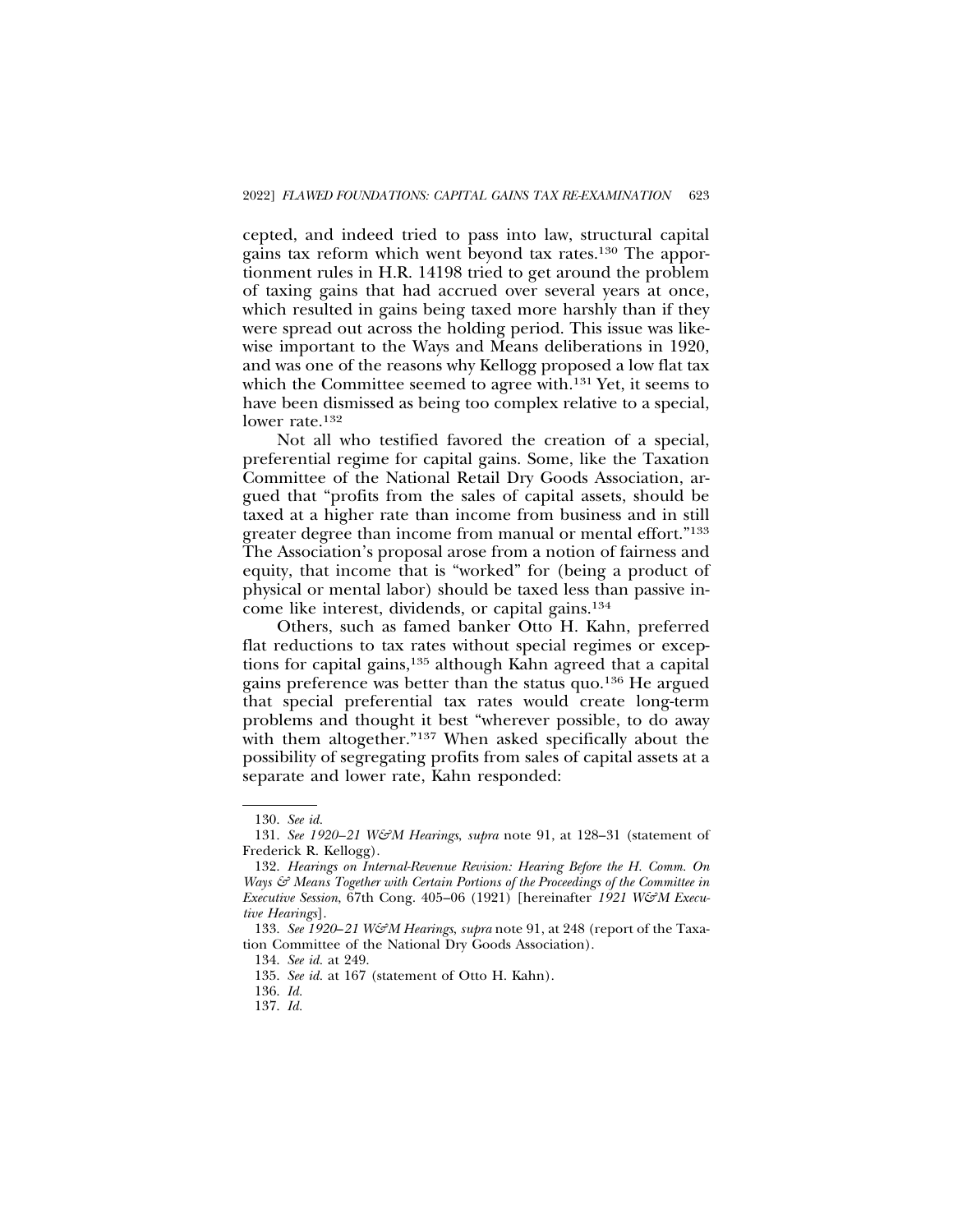I think a great deal can be said for that, and I know it is recommended by a good many people whose opinion I respect. I think in theory and in principle it is a wise exemption. I do not believe it is a necessary exemption, provided our extreme surtaxes are duly reduced.138

He maintained that reasonable, generally applicable income tax rates were preferable to segregating profits from the sale of capital to a different category.139 Kahn also stressed that high wealth individuals had been heavily investing in tax-exempt securities, which grounded his recommendation to enact lower rates that everyone would willingly pay.140 He suggested a top tax rate of around 40% as being appropriate, and otherwise seems to have predicted many problems caused by a capital gains tax preference.141

## C. *Hearings Before the Senate Committee on Finance: May 9–27, 1921*

The Senate Committee on Finance conducted its own hearings on tax reform between May 9th and 27th.142 The transcripts begin with a letter from Secretary Mellon which, like Adams's testimony to the House Committee on Ways and Means, emphasized two points.143 First, Mellon discussed the war debt, highlighting revenue requirements.144 Second, he wrote that "the higher rates of income surtaxes put constant pressure on taxpayers to reduce their taxable income, interfere with the transaction of business and the free flow of capital into productive enterprise, and are rapidly becoming unproductive."145 His main suggestions were:

[To] [r]epeal the excess-profits tax and make good the loss of revenue by means of a modified tax on corporate profits or a flat additional income tax upon

<sup>138.</sup> *Id.*

<sup>139.</sup> *Id.*

<sup>140.</sup> *See id.* at 166–68.

<sup>141.</sup> *See id.* at 168–71.

<sup>142.</sup> *Senate Finance Committee Hearings*, *supra* note 91.

<sup>143.</sup> Note the new Secretary of Treasury since the Ways and Means hearings. *See supra* note 112 and accompanying text.

<sup>144.</sup> *See Senate Finance Committee Hearings*, *supra* note 91, at 7–9 (Letter of the Secretary of the Treasury Relative to Internal-Revenue Laws).

<sup>145.</sup> *Id.* at 10.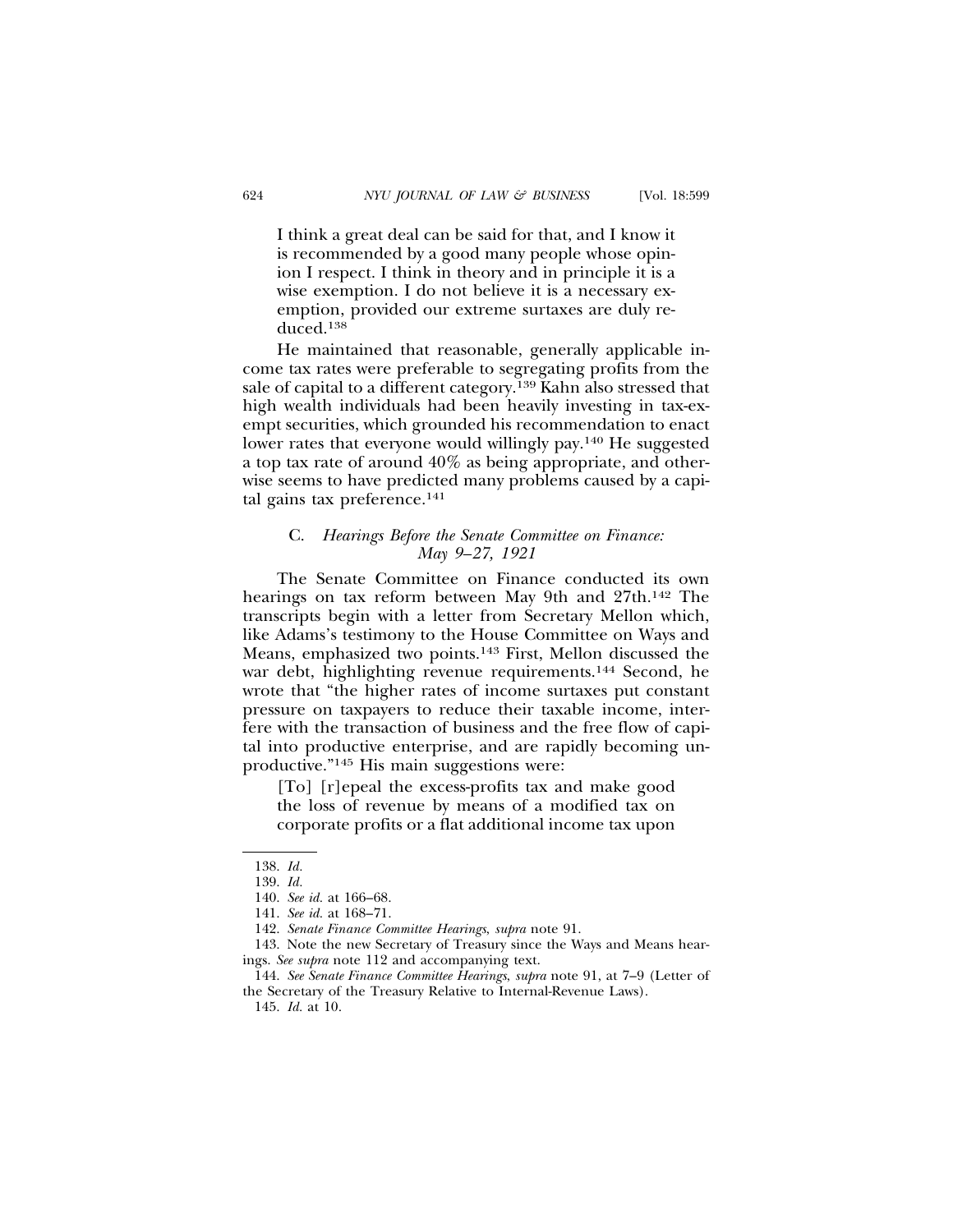corporations, and the repeal of the existing \$2,000 exemption . . . . [And to] [r]eadjust the income-tax rates to a maximum combined normal tax and surtax of 40 per cent for the taxable year 1921, and of about 33 per cent thereafter, with a view to producing aggregate revenues substantially equivalent to the estimated receipts from the income tax under existing law.146

The Committee was thus sensitized to much of what had been discussed in the House Committee on Ways and Means, particularly the revenue requirements brought on by government spending and the perception of an excess burden caused by high tax rates.

There was less discussion of capital gains in the Senate Finance Committee's hearings than in the House discussion. However, Kellogg returned with a more structured testimony, seemingly benefiting from his previous appearance. He began by making it explicit that high taxes on the sale of capital assets had robbed the treasury of significant income by killing transactions that would otherwise have taken place.147 His first point was clear: the Treasury was losing revenue. His second point was the "frozen capital" or locked-in gains problem discussed previously, while his final point was that the system in place was an "injustice" to the taxpayer.148 He delivered his main pitch early in his testimony:

I believe that I am sound in saying so, gentleman, that when a tax law ceases to produce revenue, when it operates as a full stop to business and not as a revenue producer, there must be things in it that have no business in any tax law that the United States of America should pass; and I know from my personal experience in the cases I have already mentioned to you, and many others, that this law has operated to kill many transactions which, in themselves, are perfectly laudable and perfectly worthy . . . and would have produced revenue for the United States Govern-

<sup>146.</sup> *Id.* at 10–11 (note that the \$2,000 exemption referenced is of the first \$2,000 of corporate income from taxation).

<sup>147.</sup> *Id.* at 534 (statement of Frederick R. Kellogg). This is the same Kellogg who testified before the House Ways and Means Committee.

<sup>148.</sup> *Id.*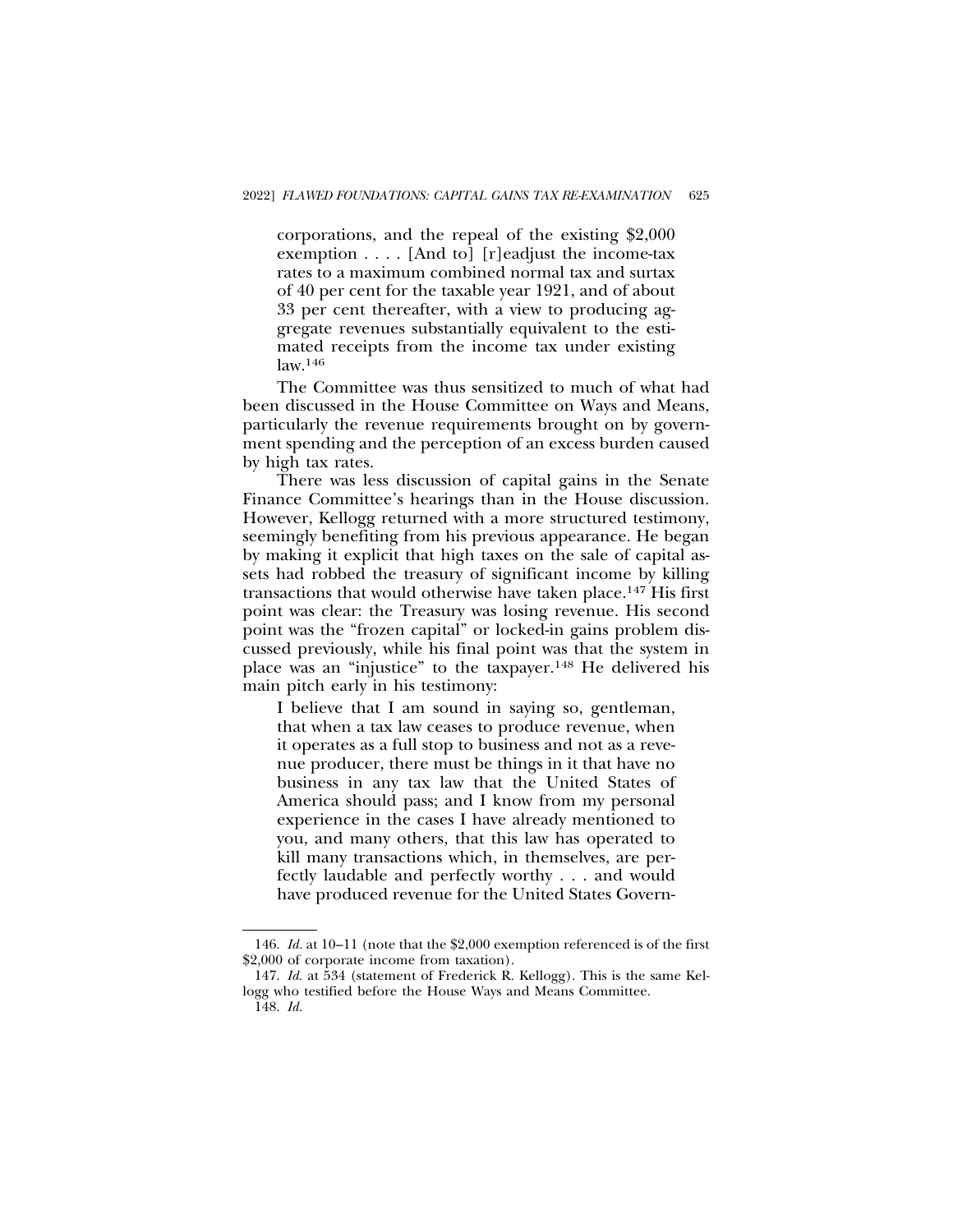ment which has been entirely lost in those cases and which never will be produced in any similar set of cases.149

He repeatedly emphasized that lower tax rates would yield greater tax revenue, perhaps due to how this argument was received during his prior testimony.150 Senator Jones responded that "we are all practically agreed on the evil that you have pointed out. It is a question of the remedy" after Kellogg again mentioned that the United States had "lost millions of dollars of revenue . . . because of the transactions that never went through."151

The Senate hearings appear to be the first time someone brought up inflation in the context of capital gains, at least in the hearings leading up to the 1921 reform. Senator McCumber asked Kellogg:

Suppose property was purchased in 1914 and held until 1921 and it has increased in value 100 per cent. A dollar has decreased 50 per cent. The property has increased mainly because of the inflation and the cheaper dollar rather than from any more income that you could get out of it. Is it not unjust to say that a person, because he sells it for the same number of dollars that he purchased it for in the general market, has got to pay the Government some money?152

Kellogg answered: "I think you have touched the most vital point in the whole matter. . . . I believe that is one of the strongest reasons. I am very sorry that I did not think of it myself. But it is absolutely sound, as it appeals to me now."153 Despite the importance of inflation then and now, little attention seems to have been paid to McCumber's point.

Little else was said during the Senate hearings concerning the taxation of capital gains, perhaps due to consensus that a lower tax rate on capital gains was the easiest way of generating more revenue, rendering further discussions unnecessary. However, towards the end of the hearings, Senator Jones began to suggest reform that went beyond tax rates: "[h]ave you

153. *Id.*

<sup>149.</sup> *Id.* at 537–38.

<sup>150.</sup> *See id.* at 540–42.

<sup>151.</sup> *Id.* at 542.

<sup>152.</sup> *Id.* at 545.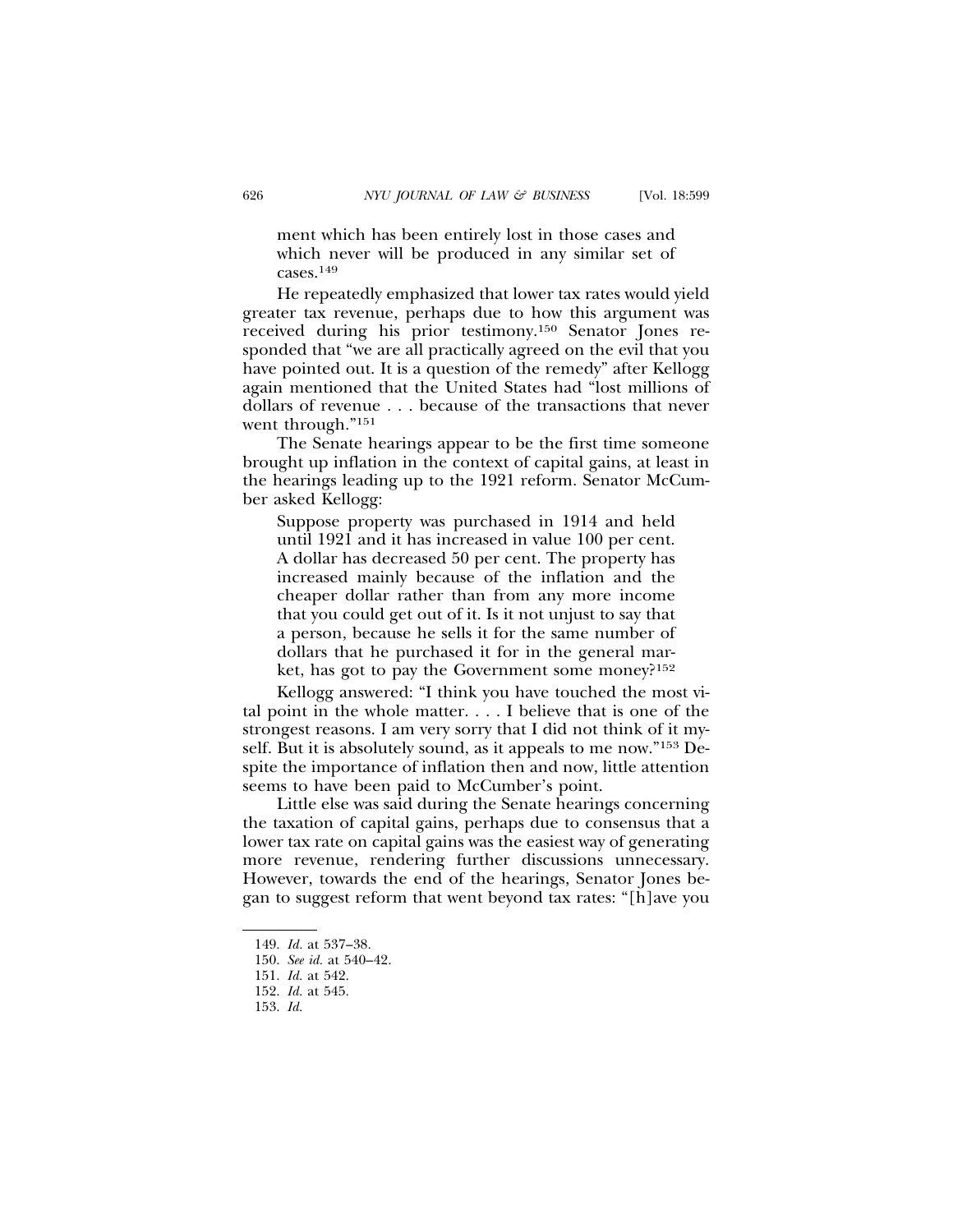considered . . . . allowing an exemption equal to a reasonable return on the investment for the period that the property has been held[?]"154 Senator McLean responded negatively, answering "[t]hat is not the thing that really determines the matter. . . . There are undoubtedly hundreds of thousands of transactions which, if they had been permitted to be made on a small flat tax, would have resulted in returning to the Treasury much more money than has been collected under existing law."155 Timing was of the essence. Congress needed revenue immediately but was still confronted with the issue of avoidance through investment in tax-exempt securities. Senator Garner authoritatively argued that Constitutional reform to eliminate such tax-exempt instruments would be unwise, with the Committee needing to focus on "a bill here which will raise revenue for this year, and not five or ten years from now."156

# D. *House Committee on Ways and Means Hearings in Executive Session: August 1, 1921*

On August 1, 1921, two weeks before the first draft of the revenue bill was finalized by the House, the Committee on Ways and Means held hearings in executive session with Secretary Mellon and other members of the Treasury.157 Mellon reiterated that Treasury's priorities were to secure revenue necessary to run the government and pay off the debt coming due, reduce prohibitively high surtaxes, and eliminate the excess profits tax.158 The Committee, or at least the Chairman, seemed to agree with these priorities. When Congressman Frear asked whether it would be a sound idea to reduce rates further than what was suggested, looked at shortly, Committee Chairman Fordney replied that "it would, except that you need the money [now]."159

<sup>154.</sup> *Id.* at 546.

<sup>155.</sup> *Id.* at 547.

<sup>156.</sup> *1921 W&M Executive Hearings*, *supra* note 132, at 160 (statement of Rep. John N. Garner).

<sup>157.</sup> *Id.* at 384.

<sup>158.</sup> *See id.* at 394–97 (statement of Andrew W. Mellon, Secretary of the Treasury, accompanied by S. P. Gilbert Jr., Assistant Secretary in Charge of Fiscal Affairs, T. S. Adams, and Joseph S. McCoy, Government Actuary).

<sup>159.</sup> *Id.* at 398.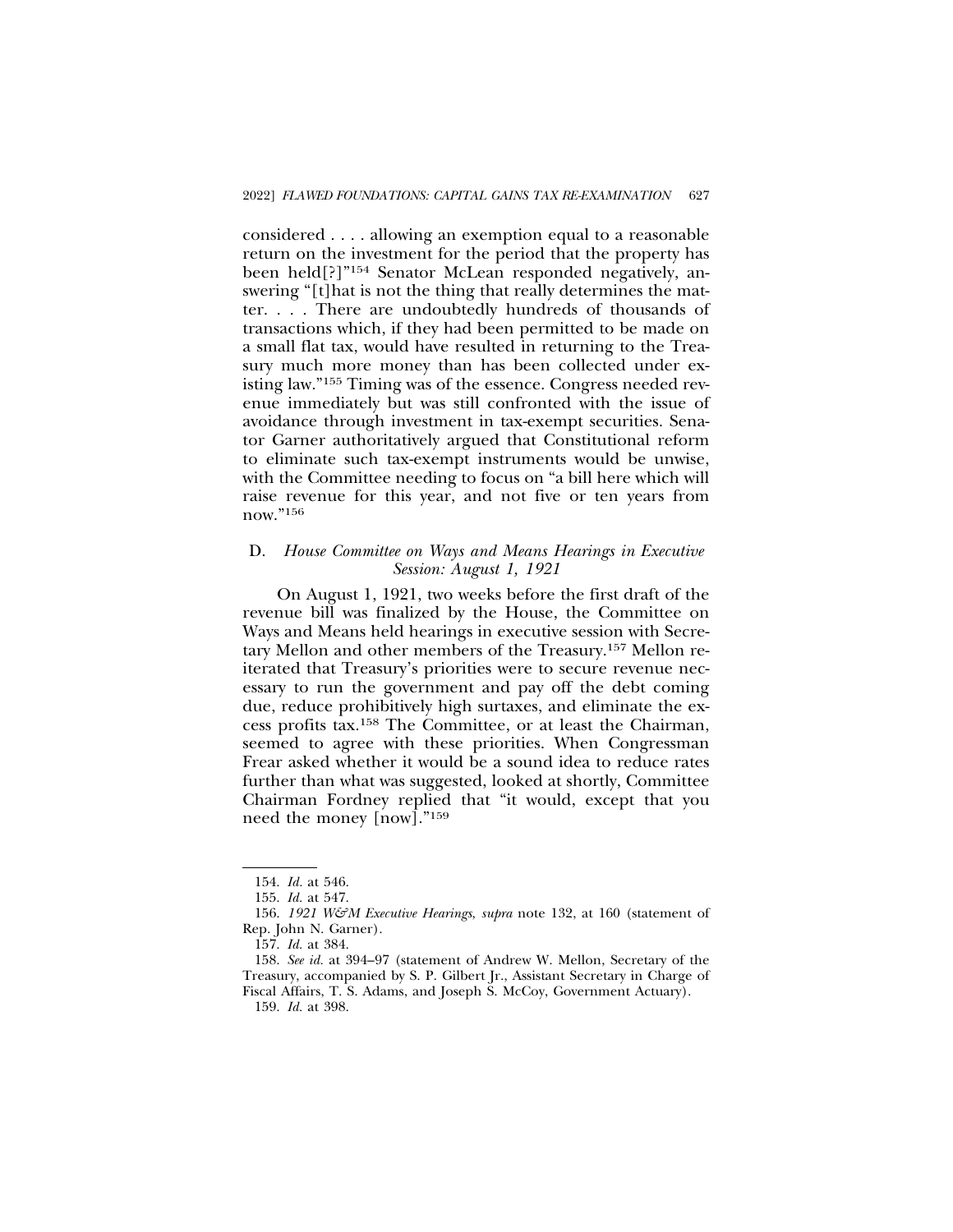The view among Treasury staff was that lower tax rates on capital gains would raise revenue appears to reflect those in both chambers of Congress. When asked whether creating a capital gains tax preference would increase tax receipts, Mellon stated that "in the long run it will produce at least as much at a lower rate, the reason being that the higher surtax prevents the consummation of transactions that would be consummated, and from which the Government would receive revenue."160 Echoing the point already made in various committee sessions, Mellon thought that a capital gains preference would be a revenue raiser.161

Congressman Hawley then turned the Committee's attention to sections 210 and 211 of Treasury's suggested revisions to the 1918 Revenue Act, presented at the session, which stated that:

A partial tax shall first be computed upon the basis of the ordinary net income at the rates and in the manner provided in sections 210 and 211, and the total tax shall be this amount plus 15 per cent of the capital net gain, or minus 15 per cent of the capital net loss, as the case may be.162

When explaining the reasons behind the provision, Adams stated that there was "a legitimate demand" to reduce tax rates on profits from the sale of capital assets.163 He further noted that the previous proposal to apportion gain over an asset's holding period once had the approval of the Treasury, but that it would create too great of an administrative burden, so they now preferred a simple, flat, low rate.164

Adams made another point related to the proposed capital gains preference, this time about capital losses. He explained:

There is one other important feature of that amendment. Most of the amendments suggested in the past have not applied to losses, and in this amendment the section is made correlative  $\dots$ . [I]n my opinion there are going to be very many more such losses in

<sup>160.</sup> *Id.* at 399.

<sup>161.</sup> *See id.* at 399–400.

<sup>162.</sup> *Id.* at 405.

<sup>163.</sup> *Id.*

<sup>164.</sup> *Id.*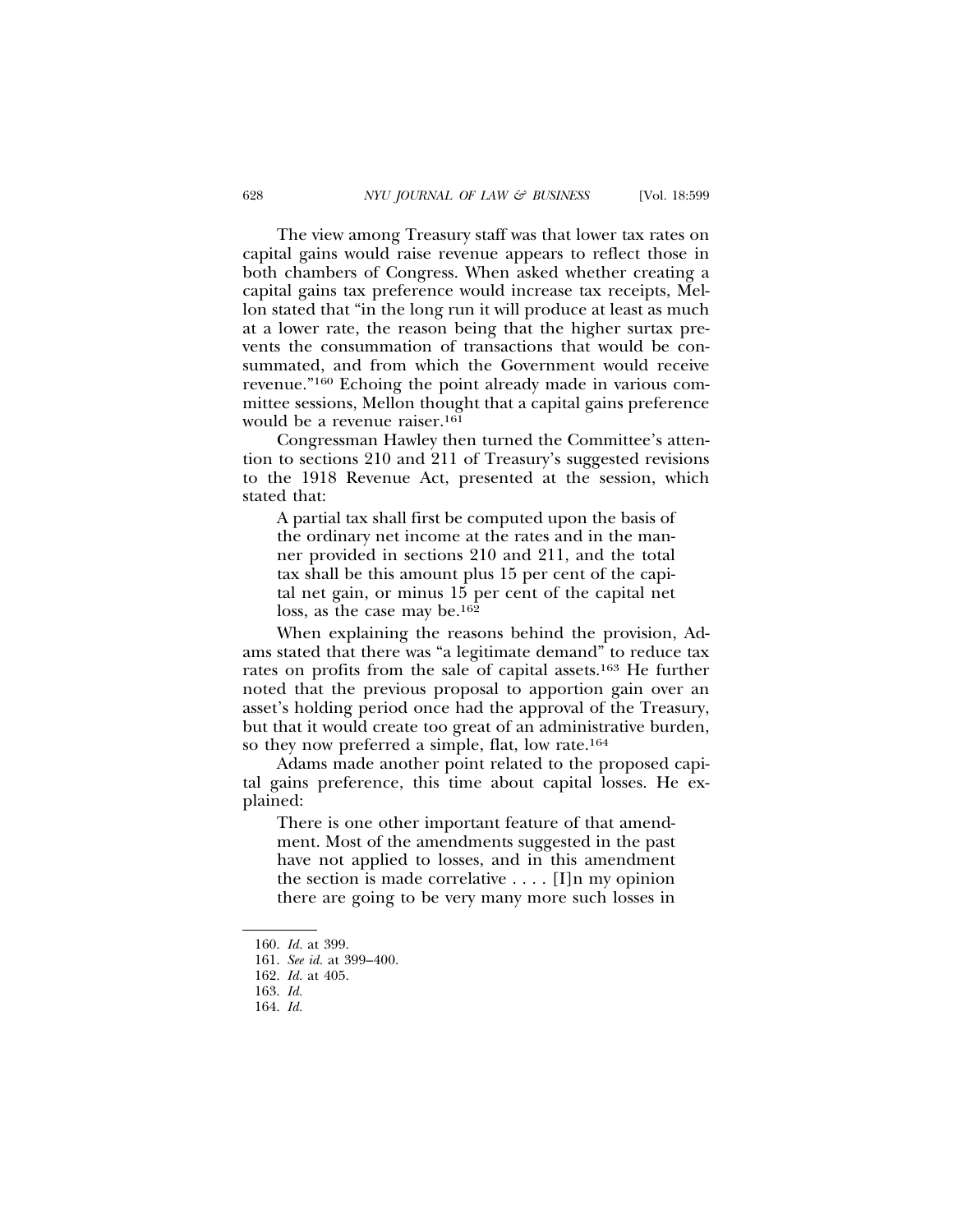the near future than gains. I feel that this provision would not only relieve this class of transactions from a prohibitive tax, but *it would reduce the deductions for losses in such a way that the net revenue to the Government would be increased*. 165

Today, the deduction for capital losses is seen as an issue of tax neutrality, or even of fairness.166 However, Adams's testimony suggests that the reason behind extending the lower rates to capital losses was to prevent significant capital loss deductions from eroding revenue during an economic downturn.167 Such a provision did not exist under previous proposals but, again, was included as a means of raising net tax receipts. Adams himself would later reject this reasoning, and losses were made fully deductible against regular income under the 1921 Revenue Act.168

#### E. *The Revenue Act of 1921: H.R. 8245*

The first draft of what would become the Revenue Act of 1921, H.R. 8245, was introduced on August 15, 1921 by Congressman Fordney.169 This was the first bill to contain a flat preferential tax rate on capital gains and losses. Section 207(b) of the Bill read:

In the case of any taxpayer (other than a corporation) whose ordinary net income and capital net gain together exceed \$40,000, there shall be levied, collected, and paid, in lieu of the taxes imposed by [the standard income tax], a tax determined as follows: [a] partial tax shall first be computed upon the basis of the ordinary net income at the rates and in the manner provided in sections 210 and 211, and the

<sup>165.</sup> *Id.* at 405–06.

<sup>166.</sup> *See, e.g.*, Alvin C. Warren, Jr., *The Deductibility by Individuals of Capital* Losses Under the Federal Income Tax, 40 U. CHI. L. REV. 291 (1973) (a particularly good, and classic, article on the matter).

<sup>167.</sup> For a more general discussion of the related 1920–1921 recession, see Patrick Newman, *The Depression of 1920–1921: A Credit Induced Boom and a Market Based Recovery?*, 29 REV. AUSTRIAN ECON. 387 (2016).

<sup>168.</sup> ZELENAK, *supra* note 7, at 144–45, 147. For a fuller discussion of the reasoning, see *infra* Section II.E.

<sup>169.</sup> A Bill to Reduce and Equalize Taxation, to Amend and Simplify the Revenue Act of 1918, and for Other Purposes, H.R. 8245, 67th Cong. (as introduced by Rep. Joseph Fordney, August 15, 1921).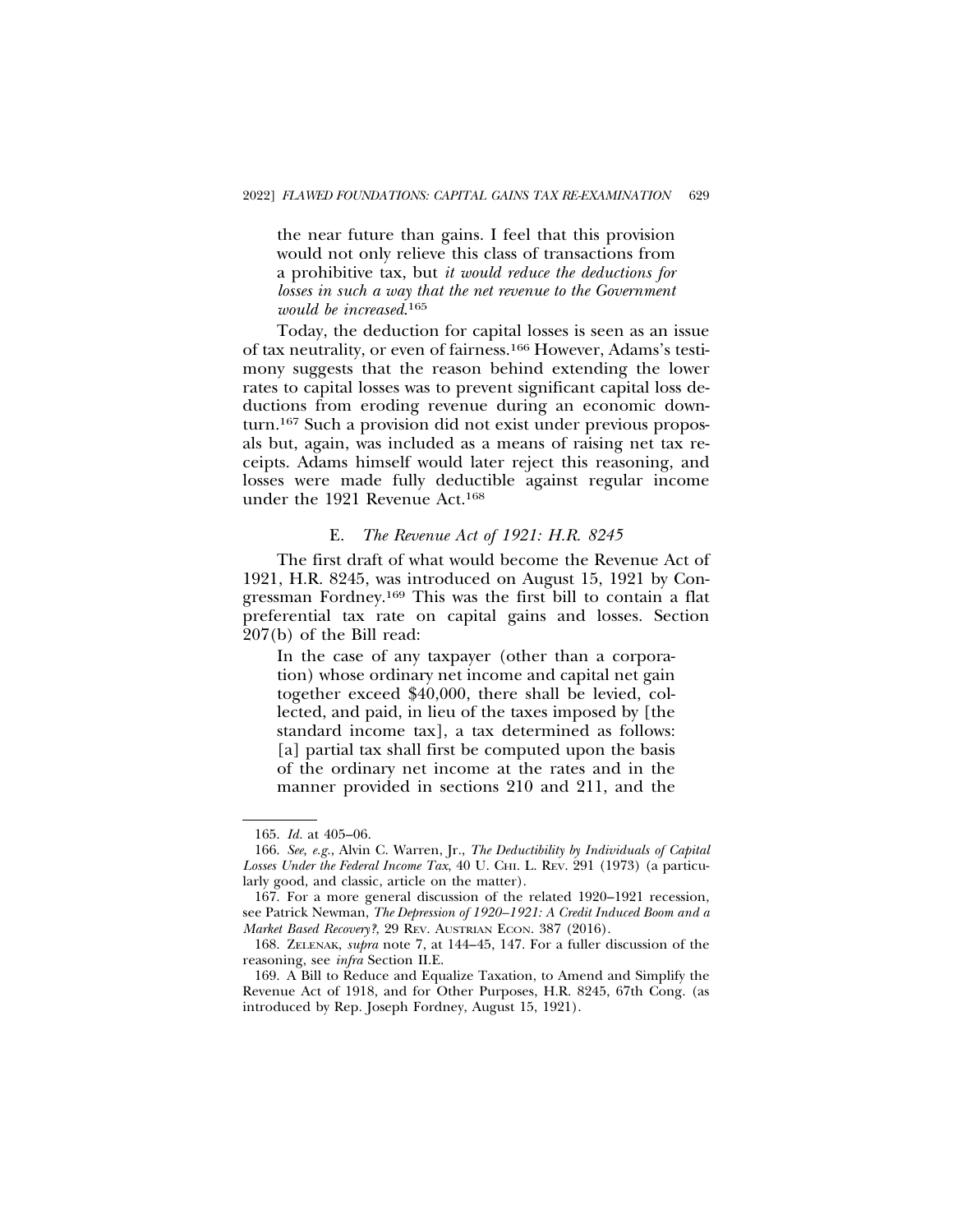total tax shall be this amount plus 15 per centum of the capital net gain, or minus 15 per centum of the capital net loss, as the case may be.170

There were three particularly important features: the \$40,000 floor for the applicability of the special capital gains regime (quickly reduced to \$29,000); the 15% rate for capital gains or losses; and the symmetric treatment of capital gains and losses. Capital assets were defined in  $\S 207(a)$ , and there was no mention of any holding period.171

The report accompanying the draft explained why § 207 limited the taxation of gains and losses to 15%.172 The main reason was the "belie[f] that the passage of this provision would materially increase revenue" since the sales of capital assets including farms, financial instruments, and natural resources were being harshly taxed as lump sums in one tax year rather than spread out over the holding period.<sup>173</sup> The symmetric deduction reasoning given by Adams during the Committee on Ways and Means executive session laid the foundation for subjecting losses to the 15% rate rather than making them fully deductible: "the limitation of 15 per cent is also applied to capital losses. Under present conditions there are likely to be more losses than gains."<sup>174</sup>

The bill was passed on August 16,175 then sent to the Senate on August 22.176 The Senate made several changes, including some restructuring through which the capital gains section became § 206.177 Moreover, the provision's scope was broadened to include corporations by removing the applicability to all persons "other than a corporation."178 The Senate also modified the capital gains tax rate. Instead of it being a fixed,

<sup>170.</sup> *Id.* at § 206.

<sup>171.</sup> *Id.* The final version of the Revenue Act of 1921 included a holding period before the preferential rate could be accessed. Revenue Act of 1921, Pub. L. No. 67-98, § 206(a)(6), 42 Stat. 227, 233 (1921).

<sup>172.</sup> H.R. REP. NO. 67-350, at 10–11 (1921).

<sup>173.</sup> *Id.*

<sup>174.</sup> *Id.* at 11.

<sup>175.</sup> H.R. 8245 (as passed by House, August 16, 1921). The rate was amended from 15% to 12.5%, however, everything else remained the same. H.R. 8245 § 206 (as referred to S. Comm. on Fin., August 22, 1921).

<sup>176.</sup> H.R. 8245 (as referred to S. Comm. on Fin., August 22, 1921).

<sup>177.</sup> H.R. 8245 § 206 (as reported by Sen. Penrose, September 26, 1921 and passed by Senate, November 7, 1921).

<sup>178.</sup> *Id.* at § 206(b).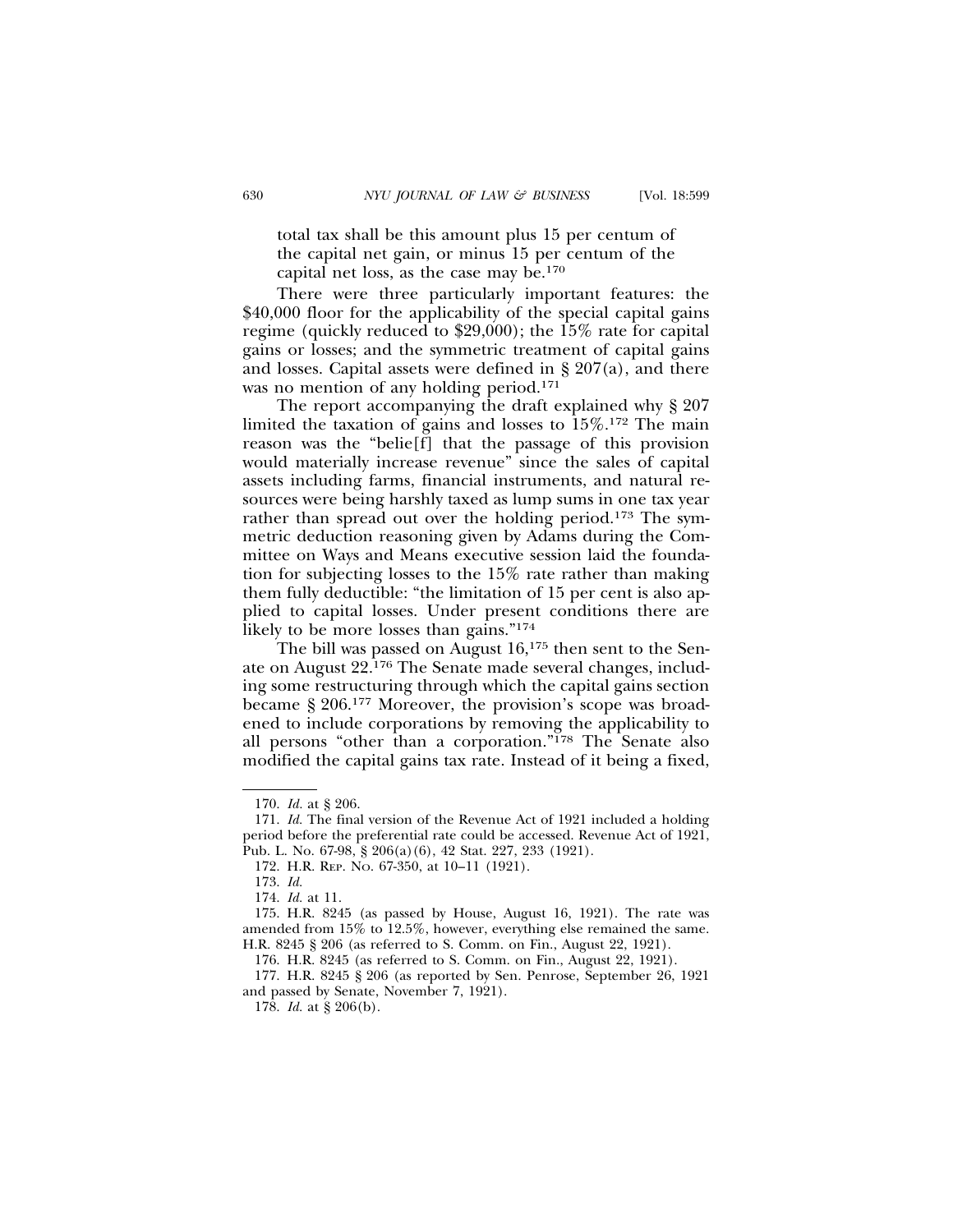flat rate, it was changed such that 40% of capital net gains would be included in income and subject to the surtax.179 Finally, any mention of capital losses was eliminated, making capital losses fully deductible.180

The report submitted on September 26 by Senator Penrose from the Senate Committee on Finance explains the changes. It began by acknowledging, as did the House report, that transactions involving the sale of capital assets had been mostly halted due to prohibitively high tax burdens.181 It likewise reported that the committee had removed the restriction on corporations, while also removing the \$29,000 floor and creating a formulaic approach to broaden the provision's applicability.182 This broadening was suggested by Adams. During the September Senate Committee on Finance discussions, attended by the Committee, Adams, and various members of Treasury, several Senators, notably Senator Walsh, questioned why the flat rate existed if it "discriminate[d] in favor of those who have incomes of over \$29,000."183 Others had sent in letters complaining of this point as well.184

In response, Adams devised a method "which seem[ed] to [him] altogether simple and escape[d] the objections which ha<sup>[d]</sup> been entered against this paragraph."<sup>185</sup> His alternative allowed taxpayers to only include 40% of capital gains as taxable income, which he noted would apply to everyone and escape the problem of discrimination in favor of higher earners.186 The Senators did not forget the primary goal of raising revenue: Senator McClean asked what the result would be on returns, and after hearing that it would increase revenue he asked the same question phrased differently to make sure.<sup>187</sup>

<sup>179.</sup> *Id.*

<sup>180.</sup> *Id.*

<sup>181.</sup> S. REP. NO. 67-275, at 12 (1921).

<sup>182.</sup> *Id.* at 13. In the September 26 report Senator Penrose provides a summary which paints a slightly different picture than what really happened regarding the 60% exclusion rate. *See* discussion *infra* and accompanying notes.

<sup>183.</sup> *Internal Revenue: Hearings on H.R. 8245 Before the S. Comm. On Fin.*, 67th Cong. 39 (statement of Sen. David I. Walsh, Member, S. Comm. On Fin.).

<sup>184.</sup> *Id.* at 38–41.

<sup>185.</sup> *Id.* at 305.

<sup>186.</sup> *Id.*

<sup>187.</sup> *See id.* at 307.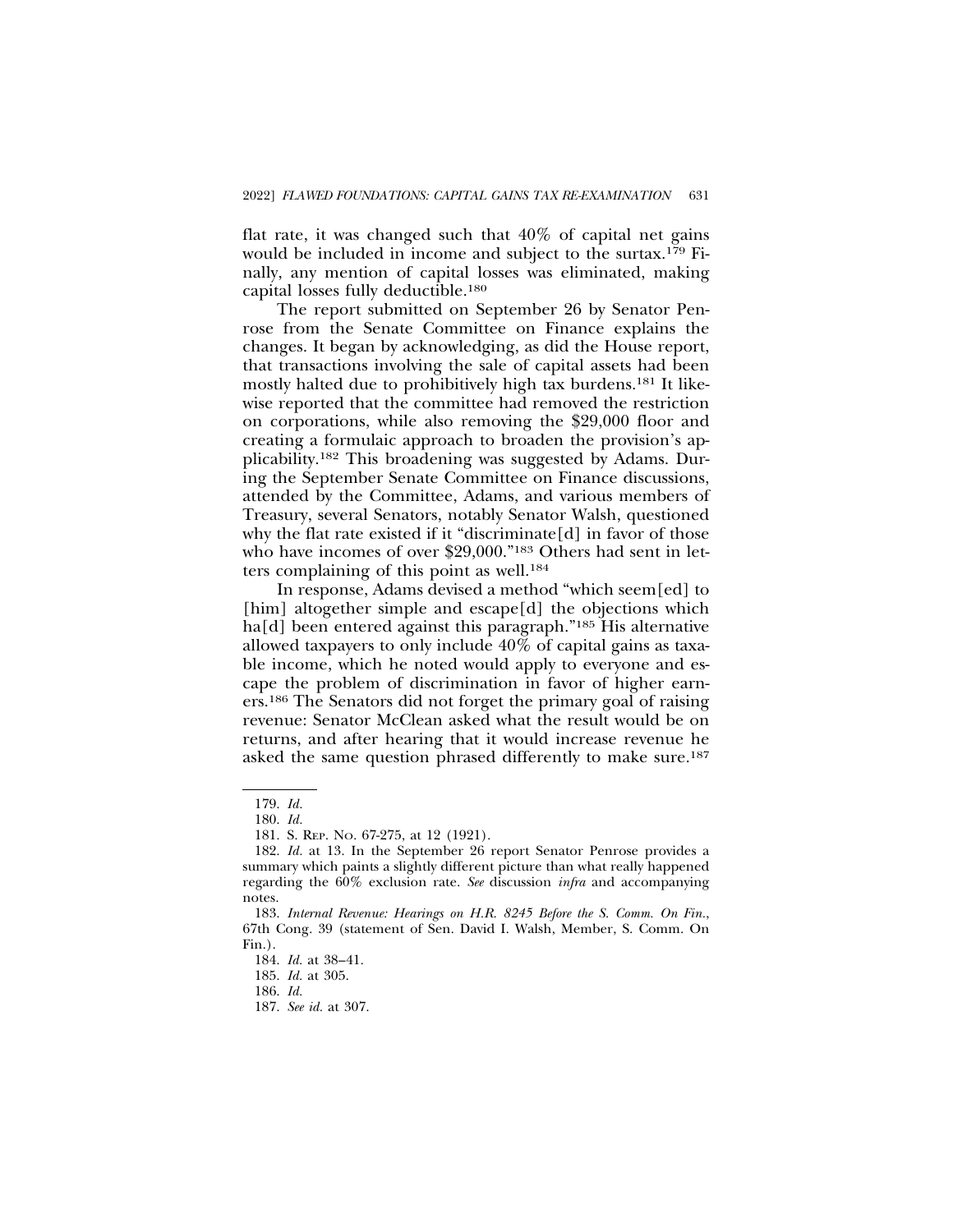Adams proposed to remove the limitation on capital losses for the reasons explored in Part II, though his change of heart from first denying losses, to favoring symmetrical loss treatment, and finally advocating for full deductibility is curious.188 The Senate Finance Committee Report gave more opaque reasons for the change, explaining that the decision to exclude capital losses took "an intermediate position between the extreme views embodied, respectively, in the present American and British laws."189

The Senate proposed further amendments. Its final draft, completed on November 4, is notable for two reasons in addition to those just discussed. First, the definition of "capital asset" under § 206(a) was changed to include a holding period of more than two years, whereas previously there had been no holding period requirement.<sup>190</sup> This amendment was introduced by Senator Walsh to exclude speculative transactions from the preference's ambit.191 While his suggested holding period was originally three years, after an exchange with Senator McCumber it was reduced to two years as a compromise since McCumber thought three years was too long.192 Second, "stock or shares in a corporation" was removed from the definition of capital asset.193 During Senate debate, Senator Lenroot argued that if stock sales were taxed at preferential rates, then corporations would cease to issue cash dividends and instead issue stock dividends, which could be sold and taxed at preferential rates.194 He and Senator Walsh, therefore, agreed

<sup>188.</sup> *See id.* at 305–06. *See also* ZELENAK, *supra* note 7, at 144–45.

<sup>189.</sup> S. REP. NO. 67-275, at 13 (1921) (capital losses could only be deducted against capital gains in the United States, while capital gains but not losses were excluded altogether under British law). *See* Harry Wallop, *Capital Gains Tax: A Brief History,* TELEGRAPH (May 27 2010, 7:00 PM), https:// www.telegraph.co.uk/finance/personalfinance/capital-gains-tax/7771799/ Capital-Gains-Tax-a-brief-history.html.

<sup>190.</sup> A Bill to Reduce and Equalize Taxation, to Amend and Simplify the Revenue Act of 1918, and for Other Purposes, H.R. 8245, 67th Cong. § 206 (as passed by Senate, November 7, 1921).

<sup>191.</sup> *See* 61 CONG. REC. 6575 (1921) (statement of Sen. David I. Walsh).

<sup>192.</sup> *See id.* (statements of Sen. David I. Walsh and Sen. Porter McCumber).

<sup>193.</sup> H.R. 8245 § 206(a)(6) (as passed by Senate, November 7, 1921).

<sup>194. 61</sup> CONG. REC. 7477–78 (statement of Sen. Irvine Lenroot).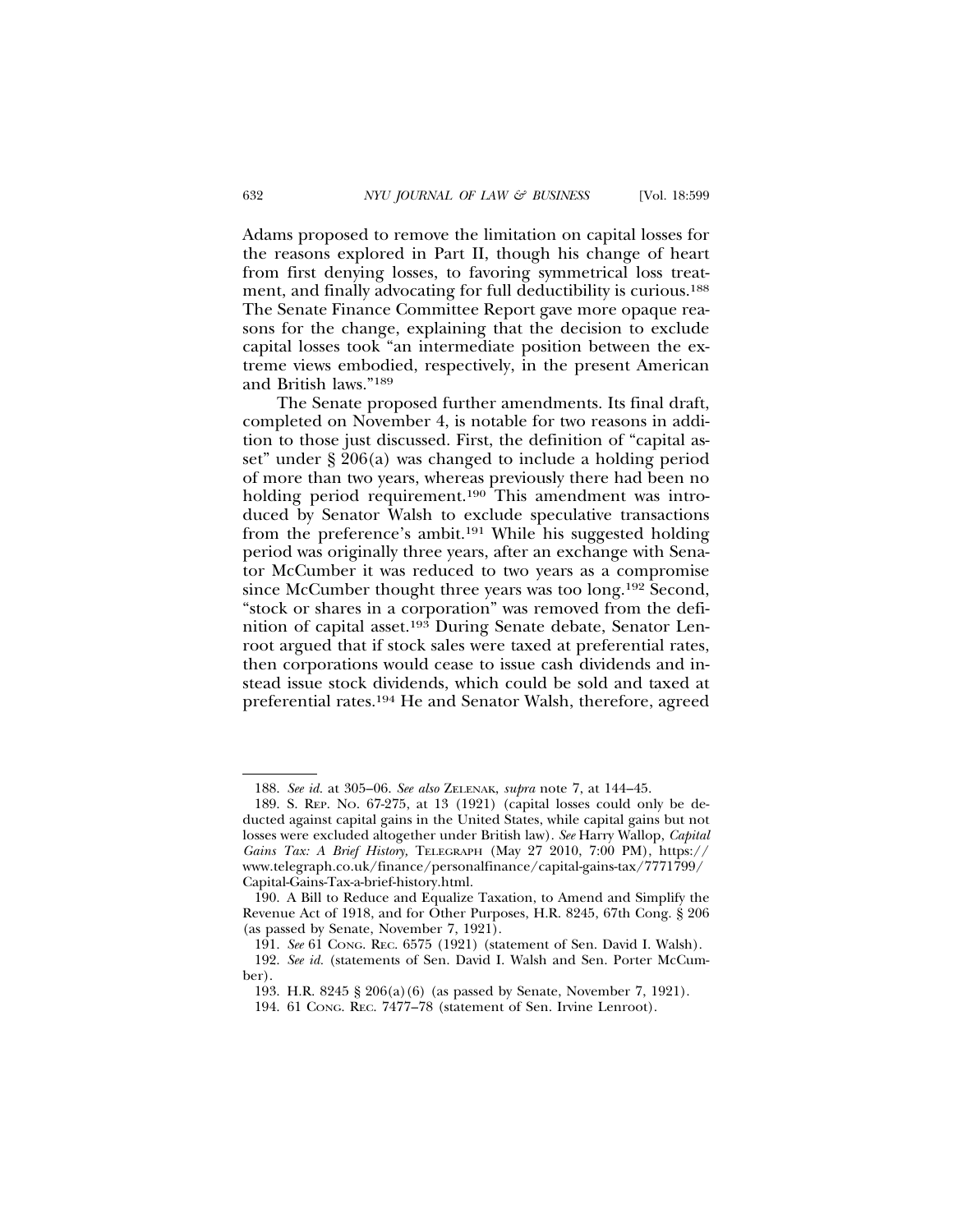that the preferential tax on the sale of stock should be removed to prevent this development.195

The November 19 Conference Report summarized the negotiations between the Senate and House, outlining which amendments were accepted or rejected.196 One of the rejected amendments was the provision's inapplicability to corporate stock.197 Next, the report discussed the rejection of amendment 115 concerning the change from a flat tax of 12.5% to 40% includability, the elimination of the \$29,000 floor, the application of the provision to corporations, and the full deductibility of capital losses.198 During Senate deliberations the clerk read a letter written by Senator Penrose, explaining that 40% includability for capital gains was inadvisable, since this would set a top rate of 23% which "is high enough to freeze up or prevent capital transactions of the kind which, for the sake of the revenue, it is desired to encourage."199 Penrose further noted that 40% includability coupled with the Senate amendment to allow the capital gains preference to apply to corporations resulted in a 5% capital gains tax for corporations.200 He wrote that this "discrimination or difference between the individual and corporation taxes on capital gains impressed the conferees as extreme and accordingly . . . it is recommended that the privilege of paying a reduced rate on capital gains be confined, as in the House bill, to individuals" and that individuals be able to include capital gains derived from the sale of stock.201

Senate debate following the conference and preceding the ultimate adoption of the law reveal pushback, especially concerning the rejection of 40% includability. Senator Jones decried the 12.5% flat rate, arguing that the 40% rate applied to everyone while only those earning above \$31,000 or more (approximately \$450,000 in 2021 dollars) would benefit from

<sup>195.</sup> *Id.* at 7478 (statements of Sen. Irvine Lenroot and Sen. David I. Walsh).

<sup>196.</sup> H.R. REP. NO. 67-486, at 1–2 (1921).

<sup>197.</sup> *Id.* at 20.

<sup>198.</sup> *Id.* at 3, 20.

<sup>199. 61</sup> CONG. REC. 8109 (statement of Sen. Boies Penrose).

<sup>200.</sup> *Id.* Note that 40% of 12.5% = 5%.

<sup>201.</sup> *Id.*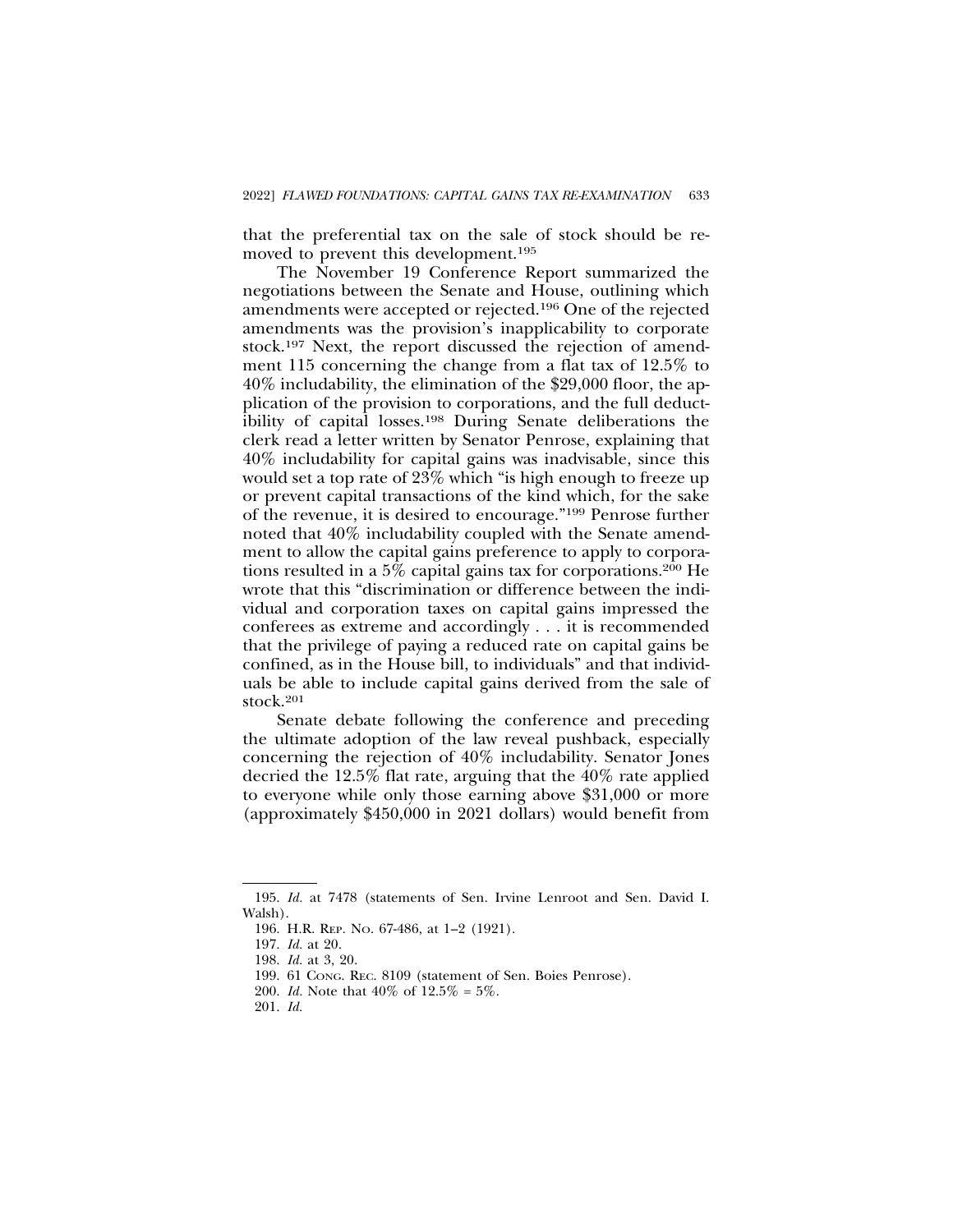the 12.5% rate.202 Other senators joined in, with Senator King calling the 12.5% flat rate a "monstrous inequality" and expressing his disbelief that the conference committee would willingly adopt such a rule.<sup>203</sup> Regardless, the Senate would reject their complaints, ultimately agreeing that a 12.5% rate was the right course of action to raise revenue.204 The Senate further noted several inconsistencies with a 40% includability rule, including that the rate on ordinary corporate income was 12.5% meaning its application to corporations resulted in a 5% tax rate, which was too low, and that the 40% includability rule resulted in a top marginal capital tax rate of 23%, which was too high.205

The Revenue Act was signed into law on November 23, 1921. Section 206 of the Act defined capital gains as "taxable gain from the sale or exchange of capital asset" in  $\S 206(a)(1)$ , with capital losses being deductible losses "resulting from the sale or exchange of capital assets."206 Under § 206(a)(6), capital assets were "property acquired and held by the taxpayer for profits or investments for more than two years (whether or not connected with his trade or business)" with some exceptions for property held for personal use, consumption, or inventory.207 Finally, § 206(b) outlined the taxation of capital gains. It stated that instead of having their net capital gains included as ordinary income, taxpayers could elect to have them taxed at a preferential rate of 12.5%.208 Additionally, the provision stipulated that "if the taxpayer elects to be taxed under this section the total tax shall be in no such case less than [12.5%] of the total net income."209

<sup>202.</sup> *Id.* at 8172 (statement of Sen. Andrieus Jones). Inflation adjustment using *CPI Inflation Calculator*, U.S. BUREAU OF LAB. STAT., https:// www.bls.gov/data/inflation\_calculator.htm (last visited Jan. 23, 2022) (calculated based on December 2021 buying power of \$31,000 in January 1921).

<sup>203.</sup> *Id.* (statement of Sen. William H. King).

<sup>204.</sup> This can be seen from the final bill. *See* Revenue Act of 1921, Pub. L. No. 67-98, § 206(b), 42 Stat. 227, 233. Note that the 12.5% rate for capital sales was equal to the corporate income tax rate, which was one of the reasons why the special rate did not apply to corporations.

<sup>205.</sup> *See* 61 CONG. REC. 8109.

<sup>206.</sup> Revenue Act of 1921 § 206(a)(1)–(2).

<sup>207.</sup> *Id.* § 206(a)(6).

<sup>208.</sup> *Id.* § 206(b).

<sup>209.</sup> *Id.*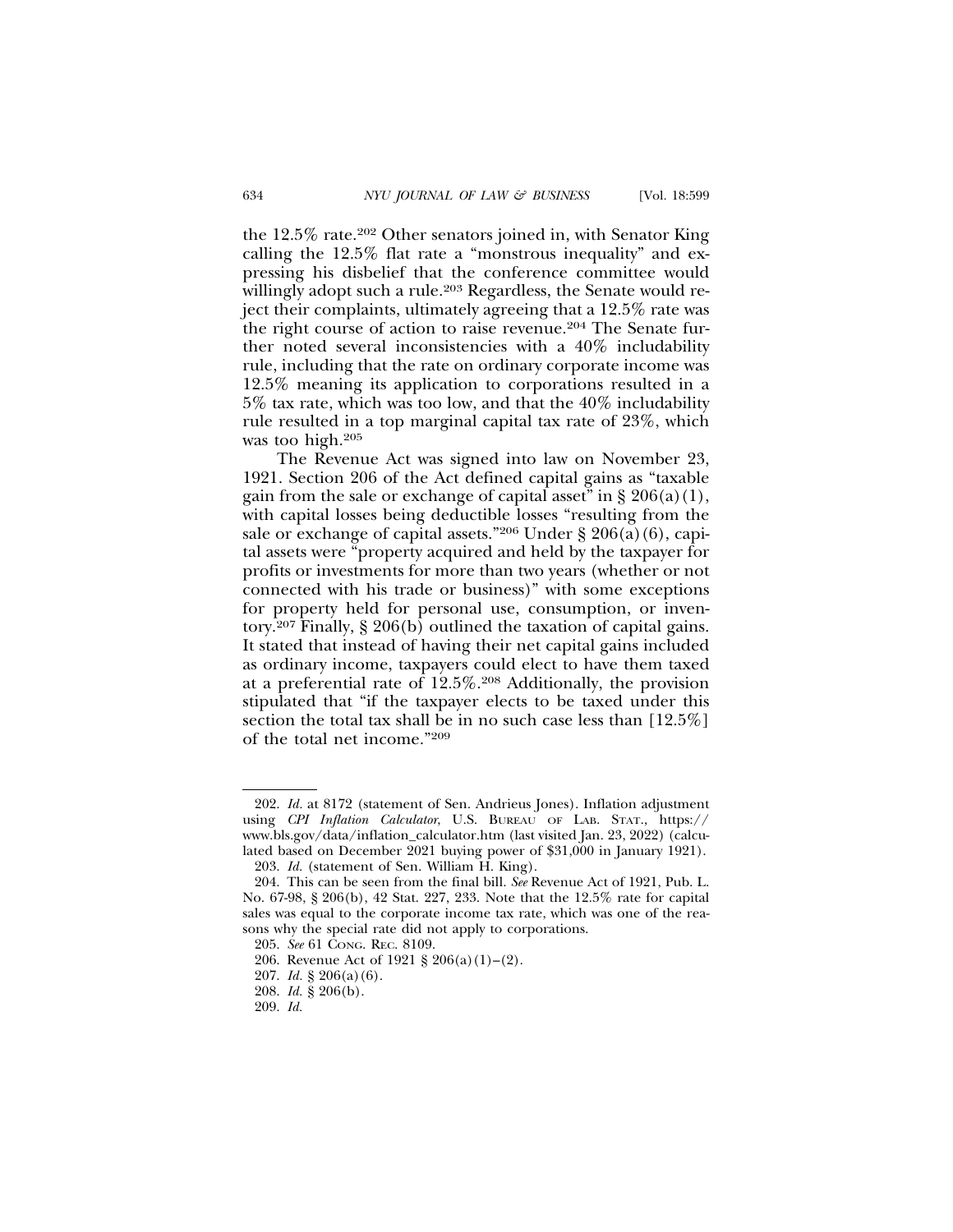## F. *Discussion of the Enactment of the Capital Gains Tax Preference*

The reason for the preference under § 206 of the 1921 Revenue Act is there in the title: revenue. Time and again, the winning pitch for the capital gains preference was not that capital gains should be taxed less on the grounds of fairness or efficiency, but rather that reducing the tax rate on sales or dispositions of capital assets was the simplest way to raise revenue.210 This argument was based on perceptions of lackluster receipts from high-income taxpayers during the 1917–1921 period when capital had been taxed at high rates (over  $70\%$ ).<sup>211</sup> In effect, the preference was a recognition that the high-rate capital gains tax regime under the 1917 Act had not worked as intended with taxpayers easily able to avoid such taxes. Congress could have responded by either fixing the leaks or reducing the rates to the point where the leaks did not matter. It chose the latter, which would profoundly impact tax policy for at least a century to come.

Although the focus was on revenue, efficiency and equity were still relevant but only insofar as they were assessed from a framework of cost-effective revenue-raising. For example, Adams's complaint about unreasonable burdens on capital gains was not a normative or philosophical appeal to persuade Congress to cut rates. Instead, it appears he meant that the high tax rates made little sense precisely because they yielded less revenue than was anticipated, with reasonable tax burdens being those which maximized revenue. Additionally, Congress understood that a flat 12.5% preferential rate would only benefit high-income earners with marginal tax rates above 12.5%, but thought that the additional revenue they would receive from such a preference outweighed the social inequity.212 Their belief that a 23% rate was still too high grounded their rejection of the 40% inclusion rule proposed by the Senate, which would have extended the benefits of the preference to

<sup>210.</sup> *See* discussion *supra* Sections II.B–E. Only Kellogg seems to have mentioned fairness. *See Senate Finance Committee Hearings*, *supra* note 91, at 534–36 (statement of Frederick Kellogg).

<sup>211.</sup> *See* discussion *supra* Sections III.B–E,.

<sup>212.</sup> *See, e.g.*, *1920–21 W&M Hearings*, *supra* note 91, at 13 (statement of T.S. Adams). *See also* 61 CONG. REC. 8108–09 (1921).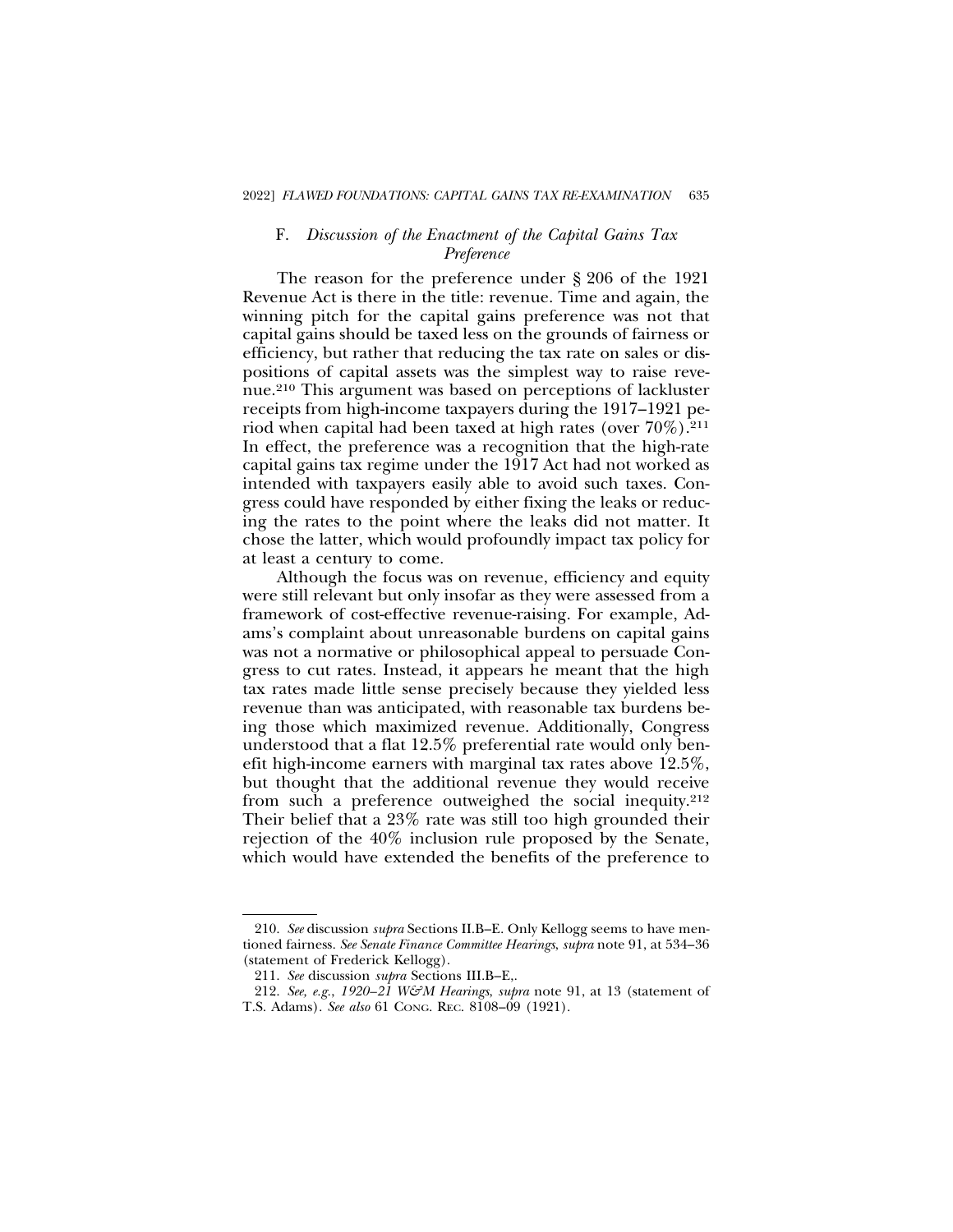all taxpayers, not just the wealthy.213 However, Congress also rejected the 40% inclusion rule since it would have disproportionately benefited corporations by leaving them subject to a trivial 5% tax rate on capital gains, leaving some space for notions of tax fairness.

Congress showed little interest in eliminating tax distortions when it conflicted with raising revenue. Senator McCumber correctly identified the need to tax real appreciation rather than nominal appreciation; a realization that would lead to some of the most important tax policy proposals and debates of the late 20th and early 21st centuries.214 Senator McClean even suggested exempting the reasonable rate of return which, while mechanically different from immediate expensing of investment followed by full inclusion, is effectively the same type of consumption tax proposed by Bill Andrews in 1974.215 Kellogg spoke at length about the various ills inflicted by realization coupled with large capital gains tax rates, but Congress seemed to exclusively care about the argument that a lower tax rate on capital gains would increase tax receipts. Any points raised about frozen capital or suboptimal allocation of resources only seemed relevant insofar as this prevented transactions that would have raised revenue, while Congress viewed more holistic tax reform proposals as too complicated to be worthwhile.

Much of Congress's reasoning regarding the impact of high tax rates on revenue hinged on the behavior of high-income taxpayers.216 The idea that the wealthy had invested in tax-exempt bonds, deferred realization of capital gains, or found other ways to avoid the tax featured prominently during the hearings.217 Having seen that high tax rates induced behavior that robbed Treasury of revenue, Congress hypothe-

<sup>213.</sup> *See* 61 CONG. REC. 8108–09.

<sup>214.</sup> *Senate Finance Committee Hearings*, *supra* note 91, at 545. This refers to consumption taxes. For a discussion of various proposals that almost became law and an overview of a consumption tax as a system, see Weisbach, *supra* note 18, at 181–95.

<sup>215.</sup> *See generally* Andrews, *supra* note 15.

<sup>216.</sup> *See supra* notes 91–124, 147–53, 199–201 and accompanying text.

<sup>217.</sup> *See supra* notes 97, 101, 104, 140 and accompanying text.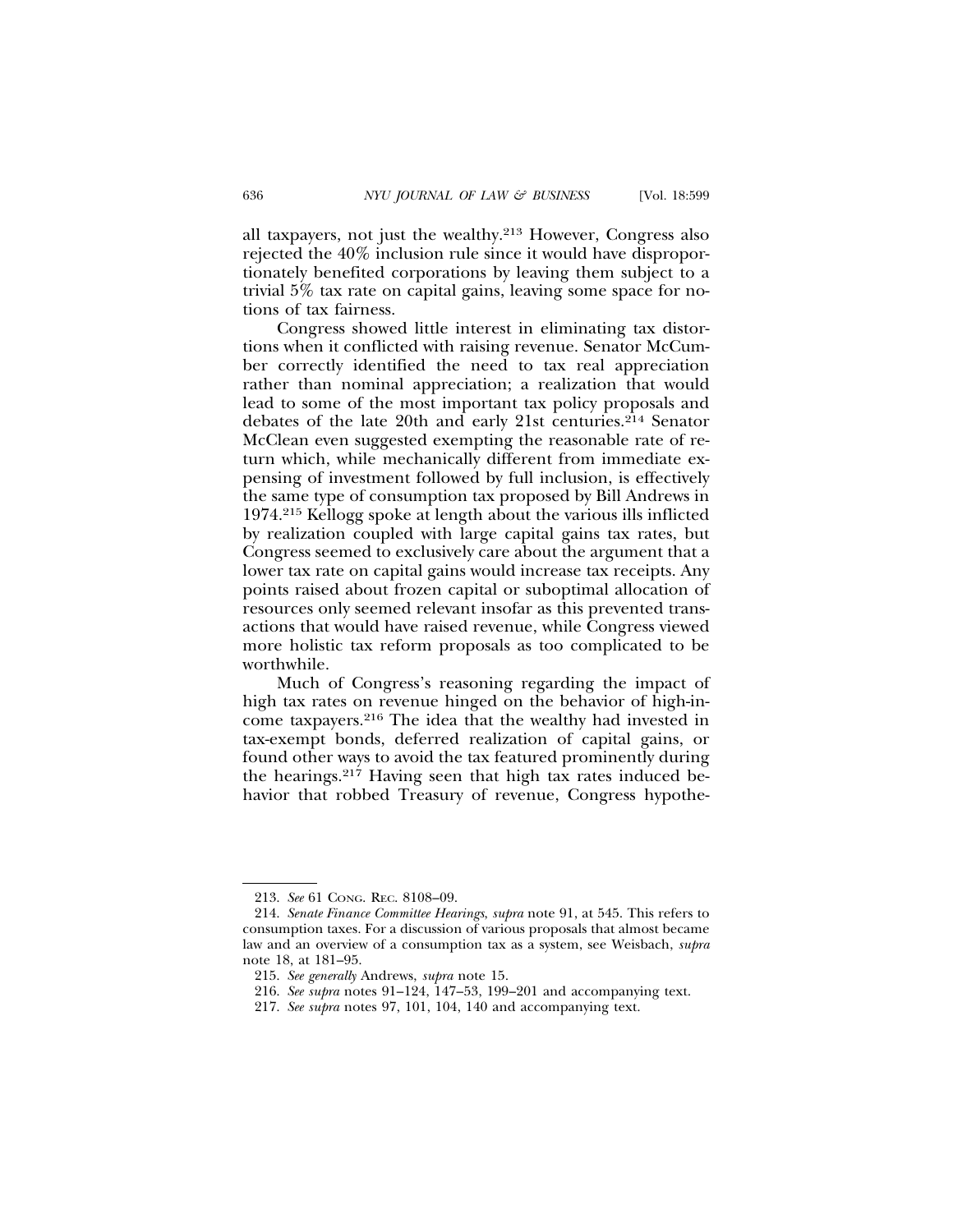sized that lower rates would reduce avoidance and other behavioral responses and hence increase tax receipts.<sup>218</sup>

Their theory had merit and closely tracks a branch of public economics developed during the 1980s and 1990s, which aims to determine optimal capital gains tax rates by studying the extent to which taxpayers respond to different rates.219 This branch is known as the study of the elasticity of taxable income, which quantifies how much distortion is caused by changes in tax rates.220 For example, taxpayers can respond to increases in capital gains tax rates by investing in tax-free sources like municipal bonds, $221$  engaging in tax planning, evading taxes, or simply deferring realization of gains and accelerating losses.222 A large subset of the scholarship focuses

<sup>218.</sup> *See supra* notes 105, 118–24, 147, 149–51, 160–61, 173, 181 and accompanying text.

<sup>219.</sup> The tax responsiveness literature is voluminous. For an overview, see Dowd & Richards, *supra* note 16. *See also* Emmanuel Saez et al., *The Elasticity of Taxable Income with Respect to Marginal Tax Rates: A Critical Review*, 50 J. ECON. LITERATURE 3 (2012); LOUIS KAPLOW, THE THEORY OF TAXATION AND PUBLIC ECONOMICS 82–87 (2008); Seth H. Giertz, *The Taxable Income Elasticity over the 1980s and 1990s,* 97 PROC. ANN. CONF. ON TAX'N & MINUTES ANN. MEETING NAT'L TAX ASS'N 236 (2004). For the direct works, see Lawrence B. Lindsey, *Individual Taxpayer Response to Tax Cuts: 1982–1984: With Implications for the Revenue Maximizing Tax Rate*, 33 J. PUB. ECON. 173 (1987); Martin Feldstein, *The Effect of Marginal Tax Rates on Taxable Income: A Panel Study of the 1986 Tax Reform Act*, 103 J. POL. ECON. 551 (1995); Leonard E. Burman & William C. Randolph, *Measuring Permanent Responses to Capital-Gains Tax Changes in Panel Data*, 84 AM. ECON. REV. 794 (1994); Alan J. Auerbach & James Poterba, *Capital Gains Taxation in the United States: Realizations, Revenue, and Rhetoric*, 1988 BROOKINGS PAPERS ON ECON. ACTIVITY 595 (1988); Austan Goolsbee, *What Happens When You Tax the Rich? Evidence from Executive Compensation*, 108 J. POL. ECON. 352 (2000); Alan J. Auerbach & Jonathan M. Siegel, *Capital-Gains Realizations of the Rich and Sophisticated*, 90 Am. ECON. REV. 276 (2000).

<sup>220.</sup> For an overview of public economics and behavioral responses, not just to capital gains taxes but more broadly, see KAPLOW, *supra* note 219.

<sup>221.</sup> High wealth taxpayers found municipal and state bonds particularly attractive since the interest was tax-exempt. In 1921 it was settled that the federal government could not tax State or municipal bonds as a matter of constitutional law. Pollock v. Farmers' Loan & Trust Co., 157 U.S. 429, 586 (1894). The Supreme Court reversed this position in 1988 in *South Carolina v. Baker*, 485 U.S. 505, 524 (1988).

<sup>222.</sup> For example, if the capital gains tax were set to increase one year from now, taxpayers would trigger gains now. If taxes were to fall one year from now, taxpayers would defer all gains.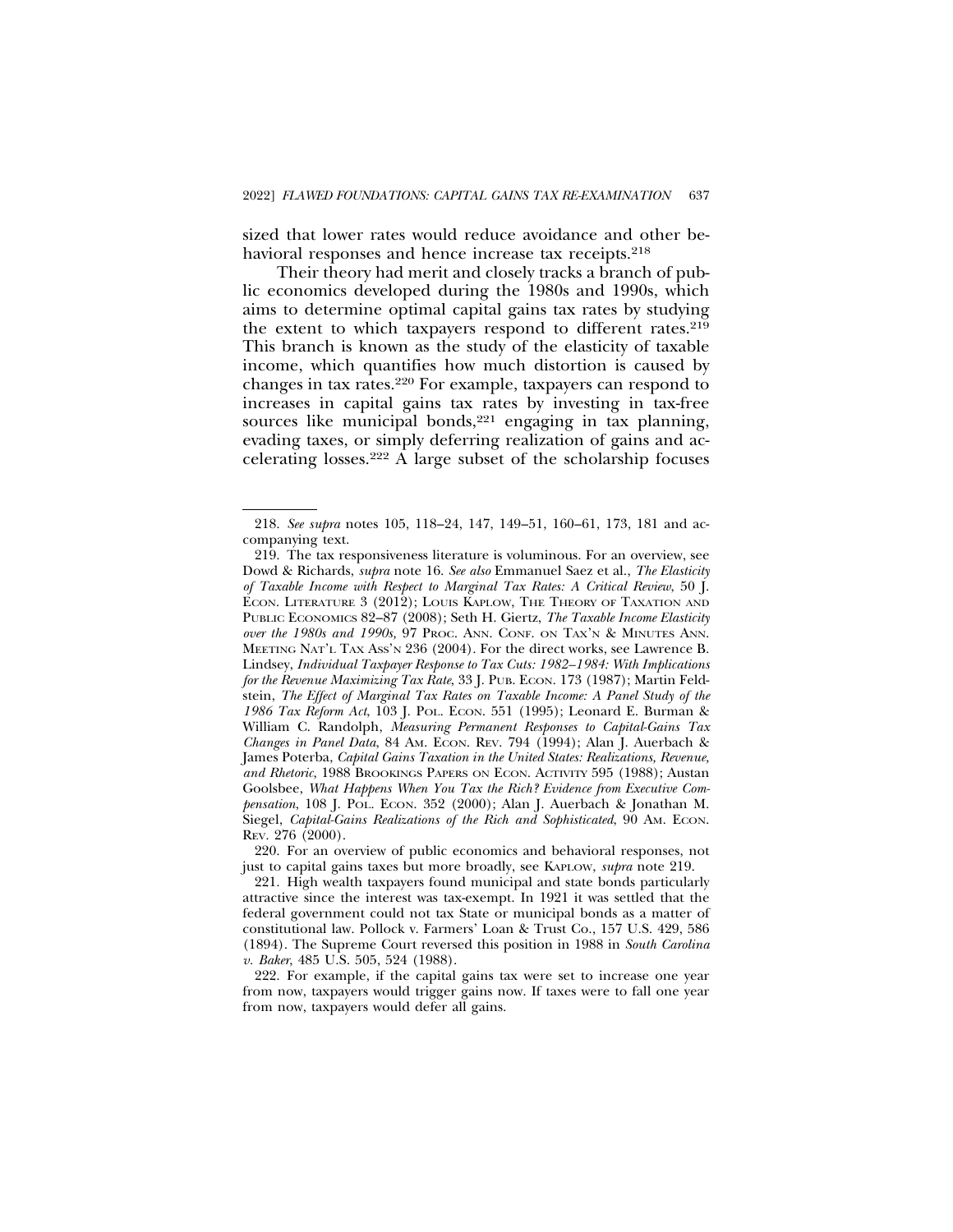on reported capital gains for high wealth (top-bracket) taxpayers.223

Congress's largely unscientific, heuristic, anecdote-riddled reasoning nonetheless reflects the elasticity literature's main takeaways, despite predating that scholarship by more than 50 years. Congress understood and applied the somewhat counterintuitive point that higher tax rates may not necessarily lead to greater tax receipts and that capital was far more sensitive to tax rates than other income,  $2\overline{24}$  at least in the shortterm.225 However, their steadfast belief that a 12.5% rate was revenue-maximizing was almost certainly incorrect. A recent piece by Natasha Sarin et al., mentions how the prevailing wisdom among the tax legislation community is that present estimates of the revenue-maximizing capital gains tax rate is around  $30\%,^{226}$  though this rate is contested as being on the low end.227 Tim Dowd and Zach Richards survey the literature on reported capital gains elasticities, highlighting the vastly different ranges in estimates for behavioral responses resulting from small changes in econometric specifications, even within the same study.228 Thus, Congress had no real reason behind their seeming fixation on 12.5% as the revenue-maximizing rate. Given that the current revenue-maximizing rate is generally regarded to be about 30%, it seems reasonable to think

<sup>223.</sup> *See*, *e.g.*, Goolsbee, *supra* note 219; Auerbach & Siegel, *supra* note 219; Jon Gruber & Emmanuel Saez, *The Elasticity of Taxable Income: Evidence and Implications*, 84 J. PUB. ECON. 1 (2002).

<sup>224.</sup> Discussed at length in JAMES BANKS & PETER DIAMOND, *The Base for Direct Taxation*, *in* DIMENSIONS OF TAX DESIGN 548 (Stuart Adam et al. eds., 2010).

<sup>225.</sup> Burman & Randolph, *supra* note 219, at 795, stress the difference between long-term and short-term effects. They find that short-term elasticities to changes in the capital gains tax rate are far larger than long-term elasticities. *Id.* at 806–07. This point is similarly made by Auerbach & Siegel, *supra* note 219, at 276, who additionally estimate that only rich taxpayers who engage in avoidance and have access to tax planning advice significantly change their long-term behavior.

<sup>226.</sup> Sarin et al., *supra* note 17, at 2. There is a discussion about how relevant discussions relating to the optimal rate in 1921 is to current tax policy in Section III.A. *infra*.

<sup>227.</sup> *See* Sarin et al., *supra* note 17, at 3–4.

<sup>228.</sup> Dowd & Richards, *supra* note 16.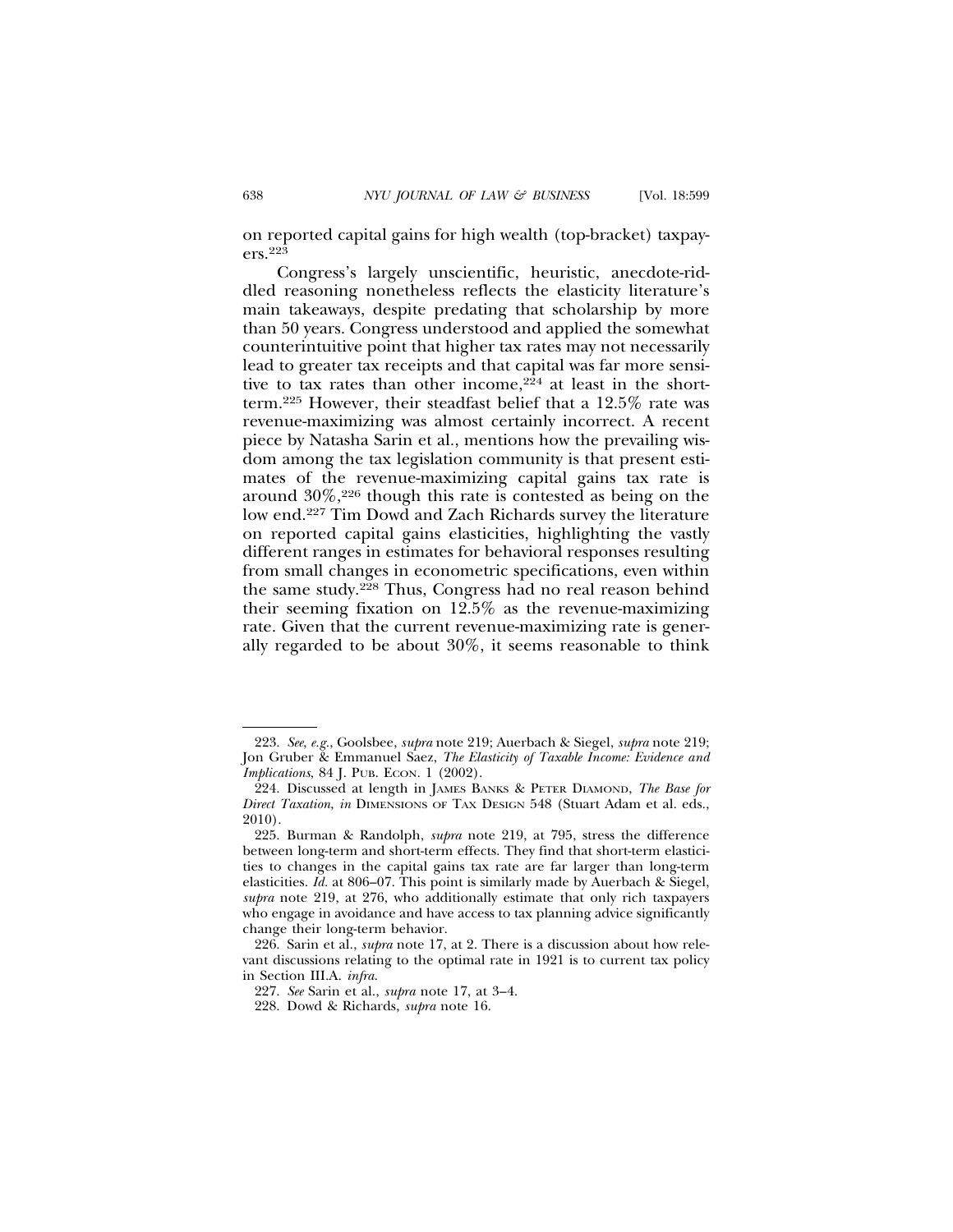that rates as high as 15%, 25%, 35%, or perhaps even higher would have outperformed 12.5%.229

### III.

# THE EFFECTIVENESS OF THE CAPITAL GAINS PREFERENCE BETWEEN 1915 AND 1925

The important follow-up question is whether the capital gains preference successfully raised revenue as was predicted, which is what this Part seeks to answer. Regarding the taxation of capital and savings, the architects of the 1921 reform envisioned two mechanisms through which the capital gains preference would be a revenue raiser. The first was that tax avoidance and investment in tax-free sources would fall.230 The second was that taxpayers would be more willing to sell locked-in gains: appreciated assets which they were holding on to in order to avoid paying high taxes on their disposition.231

The finding that the capital gains preference was a revenue raiser would be significant due to the dramatic reduction in the applicable tax rate from 73% to 12.5%. Moreover, if the rate reduction successfully raised tax receipts, then both taxpayers subject to those top rates and the ultimate recipients of those tax receipts would be better off, making the 12.5% rate Pareto superior to the 73% rate.<sup>232</sup> Since the primary targets

<sup>229.</sup> Sarin et al., *supra* note 17, at 3–4, 12–13, 16. There are, of course, many differences between now and the 1920s, but two large ones appear to be the proliferation and sophistication of tax planning today and the relative infancy of the revenue collection agency (the IRS) back then. The first effect would tend to mean that the optimal rate would be higher in the 20s, while the second would suggest the opposite.

<sup>230.</sup> *See, e.g.*, *1920–21 W&M Hearings*, *supra* note 91, at 13–15 (statement of T. S. Adams).

<sup>231.</sup> *Id.* at 128–29 (statement of Frederick R. Kellogg). *See also Senate Finance Committee Hearings*, *supra* note 91, at 534–36, 539 (statement of Frederick R. Kellogg).

<sup>232.</sup> To explain, imagine the government reduces tax rates on top-bracket taxpayers, which results in increased labor effort and lower noncompliance. Should these behavioral responses increase taxable income to the point where tax receipts under the lower rate exceed tax receipts under the larger rate, then top-bracket individuals and the government are better off since both have more money. Presumably, there would also be greater economic efficiency. The government can now achieve greater transfers or fund more public goods and services for lower-income individuals, increasing their welfare, while rational top-bracket individuals would not choose to work more unless it were utility increasing. This explanation follows the distribution-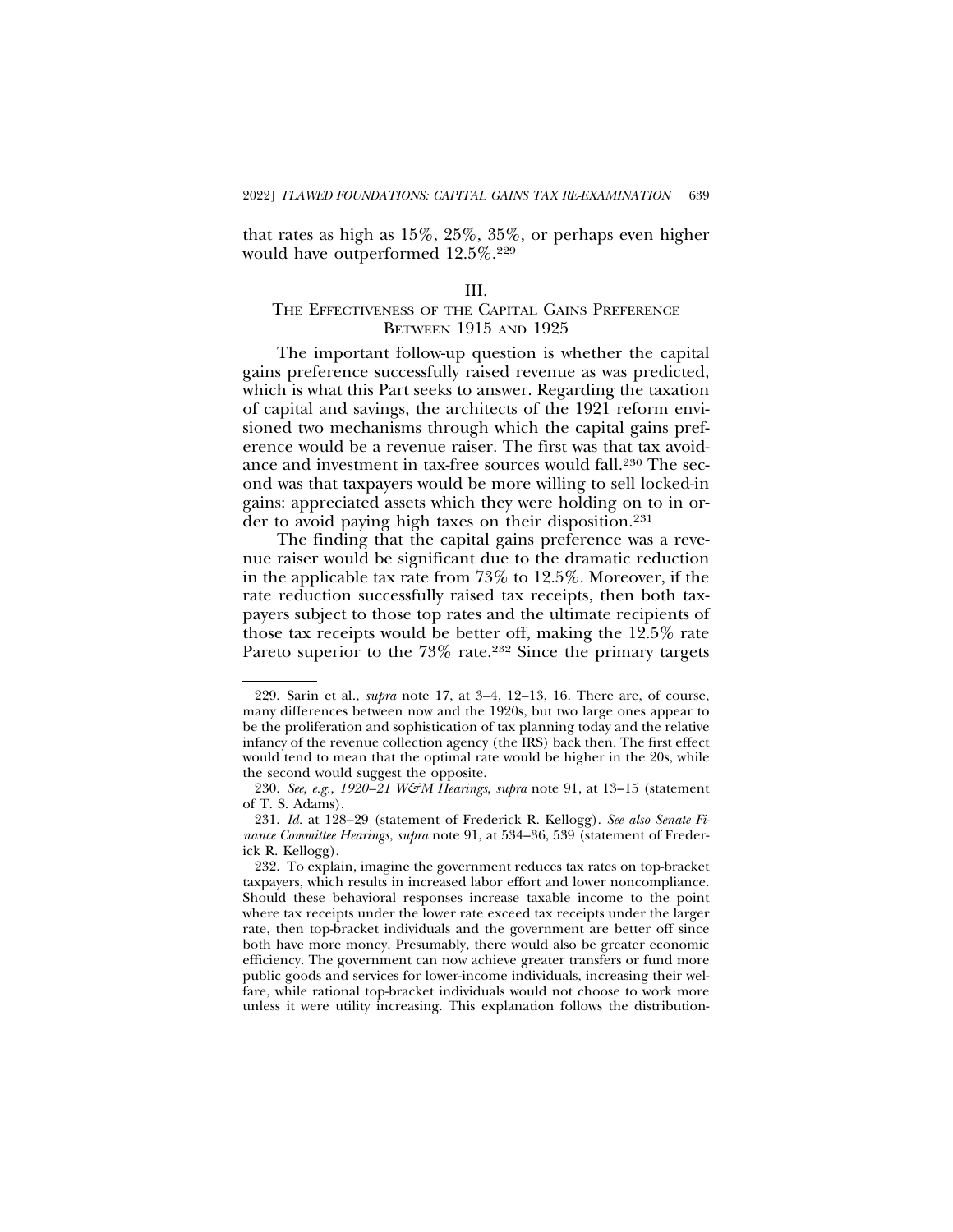of the capital gains preference in 1921 and modern proposals to tax savings are high wealth individuals, this Part focuses on the performance of the top marginal rate and hence the impact of the capital gains preference on "top-bracket taxpayers," defined as persons with over \$1,000,000 in annual income,<sup>233</sup> equivalent to about 14.5 million in 2021 dollars.234 A graphical representation of top marginal rates is presented in Figure 1, but note that between 1915 to 1925, top marginal rates did not always start at exactly  $$1,000,000$ .<sup>235</sup>

neutral income tax adjustment analysis described in KAPLOW, *supra* note 219, at 25–29. Thus, everyone is better off and the tax reform was a Pareto improvement compared to the initial rate.

<sup>233.</sup> As discussed shortly in the text, the period looked at is 1915–1925. In 1915, the top rate was 7% and applied to all income above \$500,000. *See* 1913 Revenue Act, *supra* note 41, § 2(A), at 166. In 1916, the top rate was 15% on income above \$2,000,000, and 13% on income above \$1,000,000. *See* Act of Sept. 8, 1916, Pub. L. No. 64-271, § 1(b), 39 Stat. 756, 756–57. In 1917, the top rate was 67% on income above \$1,000,000. *See* Act of Oct. 3, 1917, Pub. L. No. 65-50, § 1, 40 Stat. 300, 300–01. In 1918, a top rate of 77% applied to income applied to income above \$1,000,000, and between 1919 and 1921, the rate was 73%. *See* 1918 Revenue Act, *supra* note 70, § 2, at 1062, 1064. In 1922, the top rate was 58% on income above \$200,000, s*ee* Act of Nov. 23, 1921, Pub. L. No. 67-98, §§ 210–11, 42 Stat. 227, 233–37, while in 1923, the top rate was 43.5% on income above \$200,000 after the 25% credit, *see* Act of June 2, 1924, Pub. L. No. 68-176, §§ 209(b), 210–11, 43 Stat. 253, 264–66. The top rate in 1924 was 46% on income above \$500,000, which likewise established the 25% credit for 1923. *See* Act of June 2, 1924, *supra*, § 211, 43 Stat. at 267. The top rate in 1925 was 25% for income above \$100,000. *See* Act of Feb. 26, 1926, Pub. L. No. 69-20, §§ 210–11, 44. Stat. 9, 21–23. Of potential importance would be taxpayers manipulating their income to fall just below the \$1,000,000 mark, which would be particularly easy to do with capital gains. The benefit of doing so would depend on the steepness of the surtax. In practice, the benefit would be very small (with only a few percentage points' difference in marginal tax rates between brackets). Thus, this effect is ignored. For a graphical representation of the top marginal rates as they compare to the top rate preferential rate on capital, see Figure 1.

<sup>234.</sup> *CPI Inflation Calculator*, U.S. BUREAU OF LAB. STAT., https:// www.bls.gov/data/inflation\_calculator.htm (last visited Jan. 23, 2022) (calculated based on December 2021 buying power of \$1,000,000 in January 1921).

<sup>235.</sup> *See supra* note 233 and accompanying text.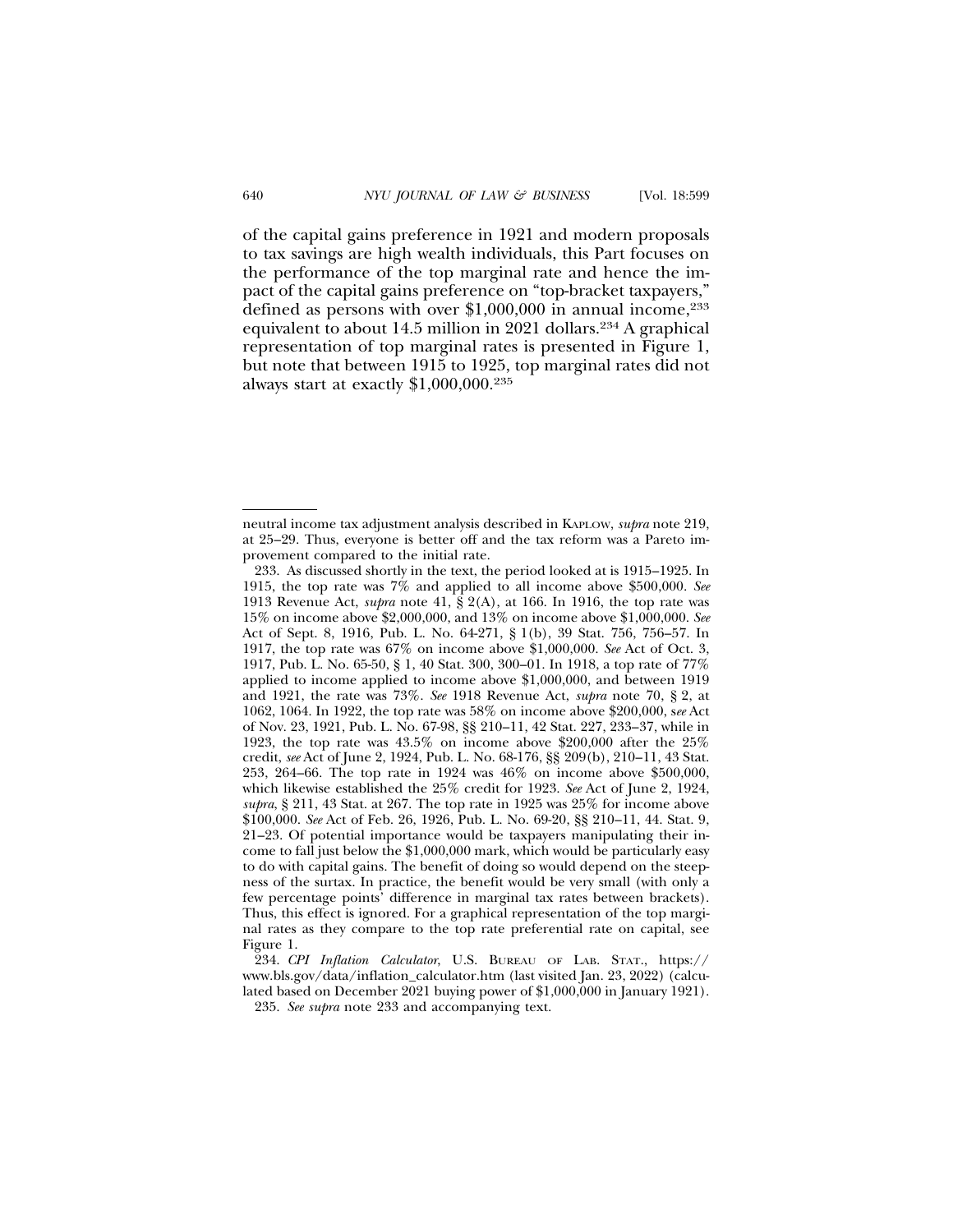

FIGURE 1: INCOME AND CAPITAL GAINS TAX RATE BY YEAR

Since the IRS Statistics deemed the top income class in this period to be those earning above \$1,000,000, that group is the subject of the analysis here. For consistency, I call those individuals top-bracket taxpayers, despite the slight misnomer. The analysis focuses on the 1915 to 1925 period to try and develop insight into the longer-term effects of the reform on top-bracket dispositions of property, since only looking at 1921 and 1922 would emphasize transitory responses. "Dispositions of property" means income from the sale of capital assets that would classify as capital gain regardless of whether the holding period is satisfied, including what would today be long-term and short-term gain.236 This broad definition is necessary since capital gains only existed following 1921, and the question then becomes whether top-bracket tax rates on capital were more productive before or after 1921.

Numerically, yearly tax receipts from dispositions of property by the group of taxpayers subject to the top marginal rate averaged 7.01 million between 1917 and 1921 and 14.39 million between 1922 and 1925. However, concluding that tax receipts rose because of the capital gains preference is poten-

<sup>236. 26</sup> U.S.C. § 1222(1)–(2).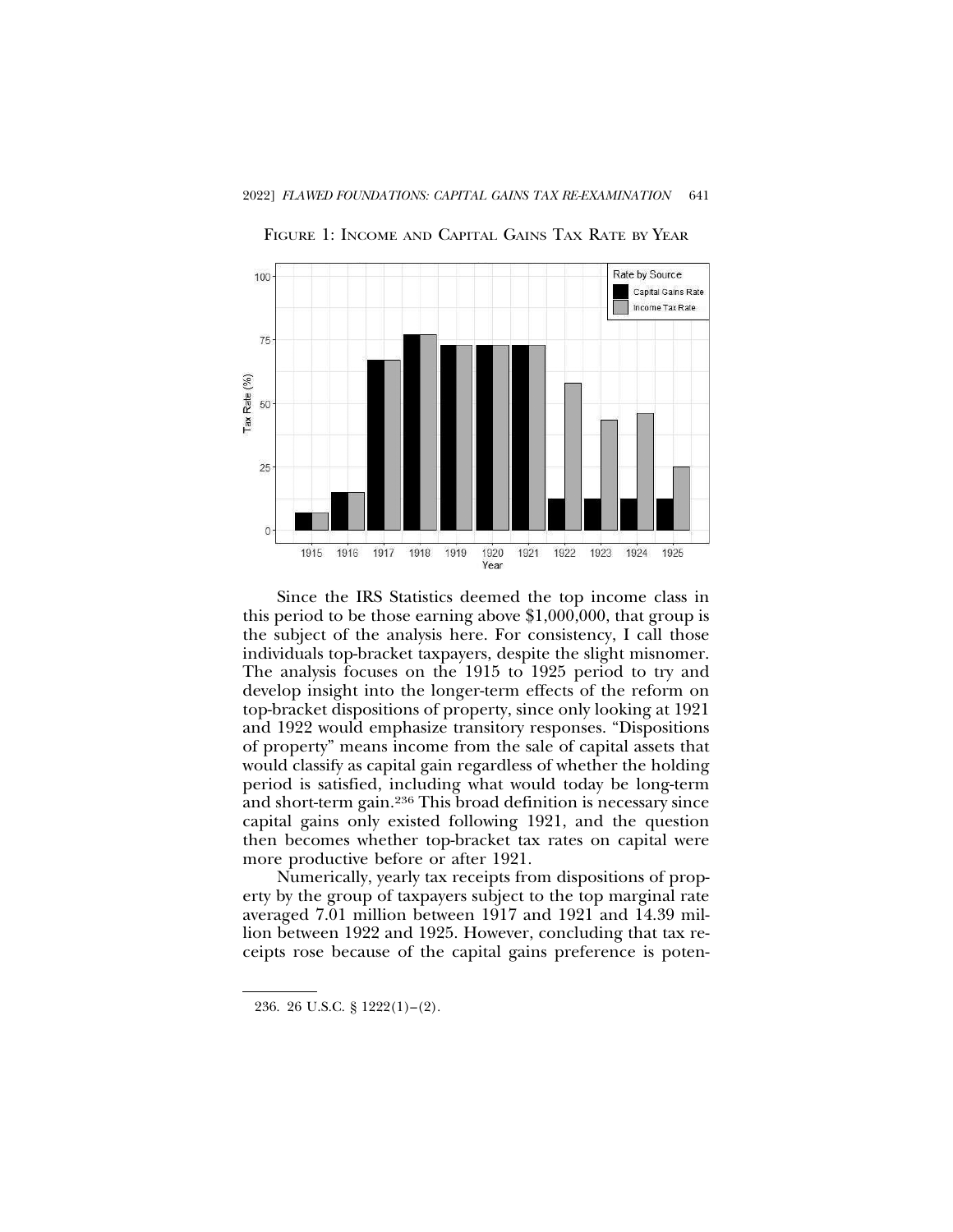tially misleading, as many factors could have substantially impacted income and tax receipts from dispositions of property. Some confounders include the use of corporate solution for shareholder-level deferral, the rapid development of U.S. capital markets in the early 1900s, changing corporate payout policy, the development of the tax-free reorganization rules, and the general impact of the war.237

Congress's reasoning and the relevant economics literature both predict that the dramatic reductions in rates for the disposition of property in the 1921 Act should have led to significant capital gains being triggered following 1921, with a larger transitory response in 1921 and 1922 and a smaller though still significant permanent response from 1922 to 1925. While expectations are clear for income, the same cannot be said for tax receipts. Since tax receipts depend on the magnitude of behavioral responses, elasticities—of taxable income, of labor, of capital gains, and so on—are critical in estimating expectations of the effectiveness of tax reforms.238 Unfortunately, there are no elasticity estimates and little data for the 1915–1925 period, though the testimony given in support of the capital gains preference speaks to a commonly held belief that the capital gains preference would increase tax receipts. As will now be seen, the data is consistent with this hypothesis.

## A. *IRS Statistics of Income Data*

I used data on tax receipts and reported taxable income for the 1915–1925 period obtained from publicly available IRS Statistics of Income.239 The hand-crafted data set is manually compiled and transcribed from publicly available IRS Statistics of Income for the 1915–1925 period, such that all graphs and figures presented here are original. Macroeconomic information, like GNP, is taken from Department of Commerce statis-

<sup>237.</sup> *See* discussion *supra* Section I.C.

<sup>238.</sup> *See generally* KAPLOW, *supra* note 219.

<sup>239.</sup> *See SOI Tax Stats Archive - 1916 to 1933 Statistics of Income Reports,* INTER-NAL REVENUE SERV., https://www.irs.gov/statistics/soi-tax-stats-archive-1916 to-1933-statistics-of-income-reports (last visited Jan. 25, 2022). Complete data from 1915 is unavailable, but some data points exist in data for subsequent years.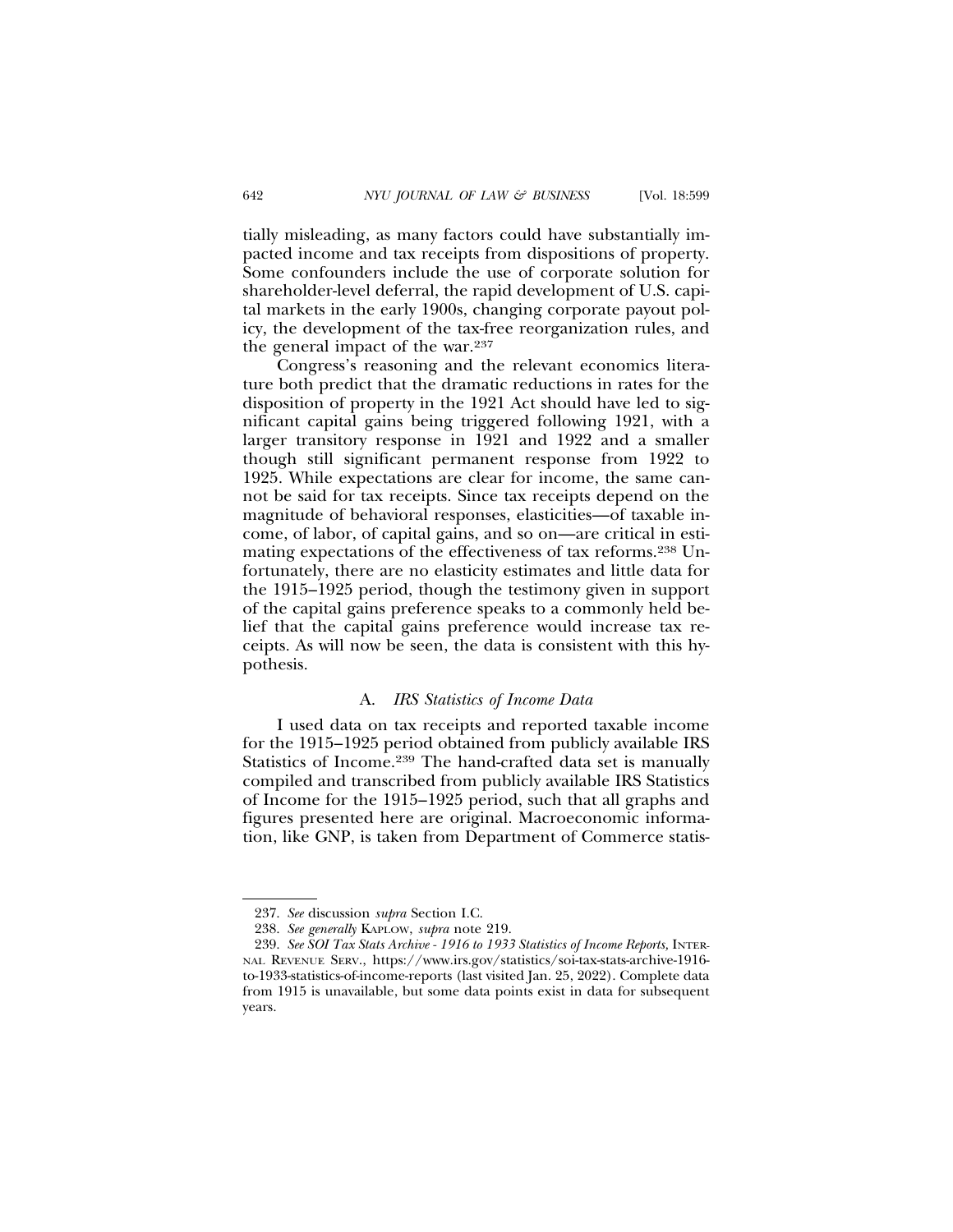tics.240 1915 is chosen as the start date because that is when the IRS began collecting data, though most relevant income and tax data is only available from 1917 onwards. I take 1925 as the end date in an attempt to escape the influence of exceptional stock market performance and speculation of the mid-to-late 1920s, though other work on tax receipts in the 1920s takes the entire 1920–1929 period into account.241 Another benefit of choosing the 1915–1925 period is that the 1921 reform occurred at roughly the midpoint.242 As mentioned, only looking at 1921 and 1922 would produce disproportionate effects and potentially conflate transitory and permanent tax reform ef-

<sup>240.</sup> *See* BUREAU OF THE CENSUS, U.S. DEP'T OF COM., LONG TERM ECO-NOMIC GROWTH, 1860–1965 (1966), https://fraser.stlouisfed.org/files/docs/ meltzer/cenlon66.pdf (last visited Jan. 23, 2022). Inflation data is taken from the Bureau of Labor Statistics CPI Databases. *See Consumer Price Index (CPI) Databases*, U.S. BUREAU OF LAB. STAT., https://www.bls.gov/cpi/ data.htm (last visited Jan. 25, 2022).

<sup>241.</sup> *See, e.g.*, Gene Smiley & Richard H. Keehn, *Federal Personal Income Tax Policy in the 1920s*, 55 J. ECON. HIST. 285 (1995). By including the 1925–1929 period, the outcome may be biased in favor of the success of the reform: in other words, in favor of higher returns from lower taxes and predicting higher behavioral responses since the various effects of the "roaring twenties" may be more easily conflated with tax effects. Conversely, estimates obtained by excluding those years will be more conservative and potentially biased against the success of the reform, as an added precaution.

<sup>242.</sup> Note that there were several Mellon tax cuts in the early and mid-1920s. All rate changes between 1915 and 1925 are accounted for, though the focus of the analysis is on the 1921 reform since that saw the enactment of the capital gains preference. See Figure 1 above for a graph of the applicable top-bracket tax rates between 1915 and 1925, and see the 1921 Congressional Record, *supra* note 191, at 6592, for the rates.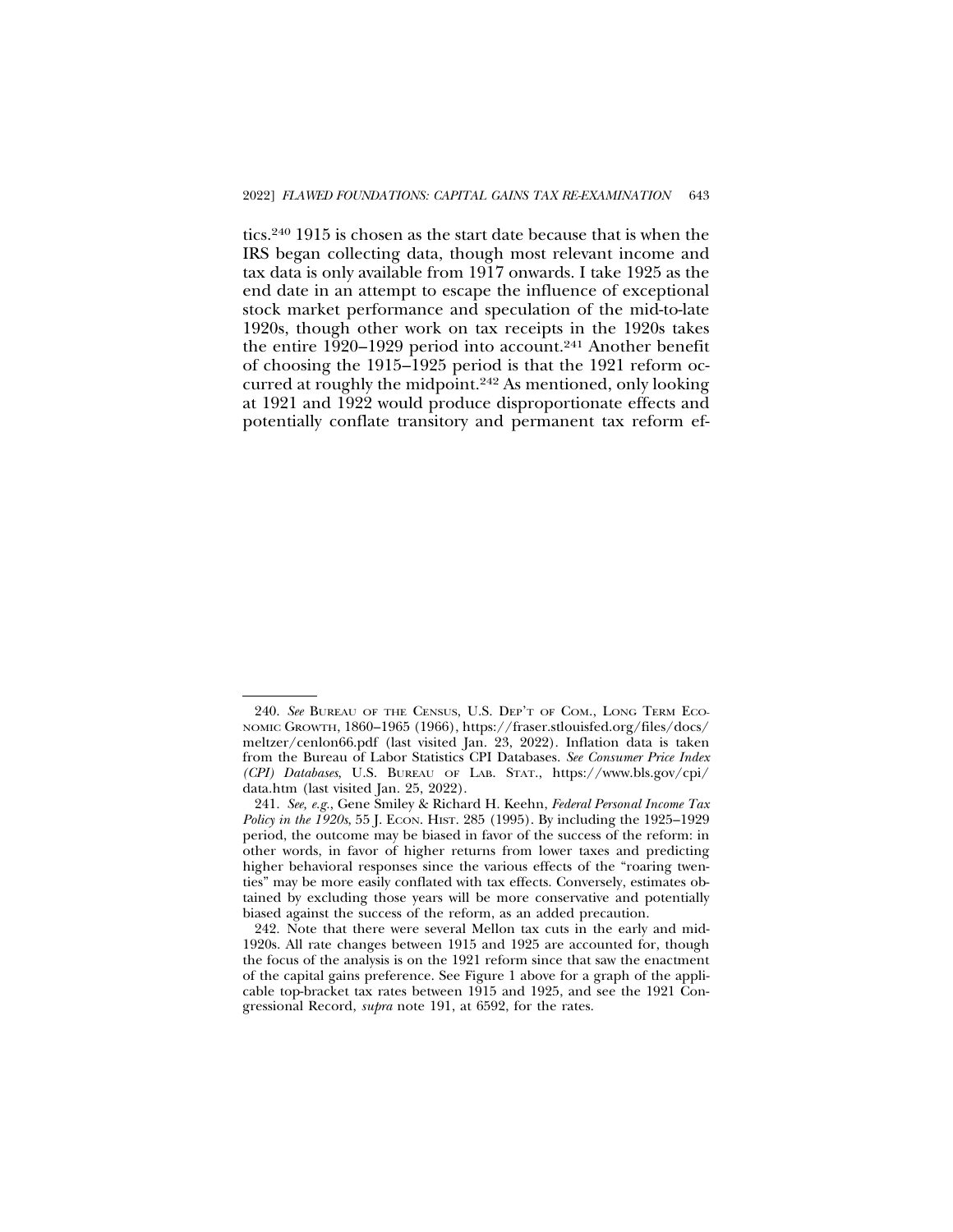fects. Other metrics such as bond yields,<sup>243</sup> trading volumes,<sup>244</sup> and stock indexes are examined in Section III.B.245 Where necessary, all figures are inflation-adjusted.246 The two important categories of data are top-bracket income and tax receipts from dispositions of property.

## 1. *Top-Bracket Gross Income for the 1915 to 1925 Period*

Table 1 presents results for top-bracket gross income, which fell by about a third between 1916 and 1917. This effect may have been exacerbated by the anticipation of high rates in 1917. Moreover, between 1916 and 1921, reported income was strictly falling. This finding includes 1919, which is an interesting data point for reasons discussed shortly. The downward trend is expected, but the economic contraction of 1920–1921

<sup>243.</sup> Bond spreads (high grade corporate yields less high grade municipal bonds yields) are taken from the NBER Macrohistory database. *See NBER Macrohistory: XIII. Interest Rates*, NAT'L BUREAU OF ECON. RSCH., https:// www.nber.org/research/data/nber-macrohistory-xiii-interest-rates (last visited Jan. 25, 2022). The data is cross-referenced with the data from Global Financial Data ("GF") and the Federal Reserve Economic Database ("FRED") for historic economic and financial time-series data. While the municipal bond yield exists for the 1915–1925 period, corporate bond yields only exist starting in 1919. This makes bond-related data even less helpful in addition to the yield spread being a very noisy indicator. However, the corporate-municipal spread generally rises between 1919 and 1921, and it generally begins to fall around late 1921. Speculatively, this could very loosely be interpreted as showing that demand for tax-exempt municipal bonds was falling, though the data is quite inconsistent and inconclusive in this respect.

<sup>244.</sup> These trading volumes include the New York, Boston, Chicago, Los Angeles, and San Francisco stock exchanges. Trading volume for the 1915–1925 period was (in millions) 192.5 for 1925; 267.5 for 1916; 205 for 1917; 157.5 for 1918; 353 for 1919; 260 for 1920; 193 for 1921; 315 for 1922; 288 for 1923; 338 for 1924; and 520 for 1925. *See* TWENTIETH CENTURY FUND, THE SECURITY MARKETS: FINDINGS AND RECOMMENDATIONS OF A SPECIAL STAFF OF THE TWENTIETH CENTURY FUND 750–51 (1935). For an overview of the development and trading volume of the 1880s–1930s, see Mary O'Sullivan, *The Expansion of the U.S. Stock Market, 1885-1930: Historical Facts and Theoretical Fashions*, 8 ENTER. & SOC'Y 489 (2007).

<sup>245.</sup> Dow Jones Industrial Index data is taken from the GFB Finaeon database. *See GFB Finaeon Database*, GLOB. FIN. DATA, http:// www.globalfinancialdata.com (data on file with author) (presented *infra* Figure 3) (last visited Jul. 20, 2021).

<sup>246.</sup> Where appropriate, the data is normalized to 1929 values. 1929 values are chosen since that is what GNP is normalized to in the Department of Commerce data used. *See* BUREAU OF THE CENSUS, U.S. DEP'T OF COM., *supra* note 240.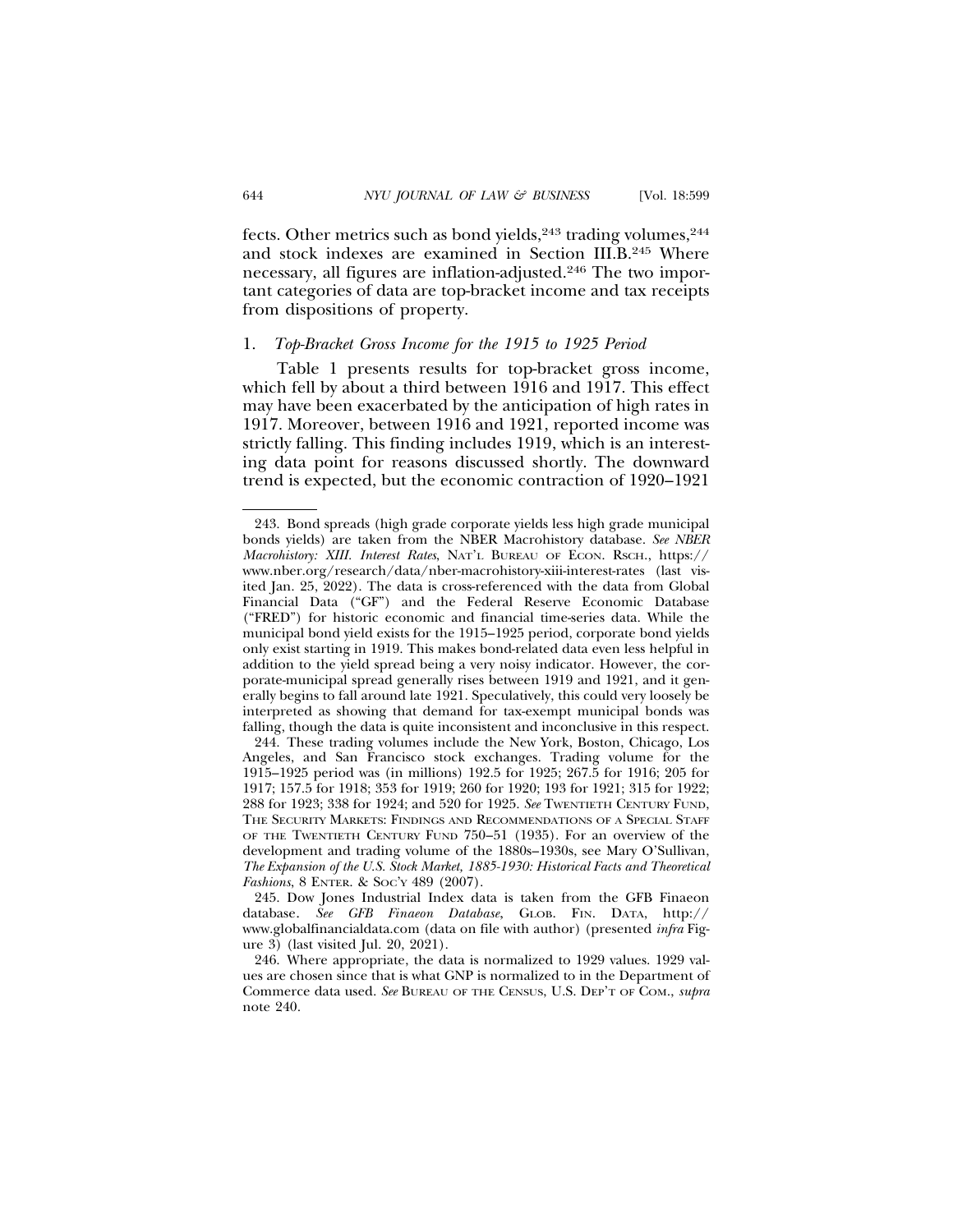likely had a large impact. The data clearly shows that profits from dispositions in the 1917–1921 period were far lower than those between 1922 and 1925.

TABLE 1: TOP-BRACKET INCOME AND PROFITS FROM DISPOSITION, IN MILLIONS, PLUS ASSOCIATED RATIOS

| YEAR | GNP    | <b>GROSS</b><br><b>INC</b> | GI/GNP<br>$(\%_0)^a$ | PD <sup>b</sup> | $_{\rm CAP}$<br><b>GAINS</b> | PD/GI<br>$(\%)$ | PD/GNP<br>$(pcm)^c$ |
|------|--------|----------------------------|----------------------|-----------------|------------------------------|-----------------|---------------------|
| 1915 | 60.424 |                            |                      |                 |                              |                 |                     |
| 1916 | 68,870 | 851.64                     | 12.37                |                 |                              |                 |                     |
| 1917 | 67.264 | 486.43                     | 7.23                 | 13.60           |                              | 2.80            | 20.22               |
| 1918 | 73.361 | 215.64                     | 2.94                 | 2.88            |                              | 1.33            | 3.92                |
| 1919 | 74.158 | 194.74                     | 2.63                 | 39.41           |                              | 20.24           | 53.15               |
| 1920 | 73.313 | 93.40                      | 1.27                 | 4.06            |                              | 4.34            | 5.53                |
| 1921 | 71.583 | 55.98                      | 0.78                 | 0.32            |                              | 0.57            | 0.45                |
| 1922 | 75.788 | 169.69                     | 2.24                 | 59.61           | 55.34                        | 35.13           | 78.65               |
| 1923 | 85.819 | 182.53                     | 2.12                 | 74.29           | 73.94                        | 40.70           | 86.57               |
| 1924 | 88.361 | 188.43                     | 2.13                 | 53.08           | 50.15                        | 28.17           | 60.07               |
| 1925 | 90.529 | 460.35                     | 5.09                 | 261.35          | 234.20                       | 56.77           | 288.69              |

NOTE - GNP = Gross National Product, Gross Inc or GI = gross income,  $PD =$  profits from dispositions, Cap Gains = capital gains.

<sup>a</sup>Per mille is used to facilitate comparison across years.

<sup>b</sup> Profits from dispositions includes taxes on capital gains beginning in 1922.

Per cent mille is used to facilitate comparison across years.

The lowest reported income for top-bracket taxpayers occurred in 1921 and was significantly lower than in other years, which could have resulted at least partially from large timing (transitory) responses or the recession.247 Gross income throughout the 1922–1925 period strictly increased. The ratio of top-bracket gross income to GNP fell between 1916 and 1921, then trended upwards between 1922 and 1925, although it was slightly higher in 1922 than in 1923 and 1924. The most dramatic results from Table 1 regard profits from dispositions. Except for 1919, the 1917–1921 period shows relatively little profits from dispositions, as amounts, percentage of top-

<sup>247.</sup> The importance and magnitude of large timing responses is well known in the elasticity literature. For a discussion, see Saez et al., *supra* note 219; Slemrod & Kopczuk, *supra* note 17; Giertz, *supra* note 219; Burman & Randolph, *supra* note 219; and Auerbach & Siegel, *supra* note 219.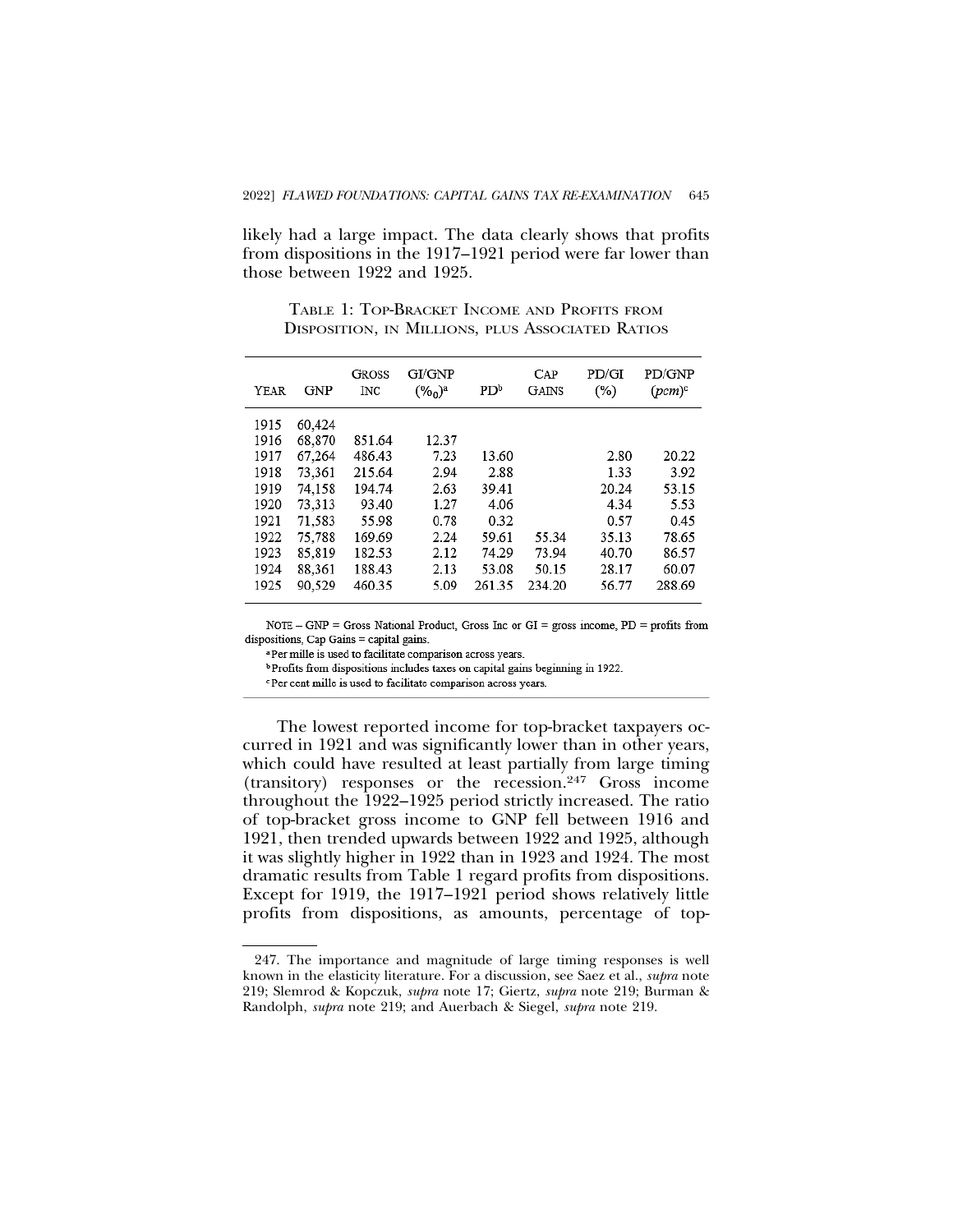bracket total gross income, or as a faction of GNP. 1919 is striking, with profits from dispositions being almost 4 times the 9.3 average of the 1916–1921 period, more than 7 times the 5.2 average if 1919 is excluded, and roughly 14 times greater than 1918 and 10 times greater than 1920. These results are mostly the same in terms of the profit from disposition to gross income ratio. The substantial profit from dispositions in 1919 is curious since taxpayers would presumably have expected tax rates to fall following the 1918 armistice.<sup>248</sup>

Each year between 1922 and 1925 saw profit from dispositions in the tens or hundreds of millions. In millions, the average reported income from sales of capital assets across the 1922–1925 period was 112.08, the average for the 1917–1921 period was 12.05, and the average for the 1917–1920 period was 14.98.<sup>249</sup> 1923 saw greater profits from dispositions than 1922. Between 1922 and 1925, net capital gains made up the majority (at least 89% each year) of yearly top-bracket income from dispositions, meaning individuals had been holding assets for at least 2 years to access capital gains treatment. Finally, comparisons between total top-bracket dispositions as a share of gross income and GNP are dramatic. The average ratio of dispositions of property to GNP were almost 8 times higher between 1922 and 1925 (128.50 *pcm*) than between 1917 and 1921 (16.65 *pcm*), and the ratio of income from dispositions to gross income rose from an average of 5.86% between 1917 and 1921 (7.18% between 1917 and 1920), to 40.19% between 1922 and 1925.

Table 2 presents gross income by source, presented graphically in Figure 2. In millions, the average yearly topbracket wage income between 1922 and 1925 was 5.31 and barely exceeded the 5.30 average between 1917 and 1921, though it was lower than the 6.98 average between 1916 and 1921, with yearly wage income falling between 1922 and 1924. Wage income was consistently a relatively small share of topbracket taxpayer gross income. Top-bracket taxable interest income and dividend income were strictly falling between 1917

<sup>248.</sup> Roy G. & Gladys C. Blakey, *The Revenue Act of 1918*, 9 AM. ECON. REV. 214, 214 (1919).

<sup>249.</sup> Standard deviation for the 1922–1925 period was 99.9. Standard deviation for the 1917–1921 period was 16.01, while standard deviation for the 1917–1920 period was 16.97.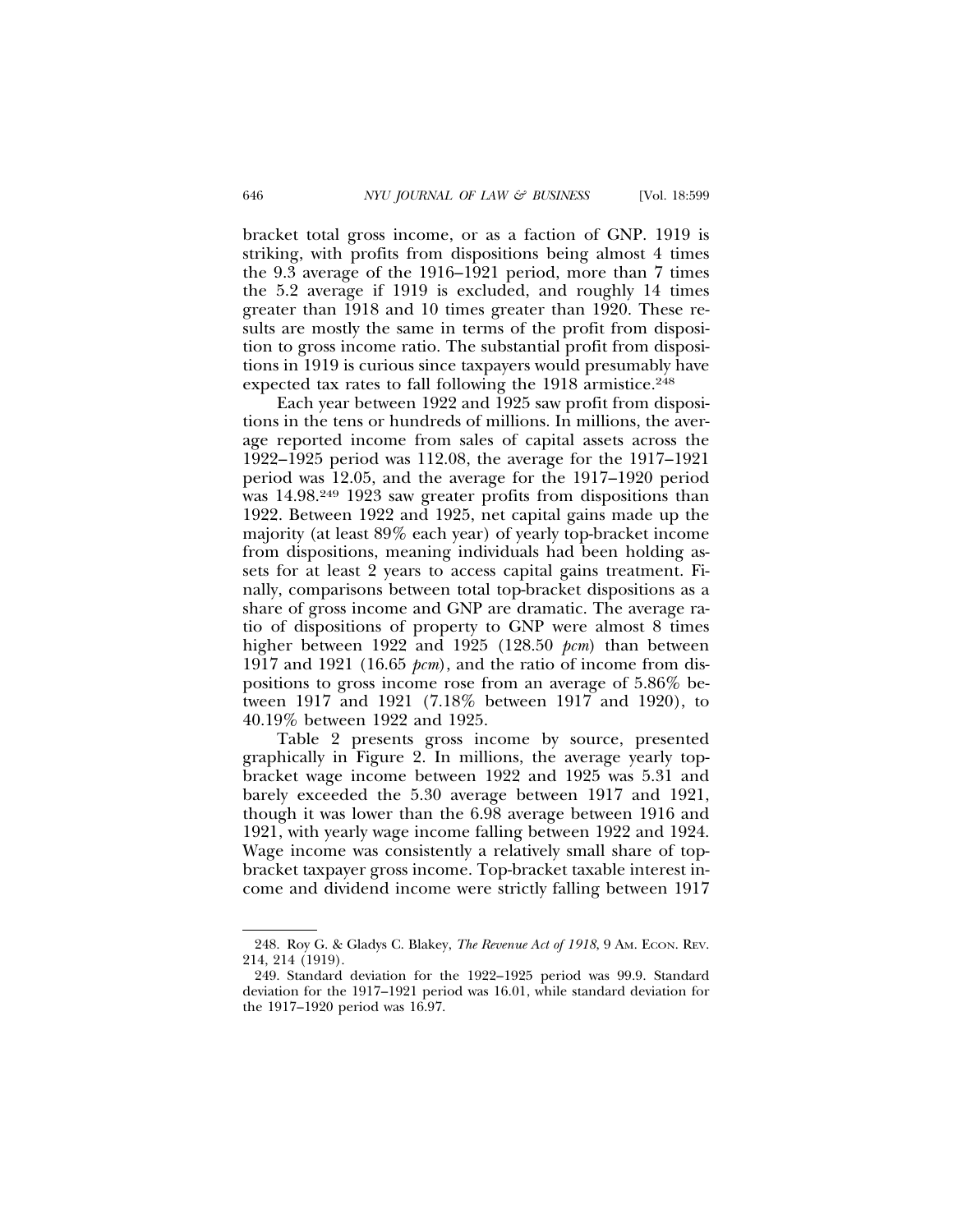and 1921, then strictly increasing between 1922 and 1925.250 Dividends were a major source of top-bracket income, averaging 54.16% of gross income between 1916 and 1925, with dividend income between 1922 and 1925 falling below that average. In 1925, profits from dispositions were higher than dividend income (almost twice) for the first time since the IRS began collecting taxpayer statistics, whether by percentage of gross income or numerical amounts.

TABLE 2: TOP-BRACKET TAXPAYER GROSS, WAGE, DIVIDEND, INTEREST, INCOME AND PROFITS DISPOSITIONS (MILLIONS)

| YEAR | WAGE<br>INC | WI/GI<br>$(\%)$ | PD <sup>a</sup> | PD/GI<br>$(\%)$ | DIV<br>INC | DIV/GI<br>$(\%)$ | INT<br>INC | INT/GI<br>$(\%)$ |
|------|-------------|-----------------|-----------------|-----------------|------------|------------------|------------|------------------|
| 1915 |             |                 |                 |                 |            |                  |            |                  |
| 1916 | 15.39       | 1.81            |                 |                 | 455.43     | 53.48            | 62.05      | 7.29             |
| 1917 | 12.34       | 2.54            | 13.60           | 2.80            | 221.75     | 45.59            | 69.05      | 14.20            |
| 1918 | 5.08        | 2.35            | 2.88            | 1.33            | 138.48     | 64.22            | 36.20      | 16.79            |
| 1919 | 3.36        | 1.73            | 39.41           | 20.24           | 97.89      | 50.27            | 19.48      | 10.00            |
| 1920 | 3.25        | 3.48            | 4.06            | 4.34            | 66.44      | 71.13            | 7.94       | 8.50             |
| 1921 | 2.46        | 4.40            | 0.32            | 0.57            | 43.61      | 77.91            | 4.11       | 7.35             |
| 1922 | 5.02        | 2.96            | 59.61           | 35.13           | 79.78      | 47.01            | 8.11       | 4.78             |
| 1923 | 4.51        | 2.47            | 74.29           | 40.70           | 87.09      | 47.71            | 9.59       | 5.25             |
| 1924 | 3.99        | 2.12            | 53.08           | 28.17           | 101.71     | 53.98            | 11.06      | 5.87             |
| 1925 | 7.73        | 1.68            | 261.35          | 56.77           | 136.23     | 29.59            | 17.64      | 3.83             |

NOTE - Wage Inc or WI = wage income, GI = gross income (reported in Table 1), PD = profits from dispositions, Div Inc or  $Div =$  dividend income, Int Inc = interest income.

<sup>&</sup>lt;sup>a</sup>Profits from dispositions includes taxes on capital gains beginning in 1922.

<sup>250.</sup> Dividends appear to be somewhat sticky, which is one of the key findings of the extensive research in finance about dividends. For dividend income data, see Figure 2 and Table 2. The standout year of 1916 may be attributable to a few corporate owners paying out accumulated earnings in anticipation of the 1917 tax increase. *See generally* Franklin Allen & Roni Michaely, *Payout Policy*, *in* HANDBOOK OF THE ECONOMICS OF FINANCE 337 (George M. Constantinides, Milton Harris, & Rene M. Stulz eds., 2003). ´ *See also* John Lintner, *Distribution of Incomes of Corporations Among Dividends, Retained Earnings, and Taxes*, 46 AM. ECON. REV. 97 (1956) (foundational piece which has proven to be quite an accurate representation of how management sees dividends); Christian Andres & Ulrich Hofbaur, *Do What You Did Four Quarters Ago: Trends and Implications of Quarterly Dividends*, 43 J. CORP. FIN. 139 (2017) (more recent confirmation of this insight into dividends).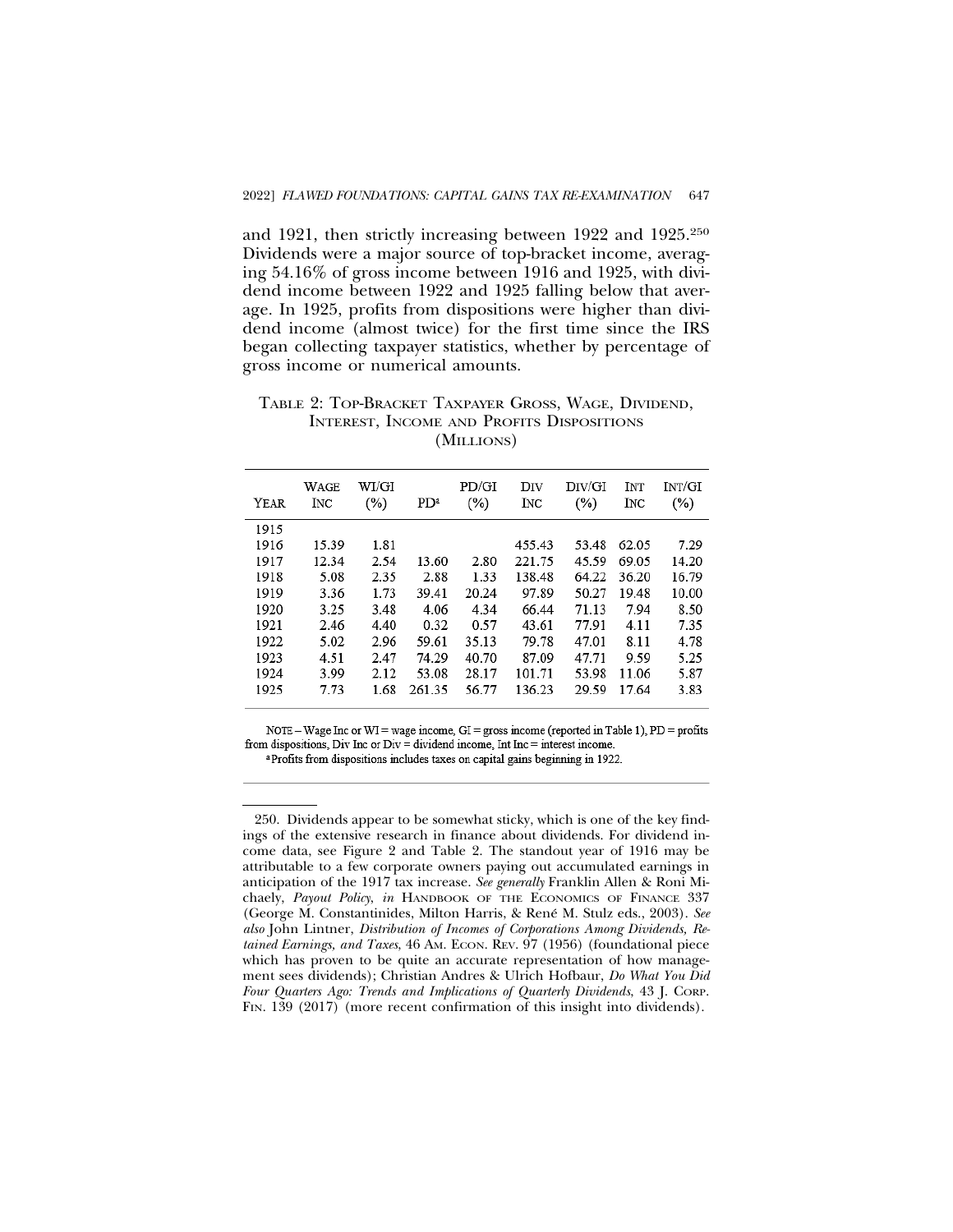



## 2. *Top-Bracket Tax Receipts for the 1915 to 1925 Period*

Tax receipts between 1915 and 1925 are reported in Table 3. Regarding total top-bracket tax receipts, the 1917–1919 years were the largest between 1915 and 1925. Despite 1920 and 1921 being recession years, 1920 compares favorably to 1924 and exceeds 1923. Thus, except for taxes from dispositions of property, the higher tax rate years produced greater revenue. Between 1917 and 1921, top-bracket tax receipts and the ratio of top-bracket taxes to total taxes were strictly decreasing, even in 1919. However, each year between 1922 and 1925 saw greater tax receipts from dispositions than 1917–1921, except for 1919. Again, 1919 is an outlier within the 1917–1921 period and saw greater tax receipts from dispositions of property than any other year except 1925. Average yearly tax receipts from top-bracket taxpayer dispositions of property were 7.01 million for the 1917–1921 period, and 14.34 for 1922–1925.251 This finding coincides with the enactment of the capital gains preference in 1921, with income

<sup>251.</sup> Standard deviation is 10.5 and 13.6, respectively. If 1919 and 1925 are excluded from the sample variance and standard, deviation falls significantly, as does the mean.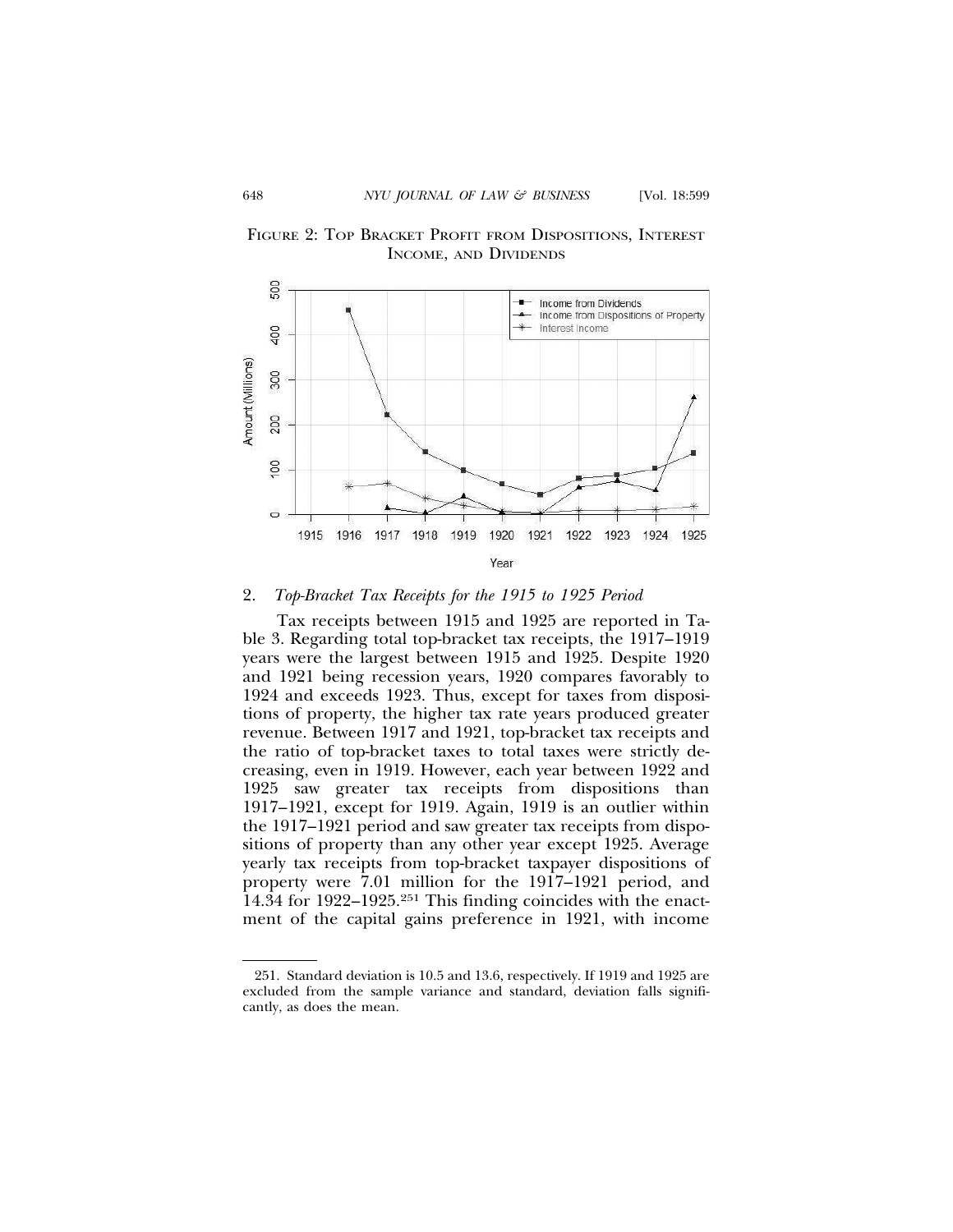from dispositions, which includes capital gains, increasing significantly following its enactment (except for 1919).

| <b>YEAR</b> | TAX<br>REV | TВ<br>TAX | TBT/TR<br>(%) | <b>TAX ON</b><br>DISP <sup>a</sup> | CAP<br>TAX | TD/TBT<br>(%) | <b>TD/GNP</b><br>$(pcm)^b$ |
|-------------|------------|-----------|---------------|------------------------------------|------------|---------------|----------------------------|
| 1915        | 114.82     |           |               |                                    |            |               |                            |
| 1916        | 284.35     | 84.44     | 29.70         |                                    |            |               |                            |
| 1917        | 985.86     | 15976     | 16.21         | 4.85                               |            | 3.04          | 7.21                       |
| 1918        | 1.375.27   | 108.44    | 7.88          | 1.86                               |            | 1.72          | 2.54                       |
| 1919        | 1.320.42   | 102.99    | 7.80          | 25.57                              |            | 24.83         | 34.48                      |
| 1920        | 956.80     | 43.77     | 4.58          | 2.59                               |            | 5.91          | 3.53                       |
| 1921        | 647.45     | 28.28     | 4.37          | 0.20                               |            | 0.72          | 0.29                       |
| 1922        | 869 67     | 50.01     | 575           | 8.48                               | 6.92       | 16.96         | 11.19                      |
| 1923        | 676.92     | 36.50     | 5.39          | 7.06                               | 6.84       | 19.35         | 8.23                       |
| 1924        | 697.22     | 46.74     | 6.70          | 7.13                               | 6.07       | 15.26         | 8.07                       |
| 1925        | 727 21     | 66.20     | 9.10          | 34.72                              | 28.56      | 52.45         | 38.35                      |

TABLE 3: AGGREGATE AND TOP-BRACKET TAX RECEIPTS, IN MILLIONS, PLUS ASSOCIATED RATIOS

 $\texttt{NOTE} - \texttt{GNP} = \texttt{Gross National Product}, \texttt{Tax Rev or TR} = \texttt{aggregate revenue from income taxes}$ for the tax year,  $TB = top-bracket$  taxpayers,  $TBT = aggregate$  tax receipts from top bracket taxpayers, Tax on Disp or  $TD = \text{tax on income from profits on dispositions, and Cap Tax} = \text{tax on}$ capital gains.

<sup>a</sup>Profits from dispositions includes taxes on capital gains beginning in 1922. <sup>b</sup> Per cent mille is used to facilitate comparison across years.

# B. *Systemic Factors, Causal Effect, and the Capital Gains Preference*

Before jumping into continued discussion about the capital gains preference, it is worth summarizing the conclusions of the empirical analysis. First, there is a clear trend in terms of both income and tax receipts from dispositions of property, with the post-reform years (1922 and after) generally performing much better than the high tax 1917–1921 years.252 Superficially, this suggests that the capital gains preference was successful and that taxpayers responded quite dramatically to rates and changes in rates. We can draw two possible conclusions regarding realization-based capital income taxes. The first, and more brazen conclusion, is that tax rates on capital

<sup>252.</sup> As discussed above, 1919 is a bit of an exceptional year. *See supra* Section III.A.2.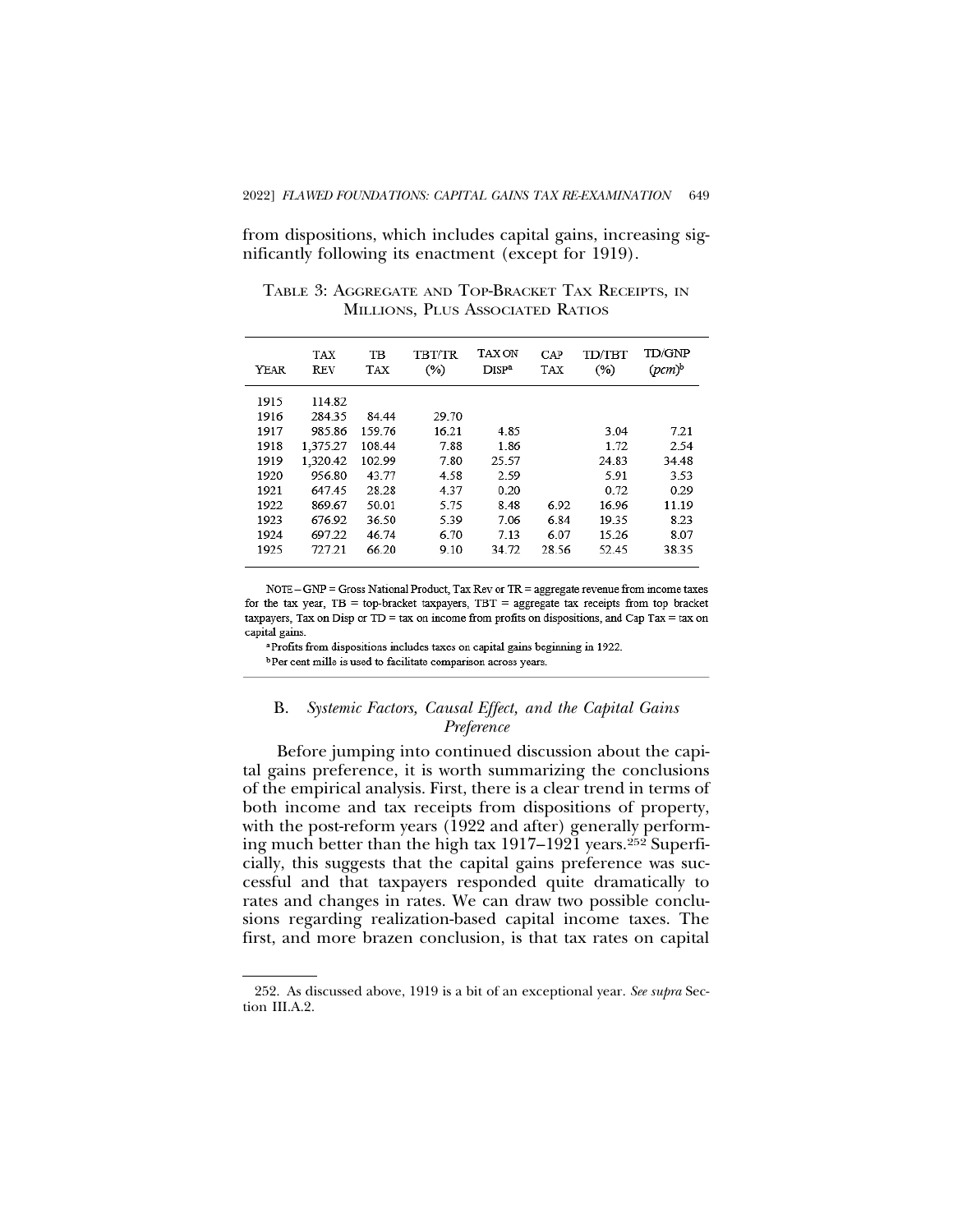should be low since wealthy taxpayers are simply more sensitive to them. Under this conclusion, the capital gains preference works regardless of the tax system in which it is embedded. The second, more nuanced conclusion, is that tax rates on capital should be low when avoidance opportunities are plentiful and when people think that rates are not permanent. Hence, given the general structure of tax law and the political and economic climate, the capital gains preference was and may continue to be necessary for revenue-maximization. The corollary of this more narrow conclusion is that the structure of the tax code matters deeply in whether a given tax rate is optimal. This seems to be the correct way of interpreting the results, for reasons that will now be explored.

The summary statistics presented above should not be taken as showing that the capital gains preference caused an increase in tax receipts between 1922 and 1925 relative to the period between 1917 and 1921. There was a great deal happening in terms of tax policy, socio-economic changes, financial markets, the war, and interactions between capital and entity level tax regimes, all of which likely had a large impact on dispositions of property. Thus, it would be premature to conclusively declare Congress lowering rates on capital gains taxes in 1921 as an outright victory. The idea that behavioral elasticities depend in part on the structure of the Code has been discussed before, with Joel Slemrod and Wojciech Kopczuk modeling how deductions and policy tools can influence taxpayer elasticities.253

As seen in Part I, between 1913 and 1916 taxpayers were disincentivized from adopting sales-based investment strategies. Interest was taxed at the same rate as gains but deductible (with limits) at the corporate level, and dividends were excluded from the normal tax.254 A large drawback was that capital losses only became deductible following 1916.255 Thus, at that time, there were serious tax disincentives to adopting sales-based investment strategies, meaning that they may have been underdeveloped.

<sup>253.</sup> *See* Slemrod & Kopczuk, *supra* note 17; *see also* Wojciech Kopczuk, *Tax Bases, Tax Rates and the Elasticity of Reported Income*, 89 J. PUB. ECON. 2093 (2005).

<sup>254.</sup> *See supra* Part I.

<sup>255.</sup> *See* 1916 Act, *supra* note 56, at §5(a).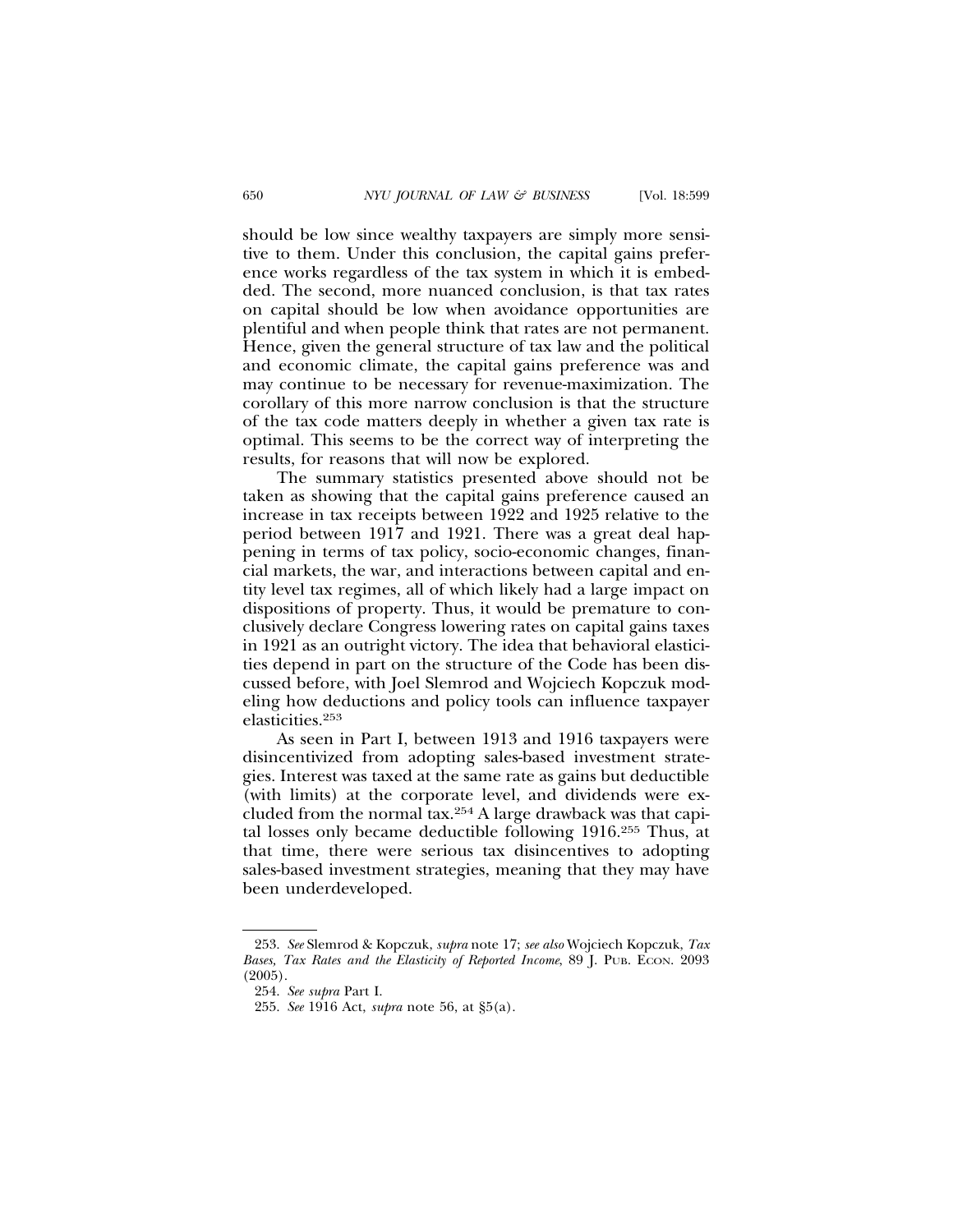This situation changed in 1916. Rising tax rates made dividend and interest income less appealing, whereas dispositions from capital losses could be deducted at high rates. More importantly, the realization requirement meant that the possibility of deferring gains made sales-based strategies more taxfavorable than interest or dividends. The 1900s, 1910s, and 1920s also saw dividend payout and retained earnings policy change dramatically, with corporations reducing dividends and increasing the amount of retained earnings for business purposes.256 The introduction of high rates in 1917 saw retaining earnings through corporate solution become a valuable source of deferral for high wealth investors and a "shield" against the surtax, although this was tempered by the excess profits tax.257 The tax benefits of retained earnings, the effects of the excess profits tax, and the reduction of yearly dividend payouts all affected deferrals and hence all had some effect on tax receipts from dispositions of property. Similarly, the development of tax-free reorganization rules in 1918 and their expansion in 1921 probably had some impact on dispositions of property.258

Taxpayers probably also thought that the dramatic increases in tax rates caused by World War I would be temporary.259 This would have greatly increased the incentive to defer realization until tax rates fell, which taxpayers could have assumed would happen soon after the war ended. Such an effect would have increased (probably greatly) the propensity of top-bracket taxpayers to engage in deferral strategies. The war, the short-lived post-war boom, and the 1920–1921 recession likewise impacted tax receipts in complex ways which are otherwise difficult to disentangle from the effects of tax policy.

<sup>256.</sup> BANK, *supra* note 4, at 91–92; WILLIAM H. LOUGH, BUSINESS FINANCE: A PRACTICAL STUDY OF FINANCIAL MANAGEMENT IN PRIVATE BUSINESS CON-CERNS 477 (1917); *see also* Jack W. Wilson & Charles P. Jones, *An Analysis of the S&P 500 Index and Cowles' Extensions: Price Indexes and Stock Returns, 1870–1999*, 75 J. BUS. 505 (2002).

<sup>257.</sup> BANK, *supra* note 4, at 84, 101.

<sup>258.</sup> *Id.* at 120–38.

<sup>259.</sup> It is possible that taxpayers could have looked to the experience of the first income taxes in the 1860s, seen in Section I.A *supra*. There, the tax was repealed outright a few years after the war ended. *See* 1870 Act, *supra* note 33; Hutchison, *supra* note 5; *supra* note 24 and accompanying text.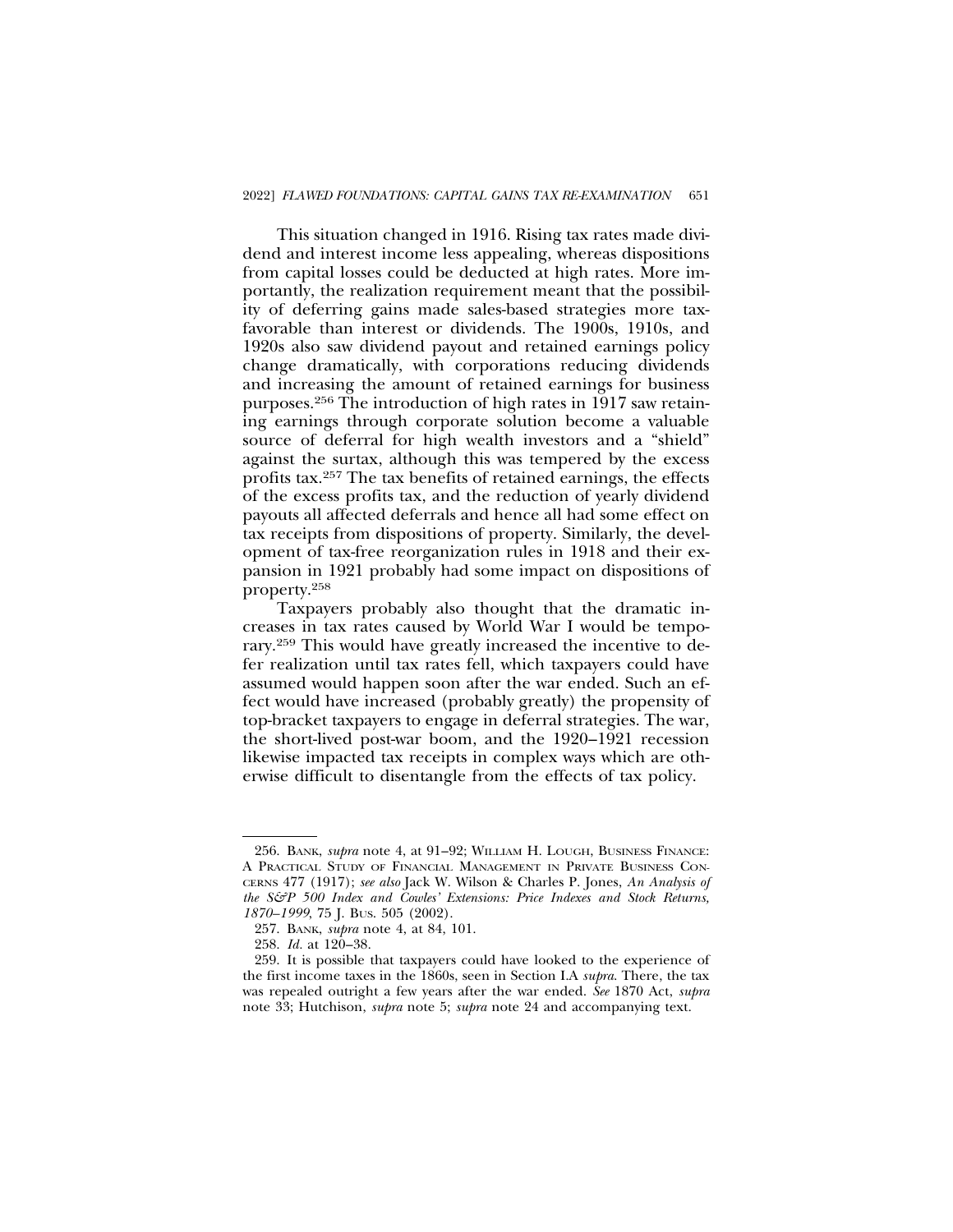World War I also saw a dramatic expansion of public involvement in capital markets. According to some estimates, the number of Americans owning publicly traded NYSE stock grew from only one hundred thousand before the war to more than two million by 1920.260 Furthermore, Bank notes that both the number of companies going public and trading volumes on public exchanges increased significantly between 1915 and 1920.261 He also writes that the eleven million people who purchased Liberty Bonds had now been introduced to the world of investing, and brokers who previously marketed Liberty Bonds now promoted the purchasing of publicly traded securities.262 This increased demand could have contributed to a favorable climate for top-bracket taxpayers to generate capital gains.





<sup>260.</sup> BANK, *supra* note, 4 at 116–17. The following materials are also relevant and are likewise quoted by Bank: ROBERT SOBEL, INSIDE WALL STREET: CONTINUITY AND CHANGE IN THE FINANCIAL DISTRICT (1977); JONATHAN BAR-RON BASKIN & J.R. MIRANTI, A HISTORY OF CORPORATE FINANCE (1997).

<sup>261.</sup> For an overview of the development and trading volume of the 1880s–1930, see O'Sullivan, *supra* note 244.

<sup>262.</sup> BANK, *supra* note 4, at 116–17.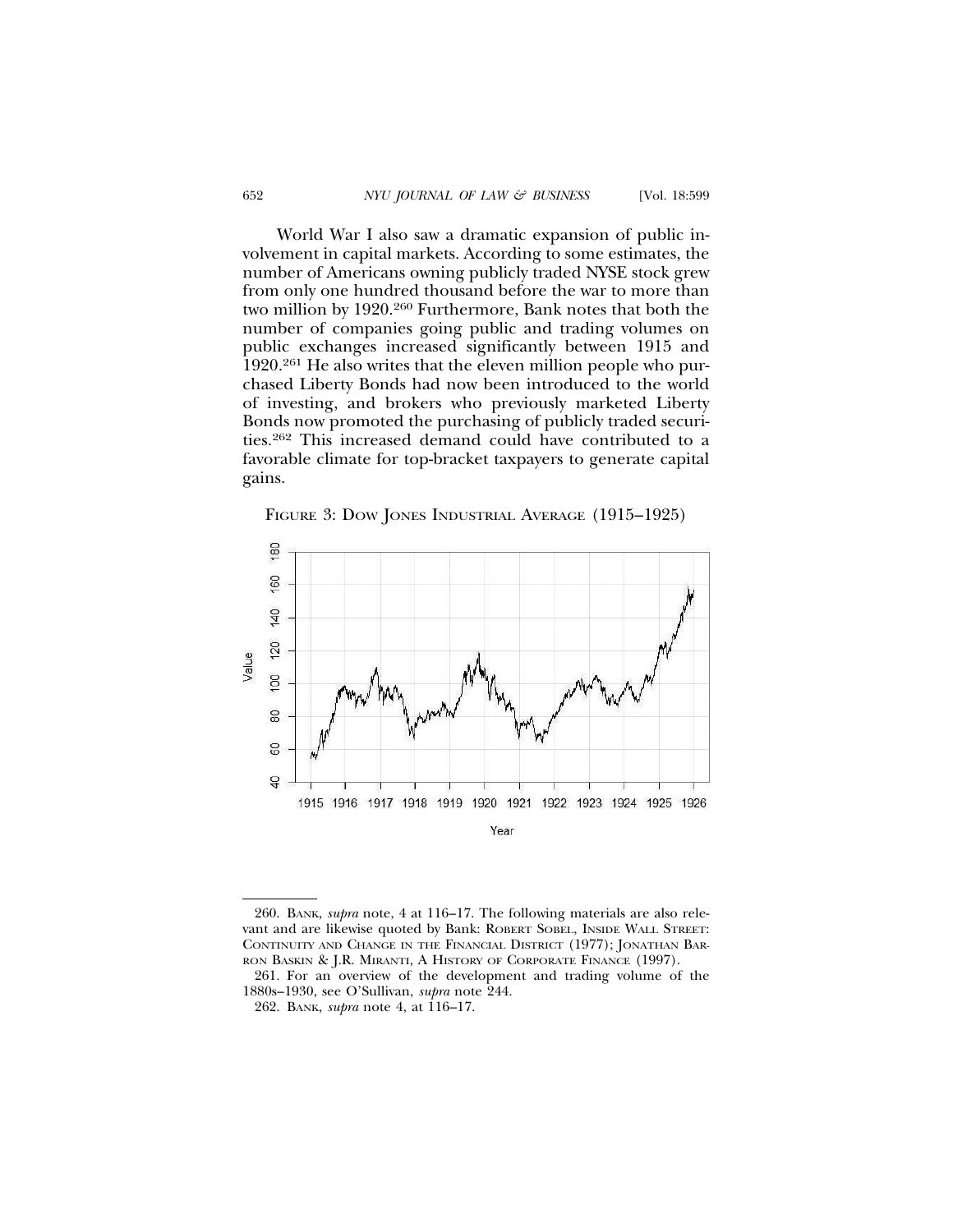Stock market performance and income and tax receipts from dispositions of property appear relatively correlated, as would be expected. Figure 3 presents the Dow Jones Industrial Average between 1915 and 1925, with both 1919 and 1925 being very good years for the index. This may be a partial explanation as to why 1919 was such an exceptional year in terms of income and tax receipts from dispositions of property, as wealthy taxpayers chose to trigger a highly taxed gain rather than risk a highly deductible investment loss.

The Statistics of Income are consistent with large behavioral responses to tax rates on dispositions of property, though again, this is inconclusive as to causation. Income from dispositions in 1921 is the lowest of the period by far at roughly \$320,000, despite stock markets beginning to recover in late 1921, suggesting large transient responses. Similarly, tax receipts from top-bracket taxpayers generally fell between 1917 and 1921 (except from dispositions of property in 1919) and then rose between 1922 and 1925, with seemingly larger effects in 1921 and 1922. This is consistent with deferral of realization-based gains, top-bracket taxpayers shifting investment portfolios in response to tax rates, and accounts of top-bracket individuals' vast holdings of tax-exempt bonds between 1917 and 1921.263 Stock trading volume was also higher each year between 1922 and 1925 compared to the period between 1917 and 1921 (except 1919).264 Interestingly, Table 2 provides some indicia that the increase in profit from dispositions did not significantly erode other tax bases. Wage, dividend, and interest income appear to be stickier than income from sales, as expected, although wage income fell between 1922 and 1924. Such a drop could have been caused by rate arbitrage as taxpayers shifted compensation from salaries to capital gains, which could have equally happened between 1917 and 1921 to defer earnings.265

<sup>263.</sup> *See supra* Part II.

<sup>264.</sup> See O'Sullivan, *supra* note 244, and associated numerical values outlined in the note for trade volume data.

<sup>265.</sup> The most famous example of rate arbitrage is exactly the case of the entrepreneur. *See* James M. Poterba, *Venture Capital and Capital Gains Taxa*tion, 3 TAX POL'Y & ECON. 47 (1989); Christian Keuschnigg & Soren Bo Nielsen, *Start-ups, Venture Capitalists, and the Capital Gains Tax*, 88 J. PUB. ECON. 1011 (2004).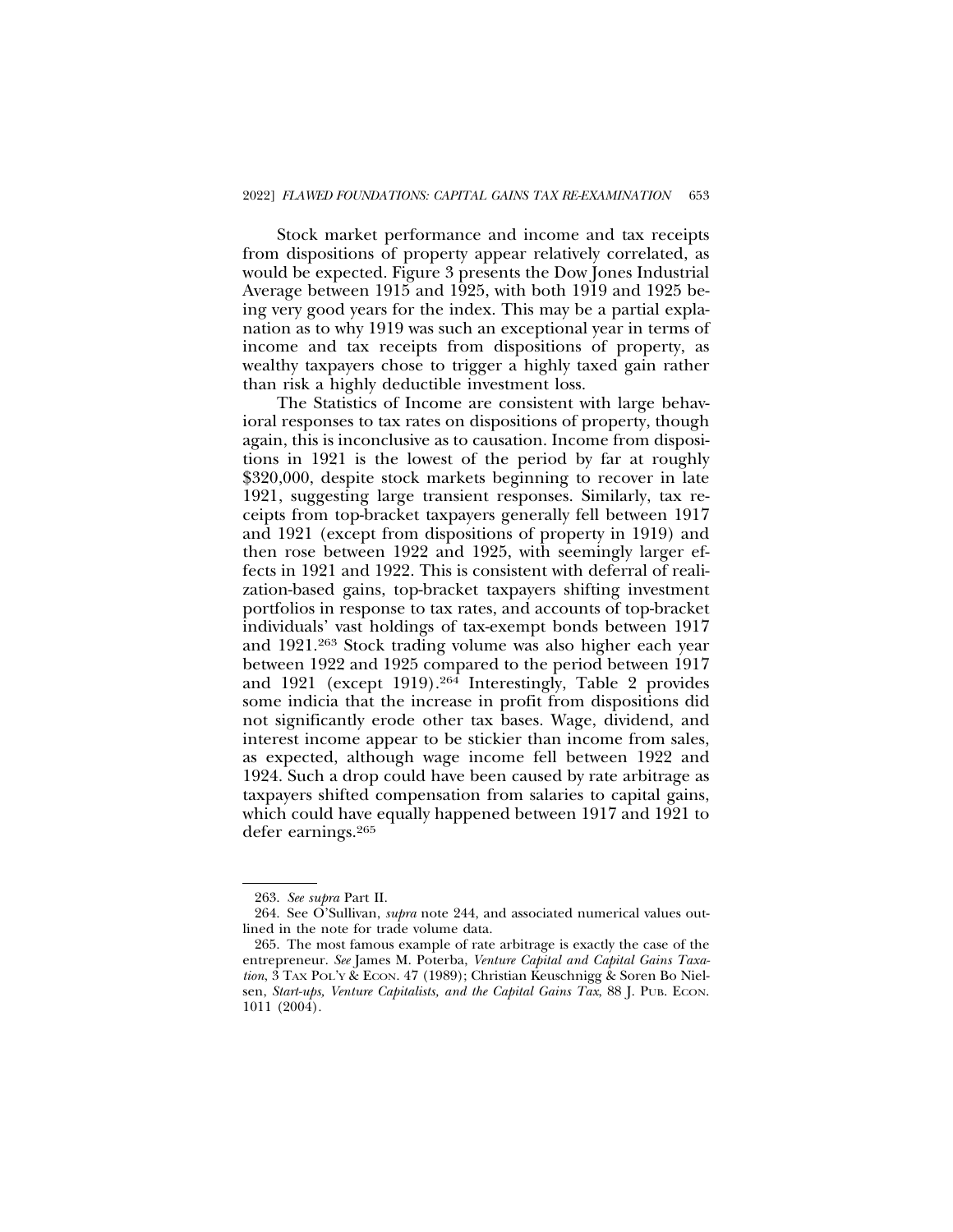There are some limited but nonetheless important takeaways that we can draw from the 1921 experience. First, tax policy is hard, and there are many moving parts which makes coming to clear-cut conclusions difficult. This is especially true when data is over a hundred years old, but as Dowd and Richards write, it equally applies today.266 Even though the 12.5% capital gains preference does indeed seem to be associated with higher tax receipts from the highest income taxpayers, the story is a bit more complicated than just directly looking at the numbers from the IRS Statistics of Income would suggest.

Second, there is a clear takeaway from the story behind the creation of the capital gains preference—given the situation faced by the United States in the late 1910s and early 1920s, the capital gains preference seems to have been a policy success.267 At a higher level, the policymaker's question is how to maximize societal welfare through the tax system—how to ensure that everyone in society is best off.268 One component of this is taxing capital. To craft policy, the policymaker can both look to theory, which is plentiful but not necessarily an accurate representation of the physical world,<sup>269</sup> and to the past, which, while an accurate representation of reality, may not be applicable today.270 The analysis presented here falls into the latter category. Hence, understanding the context behind the capital gains preference is a critical part of the story.

While there are notable differences between the 1910s–1920s and today, there are likewise some striking similarities, which renders the experience insightful for modern tax policy. One of the nuances explored above is that "structural" issues embedded in the wording of tax law itself leading

<sup>266.</sup> Dowd & Richards, *supra* note 16.

<sup>267.</sup> *See supra* Section III.A.

<sup>268.</sup> For a framework, see KAPLOW, *supra* note 219.

<sup>269.</sup> Dowd & Richards, *supra* note 16 (for a discussion in the context of the elasticity of capital gains).

<sup>270.</sup> This is well known in statistics. *See generally* JAMES H. STOCK & MARK W. WATSON, INTRODUCTION TO ECONOMETRICS (4th ed. 2019). The idea is that certain sets of factors (confounders) may have existed in the past which no longer exist and, if they are not controlled for, can generate spurious association. This is the risk here with capital gains taxes, requiring careful examination of the context behind the 1917–1925 period.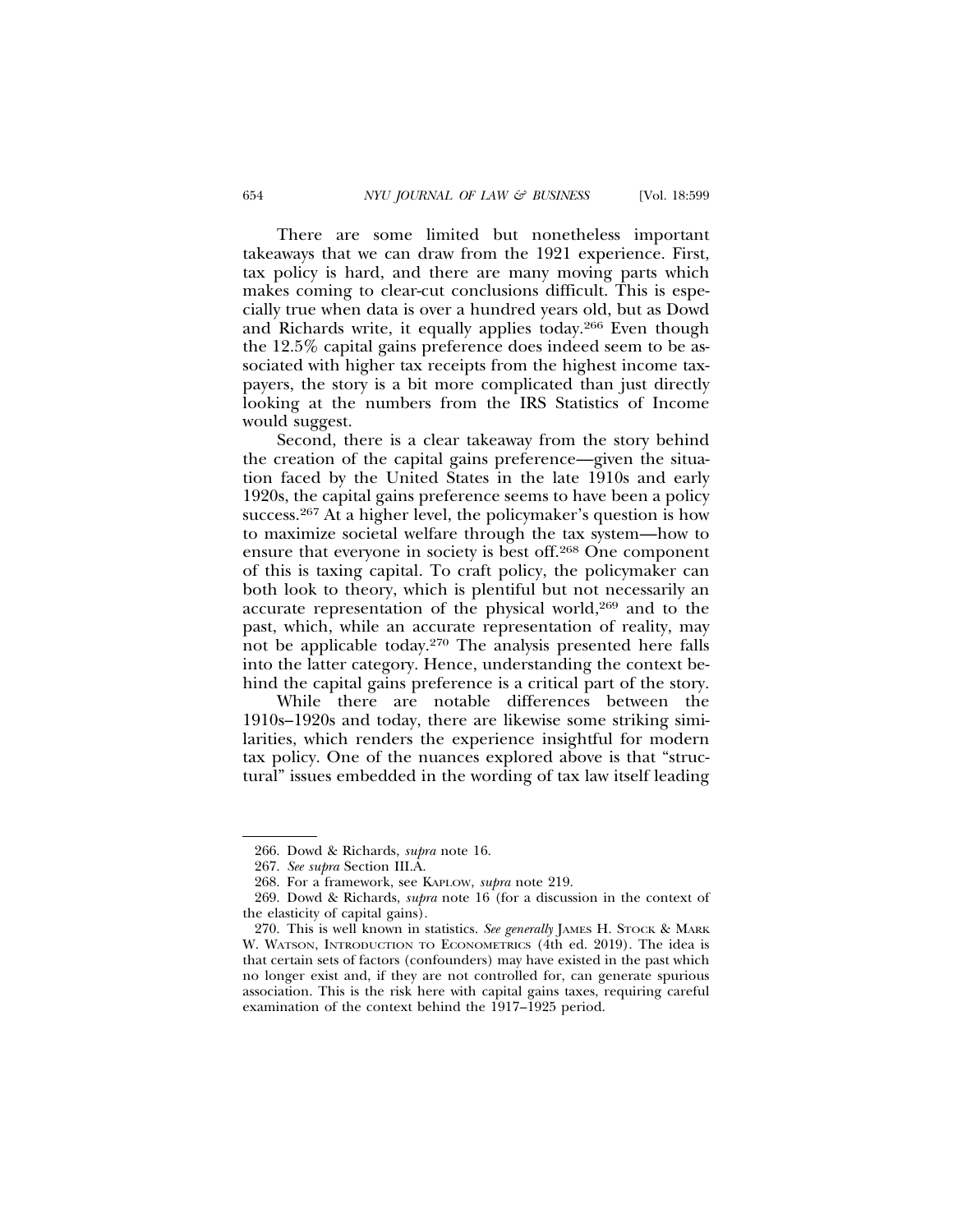to capital gains taxes being easy to game.271 This is equally true today.272 Additionally, we see that deferral is especially useful when tax rates are expected to fall, which was likely the case during World War I.273 Today's climate of political uncertainty and volatility similarly means that tax policy is far from constant, lowering the chance that a spike in capital gains tax rates will become a permanent feature of the tax code.<sup>274</sup> In that case, much like taxpayers could have done after 1917, taxpayers can realistically avoid selling and simply wait until Congress passes lower rates. Worse still, taxpayers could harvest losses during the high tax years and capture gains during low tax years.

To summarize: the enaction of the capital gains preference is consistent with the idea that capital gains in a realization-based system should be taxed at somewhat low rates, given several important factors.275 The 70% rate appears to have failed relative to a 12.5% rate precisely because taxpayers could easily defer triggering gains until rates fell again, had ample access to tax planning opportunities, and probably thought that high rates would be temporary. In the abstract, if tax planning was heavily limited and rates were stable (such that a 70% rate would be seen as a permanent tax rate), then a 70% rate would have performed much better than it did during the 1917–1921 period. This does not mean that a 70% rate is the theoretically best rate. But it does mean that context matters when evaluating tax policy reform, which is a critical

<sup>271.</sup> The main issue is the realization principle and deferral at the corporate level. *See* Bank & Mehrotra, *supra* note 4, at 187–88; *supra* Sections II.B–C.

<sup>272.</sup> *See, e.g.*, Daniel I. Halperin & Alvin C. Warren, Jr., *Understanding Income Tax Deferral*, 67 TAX L. REV. 317 (2014).

<sup>273.</sup> See the explanation given *supra* note 259.

<sup>274.</sup> COVID-19 seems to have particularly exacerbated this trend. *See* Julie Jiang et al., *Political Polarization Drives Online Conversations About COVID-19 in the United States*, 2 HUM. BEHAV. & EMERGING TECHS. 200 (2020). In the tax context, see David Kamin & Jason Oh, *The Effects of Capital Gains Rate Uncertainty on Realization* (UCLA Sch. of L., Law-Econ Research Paper No. 19-06, 2019), https://papers.ssrn.com/abstract=3365305.

<sup>275.</sup> The main factors, all of which are discussed in this section, are the ability to defer capital gains taxes because of the realization requirement, other legal structural concerns in tax law like the ability to use corporate solution as a further deferral mechanism, the belief that rates would change (hence taxpayers are more willing to defer to get hit by a lower applicable rate) and developing financial markets.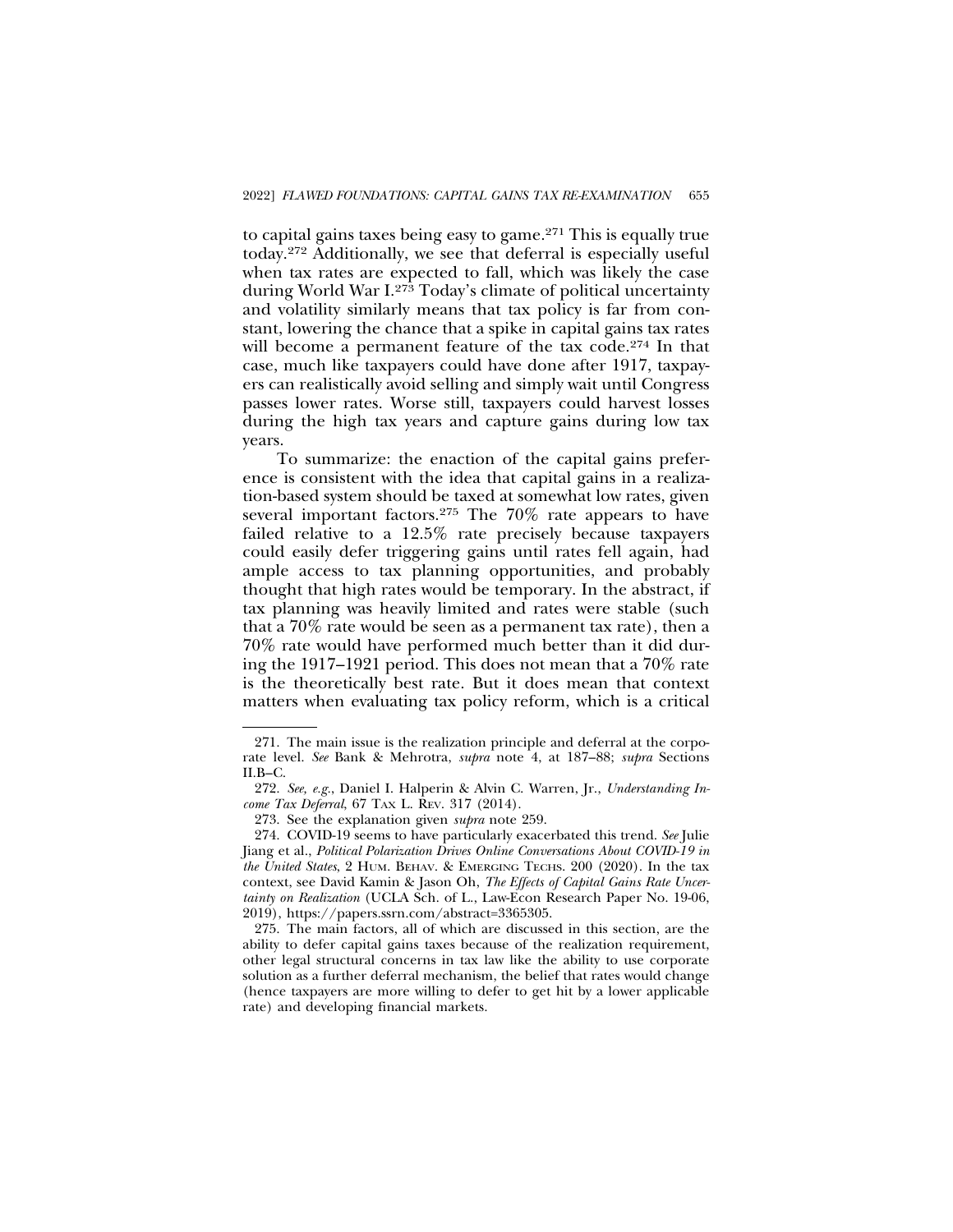point often forgotten in both political and academic discussions.276 A capital gains preference may make sense in one context, given one set of laws and political realities, while being welfare reducing tax policy in other contexts.

#### CONCLUSION AND INSIGHT FOR CURRENT TAX POLICY

The enactment of the capital gains preference repeats a well-known story. The golden rule of taxation, which was true in the 1920s, is true in the 2020s, and will remain true forevermore, is that taxpayers will always try to minimize their taxes.277 The legislative history and associated IRS Statistics presented here are nothing more than a manifestation of the idea that capital-rich taxpayers are especially sensitive to high tax rates, partly because the foundational norms of the current taxation of capital allows taxpayers to easily escape the present taxation of accrued capital value. Right now, it seems like small rate increases on capital gains could bring in more revenue.<sup>278</sup> However, if Congress wants to tax capital substantially more heavily then it must go beyond simply raising rates and change the very structure of capital taxation, which currently rests on the same foundational norms that existed in 1921.

The circumstances surrounding the enactment of the capital gains preference show the importance of the architecture of the Code and interaction between provisions when forecasting responses to changes in rates or evaluating reform proposals. This Note cautions against estimating changes in tax receipts from capital gains without controlling for the impact of other sections of the Code, which is similar to the point made by Dowd and Richards, and Slemrod and Kopczuk, regarding the elasticity literature.279 For example, in an environment of high personal income tax rates but comparatively lower corporate tax rates, wealthy taxpayers may use corporate solutions as a deferral mechanism, as appears to have been the case in the

<sup>276.</sup> This point is closely related to those raised by Dowd & Richards, *supra* note 16.

<sup>277.</sup> For the leading treatise on tax administration and enforcement, see JOEL SLEMROD & CHRISTIAN GILLITZER, TAX SYSTEMS (2014), which includes a discussion of avoidance historically and across different cultures.

<sup>278.</sup> The optimal rate seems to be about 30%. *See* Sarin et al., *supra* note 17.

<sup>279.</sup> Dowd & Richards, *supra* note 16, at 23; Slemrod & Kopczuk, *supra* note 17, at 6.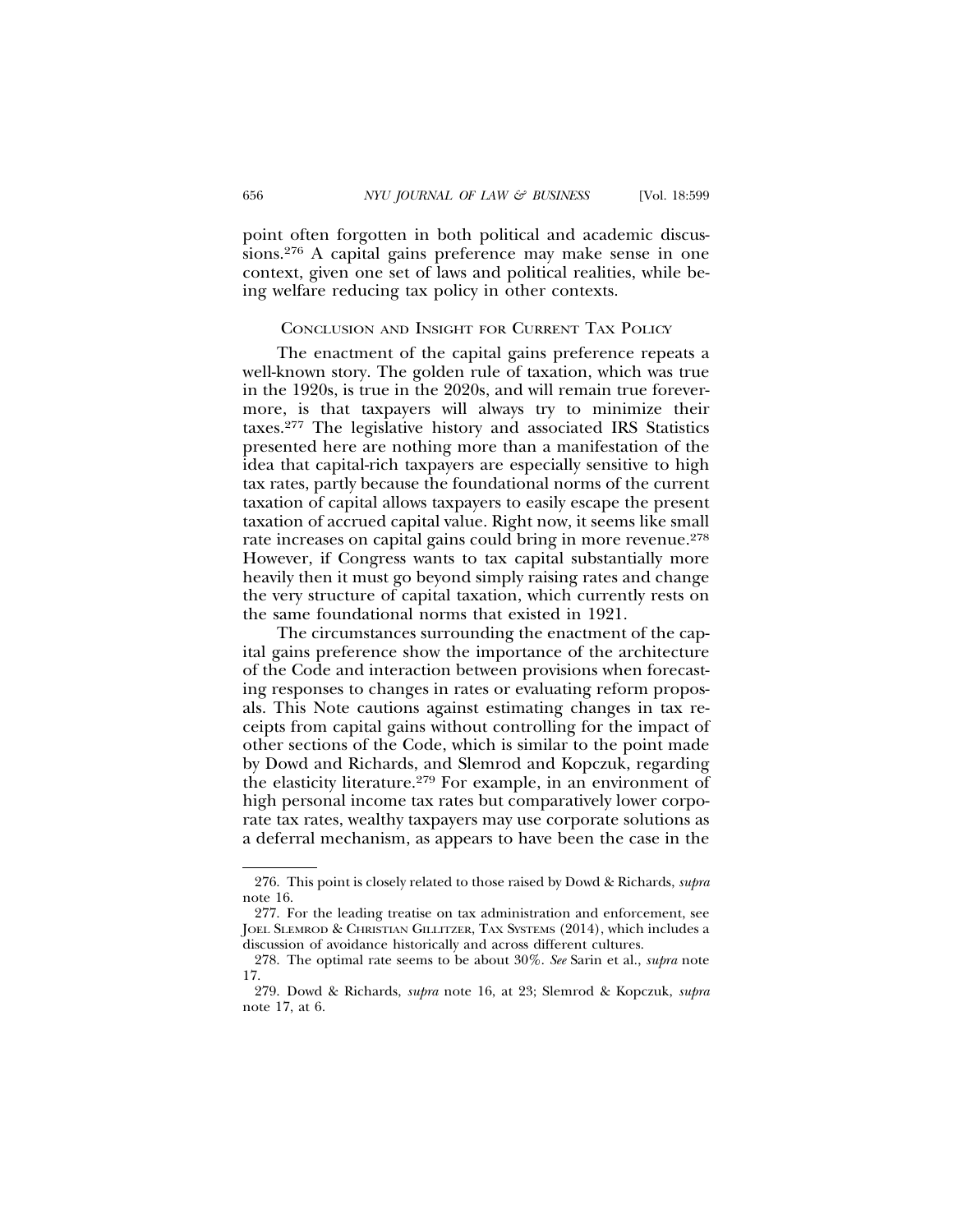1910s. This means that high tax rates will not necessarily raise more revenue than lower rates, just as they did not during the 1915–1925 period (regardless of whether that was caused by the rates themselves). Deep discussions about how taxpayers respond to different tax systems and associated rates should be front and center in policy debates on reforming capital taxation, including for wealth taxes.280

To note that the wealthiest are not paying their stated tax burdens is an important first step in tax reform, but the critical questions are why and how that happens. The strength and weakness of a tax regime will be felt most strongly when rates are high. Thus, for high tax rates to be effective policymakers need to minimize avoidance opportunities. In 1921 Congress settled on the easier path of simply lowering tax rates to reduce the marginal benefit of avoidance, but that solution seems untenable today given surging deficits, rising inequality, and a Code that does not adequately tax capital. Further lowering rates would almost certainly not be revenue increasing.281 However, if Congress decides to seriously increase the tax burden on capital, these increases must be coupled with significant reform targeting how and when the Internal Revenue Code captures return to investment. Otherwise, capitalrich taxpayers will find ways around the high rates like they did between 1917 and 1921.

The current taxation of capital is unsatisfactory for a multitude of well-known reasons, whether from the perspective of revenue-raising, welfare maximization, or regarding questions of inequality.282 If Congress wishes to fix this problem—and it does—then there are three broad paths of increasing complexity that it can go down. The first is to leave the general structure of the tax code unchanged while modifying tax rates.

<sup>280.</sup> *See* Ole Agersnap & Owen M. Zidar, *The Tax Elasticity of Capital Gains and Revenue-Maximizing Rates* (Nat'l Bureau of Econ. Rsch, Working Paper No. 27705, 2020) (using data from the 1980–2016 period to estimate behavioral elasticities and finding that the revenue-maximizing tax rate on capital is between 38% and 47%, mostly assuming linear responses).

<sup>281.</sup> If the revenue-maximizing rate is about 30% (or even higher), per Sarin et al., *supra* note 17, at 2, then going below that is undesirable. Note that this assumes that the welfare-maximizing rate is also about 30% or higher.

<sup>282.</sup> *See supra* note 1 and accompanying text; *see also* Saez & Zucman, *supra* note 17.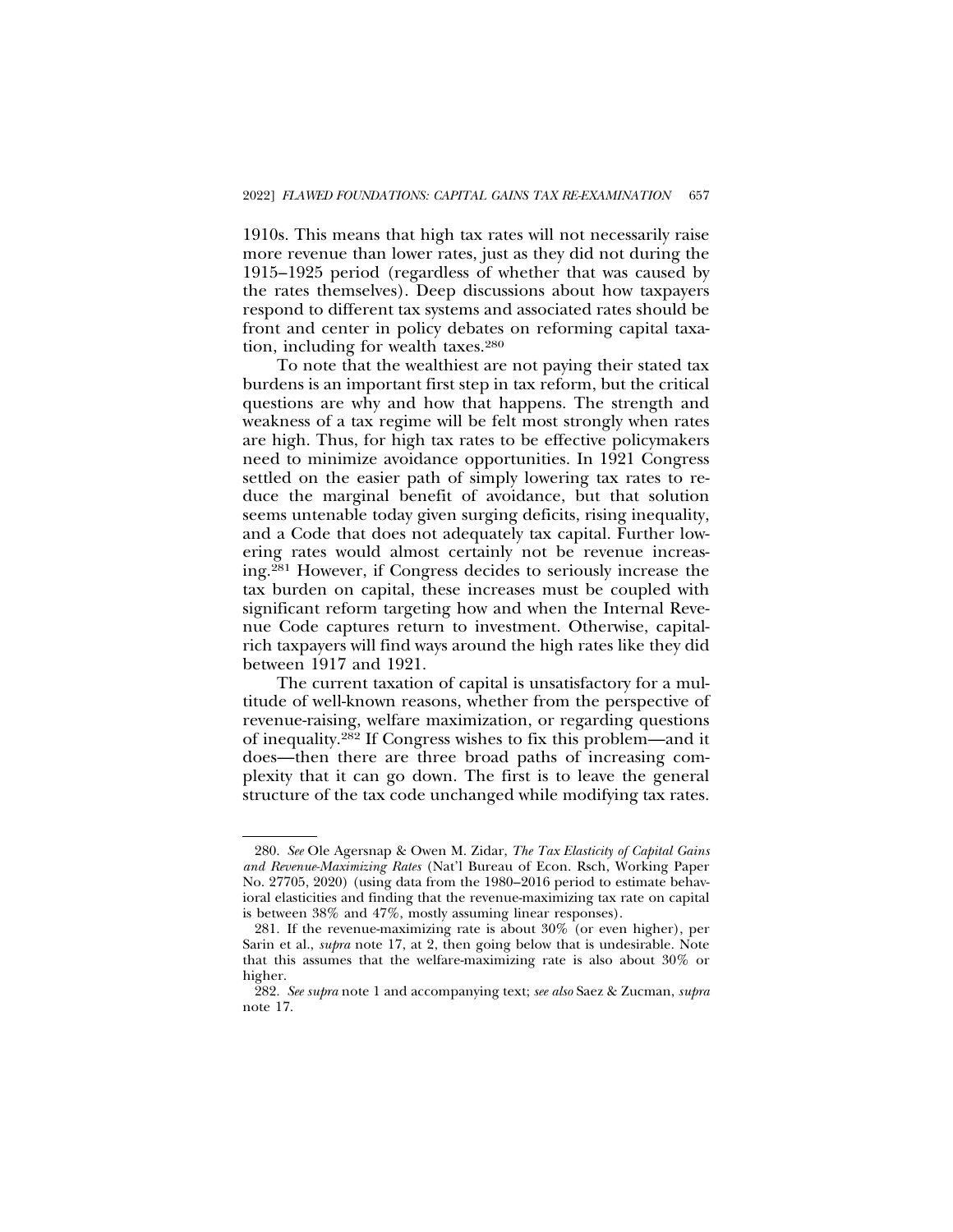It seems that, under current law, the general consensus is that rates should be increased to about 30%.283 Should Congress do away with capital gains altogether and impose a maximum rate beyond 30%, then they would likely find themselves with the same types of problems which existed in the 1910s and early 1920s and which gave rise to the capital gains preference. If 30% is indeed the optimal top rate, then it seems like proposals like those of Senators Warren<sup>284</sup> and Sanders<sup>285</sup> go too far by imposing tax rates of well over  $40\%$ , while the top  $25\%$ capital gains tax rate under the Build Back Better Act (H.R. 5376) is still too low.286 The benefit of rate changes is that they involve minimal effort, but their issue is that they leave distortions and inefficiencies in the tax code unchanged.

The second option is to change some of the serious but easy-to-fix issues with the capital gains tax, including steppedup basis at death and charitable giving, both of which can be used to escape capital gains taxation altogether.<sup>287</sup> There would be many benefits to eliminating these easy loopholes, primarily that it would increase the amount of capital gains subject to tax. In doing so, the optimal rate would change, such that the top optimal rate under this slightly changed system would be higher than the assumed optimal rate of 30% under current law.288 Though exactly how high is entirely speculative, it may be 40% or even 50%.289 The problem is

<sup>283.</sup> Sarin et al., *supra* note 17, at 2.

<sup>284.</sup> *See* Team Warren, *supra* note 20; *see also* Jordan McDonald, *These Are the Taxes Elizabeth Warren Has Proposed in the 2020 Race*, CNBC (Oct. 5, 2019, 9:30 AM) https://www.cnbc.com/2019/10/05/these-are-the-taxes-elizabethwarren-has-proposed-for-2020.html.

<sup>285.</sup> *See* Friends of Bernie Sanders, *supra* note 20.

<sup>286.</sup> *See* Build Back Better Act, H.R. 5376, 117th Cong. § 138202 (2021) (addressing increase in capital gains rate for high income earners).

<sup>287.</sup> This point is likewise made by Summers, *supra* note 22. For steppedup basis at death see, e.g., Michael J. Graetz, *"Death Tax" Politics*, 57 B.C. L. REV. 801 (2016). For charitable giving, see, e.g., Ross Gittell & Edinaldo Tebaldi, *Charitable Giving: Factors Influencing Giving in U.S. States*, 35 NON-PROFIT & VOLUNTARY SECTOR Q. 721 (2006); Daniel Halperin, *A Charitable Contribution of Appreciated Property and the Realization of Built-In Gains*, 56 TAX L. REV. 1 (2002).

<sup>288.</sup> *See* Sarin et al., *supra* note 17, at 2.

<sup>289.</sup> The magnitude of the behavioral response depends on the exact legal structure of the tax code. If it is less porous, and capital gains taxes are harder to avoid, then people will be hit regardless of the tax. Hence, a larger tax generates more revenue with less distortion. *See supra* Part III, Section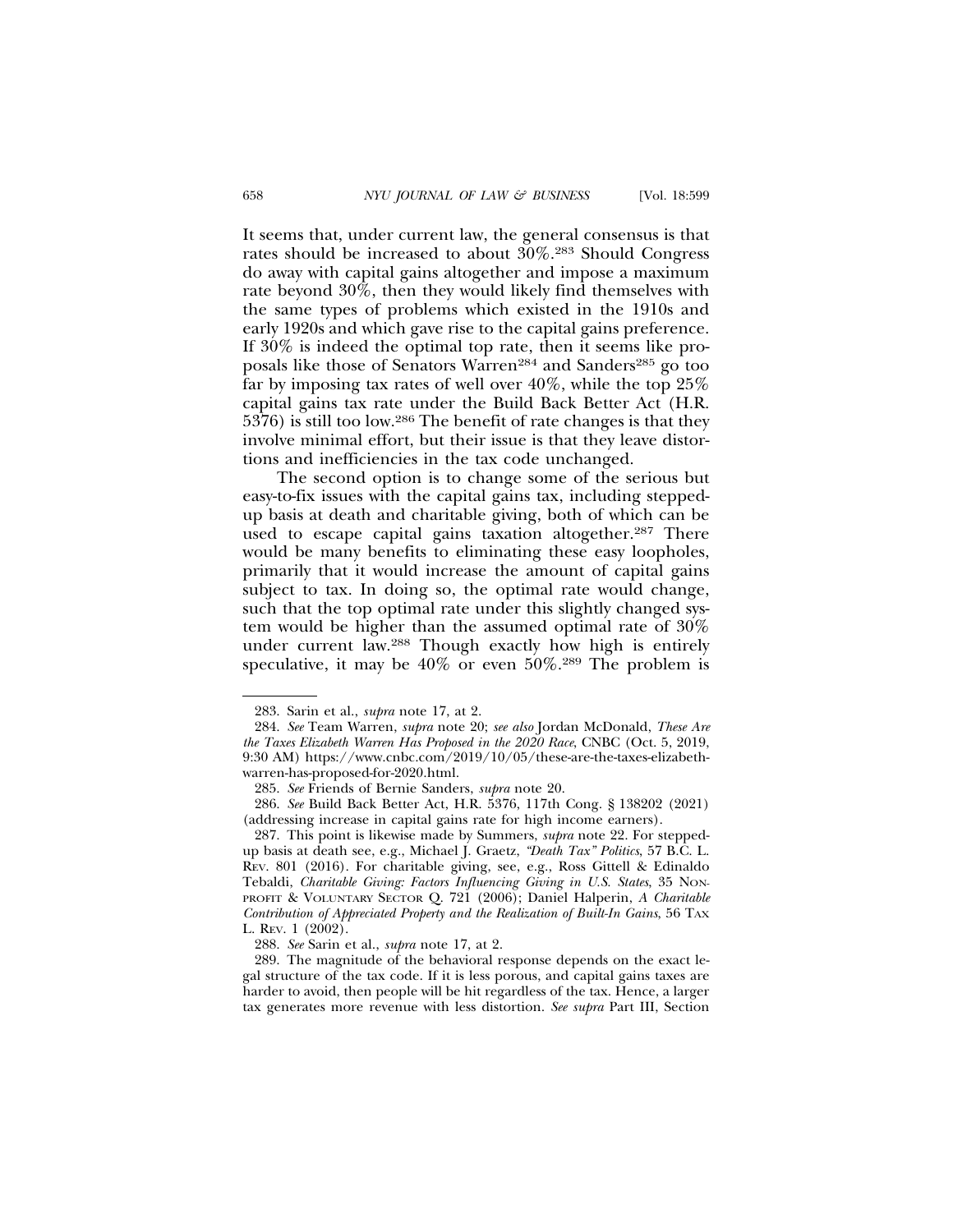that political volatility makes those rates unlikely to be binding. If there is fluctuation between higher and lower rates, then taxpayers would simply know to harvest losses during the high tax periods and trigger gains during the lower-tax periods.290 This intermediate option does involve structural tax reform, but by targeting low-hanging high-impact loopholes, it should be relatively simple.291 A capital gains preference would still likely make sense because of its impact on savings, but the tax avoidance story would become a much less important facet of the debate.292 Such incremental but high-impact reforms seems like the best path precisely because of large potential impact coupled with its relatively ease.

The third option involves eliminating the realization requirement and hence dramatically reconceptualizing the tax system. This would end deferral, which is one of the most significant problems with the capital gains tax today and which featured prominently in the story behind the inception of the capital gains preference. One option to eliminate much of the benefit of deferral comes directly from the discussions leading up to the enactment of the capital gains preference in 1921: apportioning gains across an asset's holding period and applying the rate which applied each year, regardless of the applicable rate in the year in which the asset was sold.293 Such an approach would be administratively difficult for both taxpayers and the revenue service, since it would involve constantly updating tax liabilities from prior years because of graduated

III.B. The welfare maximizing rate is a very hard one to figure out, since it involves heavy assumptions as to consumption and savings. *See* BANKS & DIA-MOND, *supra* note 224, at 548.

<sup>290.</sup> This would have a similar effect to that explored in *supra* Section III.B.

<sup>291.</sup> Again, this appears to be the preferred approach of Summers. *See supra* note 22.

<sup>292.</sup> One of the most extensive reports on taxation, the 2010–11 Mirrlees Review, recommends that capital should be taxed at graduated rates lower than those on wage income in part because of tax noncompliance issues. *See* Alan J. Auerbach, *The Mirrlees Review: A U.S. Perspective*, 65 NAT'L TAX J. 685 (2012); BANKS & DIAMOND, *supra* note 224.

<sup>293.</sup> The entire benefit would not be ended here since a taxpayer would not be paying interest on taxes accrued in earlier years. To that end, there is still a lock-in effect. *See generally* Halperin & Warren, *supra* note 272.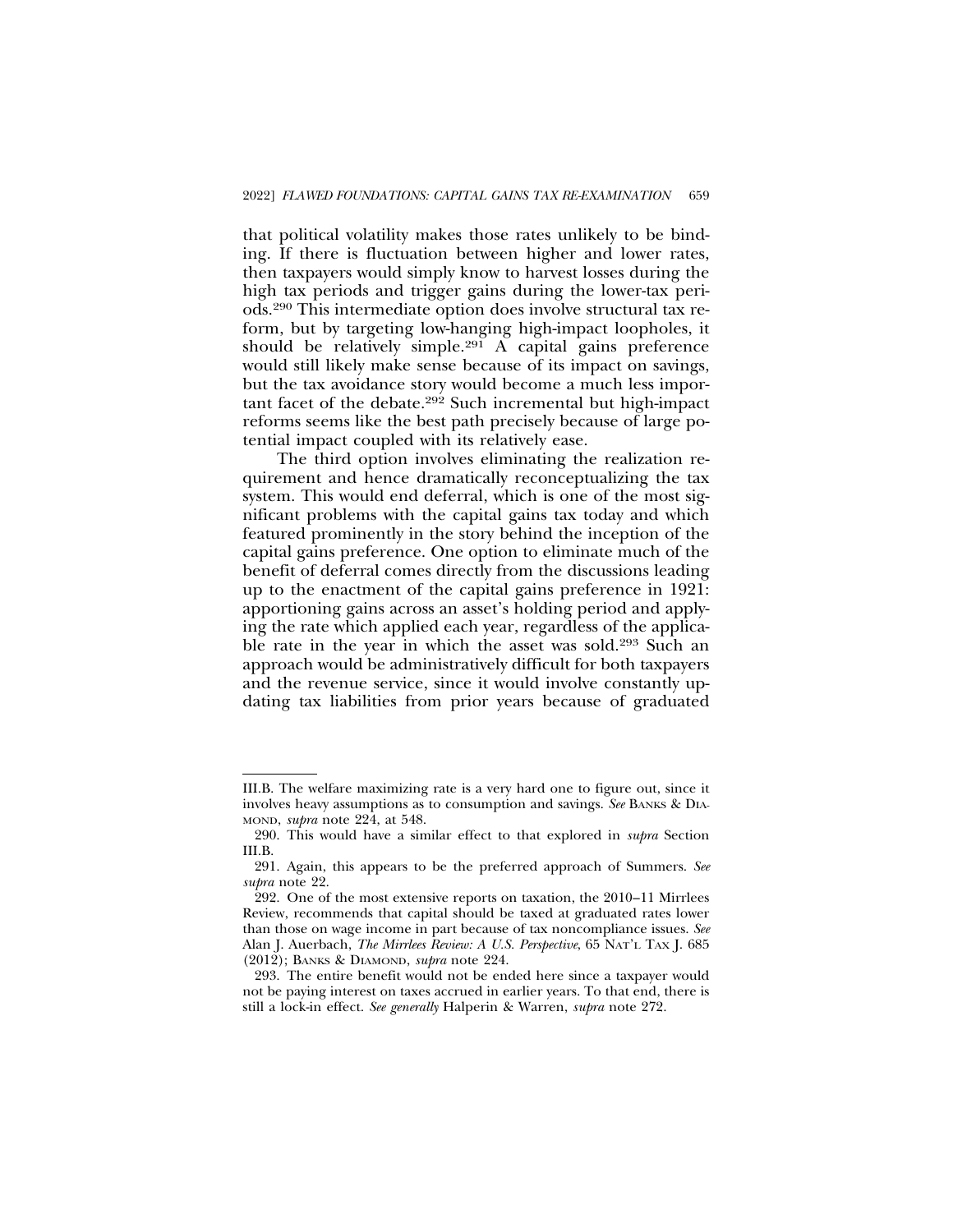rates, and is ultimately the reason it was not adopted in 1921.294

A subset of this last option is a wealth tax, which has recently received a windfall of academic and political attention both in the United States and abroad.295 Some of the current popularity of a wealth tax can be attributed to Piketty famously advocating for a more progressive tax system in his book, *Capital in the 21st Century*. 296 He writes that "the [optimal] top tax rate in the developed countries is probably above 80 percent" on incomes for the top  $1\%$  or  $0.5\%$  of earners.<sup>297</sup> He further notes that the United States is large enough to implement such a policy by itself and argues:

The evidence suggests that a rate on the order of 80 percent on incomes over \$500,000 or \$1 million a year not only would not reduce the growth of the US economy but would in fact distribute the fruits of growth more widely while imposing reasonable limits on economically useless (or even harmful) behavior.298

In addition to an income tax on capital, Piketty recommends the implementation of a wealth tax.299 He notes that a wealth tax may be more effective since it would be harder to avoid than an income tax,<sup>300</sup> and that it would increase incentives to efficiently allocate capital.<sup>301</sup> There have been many responses to Piketty's work, but his claims regarding an 80% capital gains tax coupled with a wealth tax are readily explored here, especially since Congress imposed similar rates (less the wealth tax) between 1916 and 1921.<sup>302</sup>

<sup>294.</sup> This would happen because of graduated rates. *See supra* Section II.B. 295. *See, e.g.,* Saez & Zucman, *supra* note 17; Scheuer & Slemrod, *supra* note 22; Kopczuk*, supra* note 253; Daniel Hemel, *Taxing Wealth in an Uncertain World*, 72 NAT'L TAX J. 755, 755–76 (2019). For the political dimensions, see sources cited *supra* note 20. For the international attention see ARUN ADVANI ET AL., WEALTH TAX COMMISSION, A WEALTH TAX FOR THE UK (2020) and related background papers.

<sup>296.</sup> PIKETTY, *supra* note 19, at 660.

<sup>297.</sup> *Id*. at 512–513.

<sup>298.</sup> *Id.* at 513.

<sup>299.</sup> *Id.* at 544. Piketty suggests rates of over  $2\%$  for  $\epsilon$  5,000,000.

<sup>300.</sup> *Id*. at 524.

<sup>301.</sup> *Id*. at 526–27.

<sup>302.</sup> *See, e.g.*, Daron Acemoglu & James A. Robinson, *The Rise and Decline of General Laws of Capitalism*, 29 J. ECON. PERSPS. 3 (2015) (pertinent to the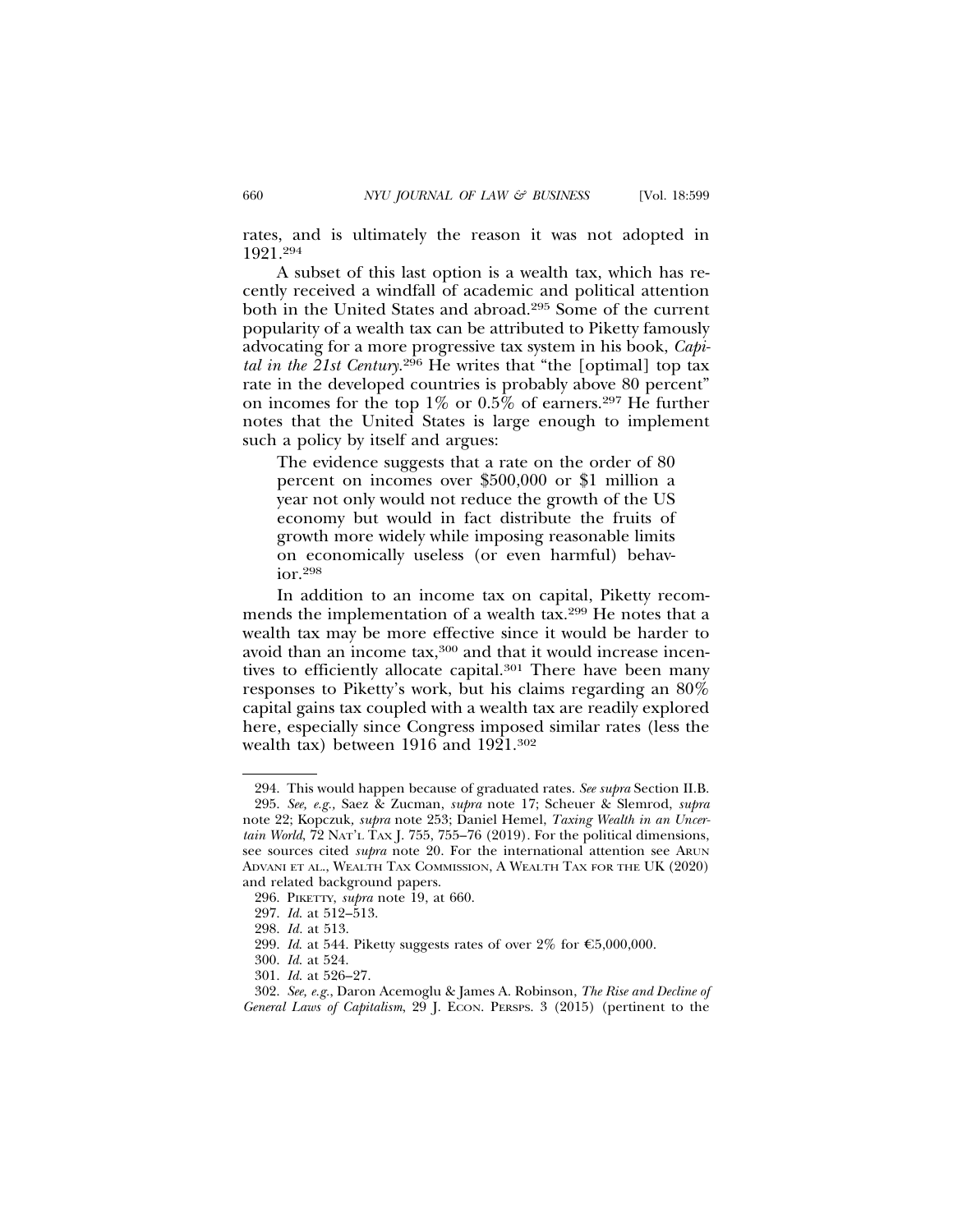Under current law and without first changing the actual structure of the federal income tax, both the elasticity of capital gains literature and the history behind the enactment of the capital gains preference suggest that 80% rates are far from revenue or welfare maximizing. In fact, the capital gains preference exists almost entirely as a response to the perceived failure of tax rates on capital gains, which were almost as high as 80%. Moreover, there is extensive testimony that the 1917–1921 period was characterized by significant deferral at the shareholder level, as well as investment in tax-free sources, which is supported by IRS data. According to Alan Auerbach and Kevin Hassett, there is little support for adopting Piketty's rate structure, at least not without extensive structural tax reform, and the 1915–1925 period is yet more evidence against it.303 As was discussed, a porous Code, easy avoidance mechanisms, and volatile tax policy (especially tax rates) can all contribute to large behavioral responses to high tax rates on capital gains.304

As for wealth taxes, they are far from a silver bullet. The European experience with wealth taxes has generally been regarded as a failure, with enforcement proving a first-order consideration.305 Much like an income tax, a wealth tax's success will depend on its specific legal architecture.<sup>306</sup> The Ultra-Millionaire Tax Act before Congress, introduced by Senator Warren and seven others (including Senator Sanders), is strikingly sparse in terms of actual "legal" provisions rendering analysis difficult.307 While a wealth tax along proposed rates would significantly increase the tax burden of ultra-wealthy Americans, which would typically result in massive behavioral responses, it

discussion on wealth accumulation, inequality, and fairness). For a discussion of some of the criticisms and defenses of Piketty's work, see J. E. King, *The Literature on Piketty*, 29 REV. POL. ECON. 1 (2017) (one of the key criticisms regards enforcement).

<sup>303.</sup> Alan J. Auerbach & Kevin Hassett, *Capital Taxation in the Twenty-First Century*, 105 AM. ECON. REV. 38, 41 (2015).

<sup>304.</sup> For a discussion of political polarization, see Alan Abramowitz & Jennifer McCoy, *United States: Racial Resentment, Negative Partisanship, and Polarization in Trump's America*, 681 ANNALS AM. ACAD. POL. & SOC. SCI. 137 (2019).

<sup>305.</sup> *See* Scheuer & Slemrod, *supra* note 22, at 227; Slemrod & Kopczuk, *supra* note 17, at 93.

<sup>306.</sup> This point is likewise made by Scheuer & Slemrod, *supra* note 22, at 214–15.

<sup>307.</sup> *See generally* Ultra-Millionaire Tax Act, *supra* note 20.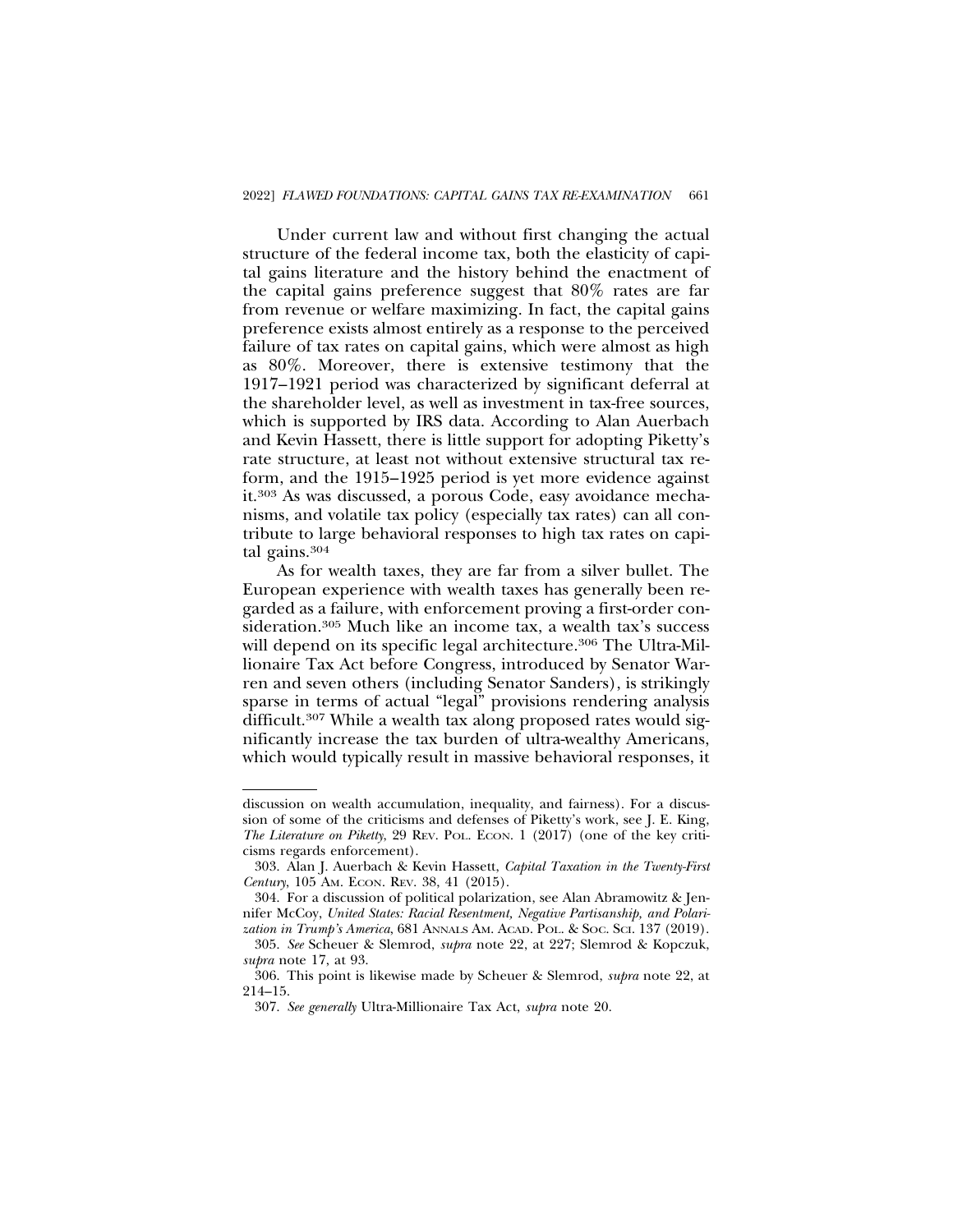would resolve the problem of taxpayers being able to choose when to realize taxable gains or losses and hence end the problem of deferral.308

However, ending realization and deferral through a wealth tax comes at the cost of other serious, likely first-order problems like valuation,<sup>309</sup> timing,<sup>310</sup> and questions of how such a tax would impact financial markets and the economy more generally.<sup>311</sup> Though wealth taxes have their proponents, it seems unlikely that an annual wealth tax would be an effective welfare-increasing policy choice for capital taxation. It would involve moving towards a relatively novel system instead of trying to fix the system that we know and which has worked to some extent for over a hundred years. Much of the recent scholarship on wealth taxes appears to share this skepticism,312 and it is further unclear whether a wealth tax would even be constitutional.313 Similarly, the final report of the United Kingdom's Wealth Tax Commission (2020) likewise ended up recommending against a recurring wealth tax, primarily because of enforcement and administrative concerns.314 It may be better to combine some of the approaches of a wealth tax and an income tax, as is attempted in several types of retrospective capital taxation models developed by va-

<sup>308.</sup> *Id*. The wealth tax would impose a 2% tax on net wealth between 50 million and 1 billion, then a total of 3% on all wealth above 1 billion.

<sup>309.</sup> For an overview, see Lindsay Pentelow, *UK Tax Valuation and Potential Wealth Tax* 5 (Wealth Tax Comm'n Background Paper No. 146, 2020); Jeffrey N. Pennell, *An Alternative to a Wealth Tax: Taxing Extraordinary Income*, 171 TAX NOTES FED. 891 (2021). *But see* Saez & Zucman, *supra* note 17, at 32–34. *See generally* Slemrod & Kopczuk, *supra* note 17, at 96.

<sup>310.</sup> *See, e.g*., Andy Summers, *Ways of Taxing Wealth: Alternatives and Interactions*, 42 FISCAL STUD. 485–507 (2021); *see also* ADVANI ET AL., *supra* note 295, at 11.

<sup>311.</sup> *See* Saez & Zucman, *supra* note 17, at 36–38; Kopczuk, *supra* note 253, at 23–24.

<sup>312.</sup> *See, e.g.*, Summers, *supra* note 22; *see also* Kopczuk, *supra* note 253, at 22.

<sup>313.</sup> *See, e.g.*, Ari Glogower, *A Constitutional Wealth Tax*, 118 MICH. L. REV. 717 (2020); *see also* Erik M. Jensen, *Is a Tax on Wealth Constitutional?*, 36 J. TAX'N INVS. 79 (2019); Calvin H. Johnson, *A Wealth Tax Is Constitutional*, 38 ABA TAX TIMES 6, 6 (2019). *See generally* Dawn Johnsen & Walter Dellinger, *The Constitutionality of a National Wealth Tax*, 93 IND. L.J. 111 (2018); Brian Fletcher, *Con or Constitutional: An Analysis of the "Net Worth" Wealth Tax*, 54 CREIGHTON L. REV. 87 (2020).

<sup>314.</sup> ADVANI ET AL., *supra* note 295, at 8.